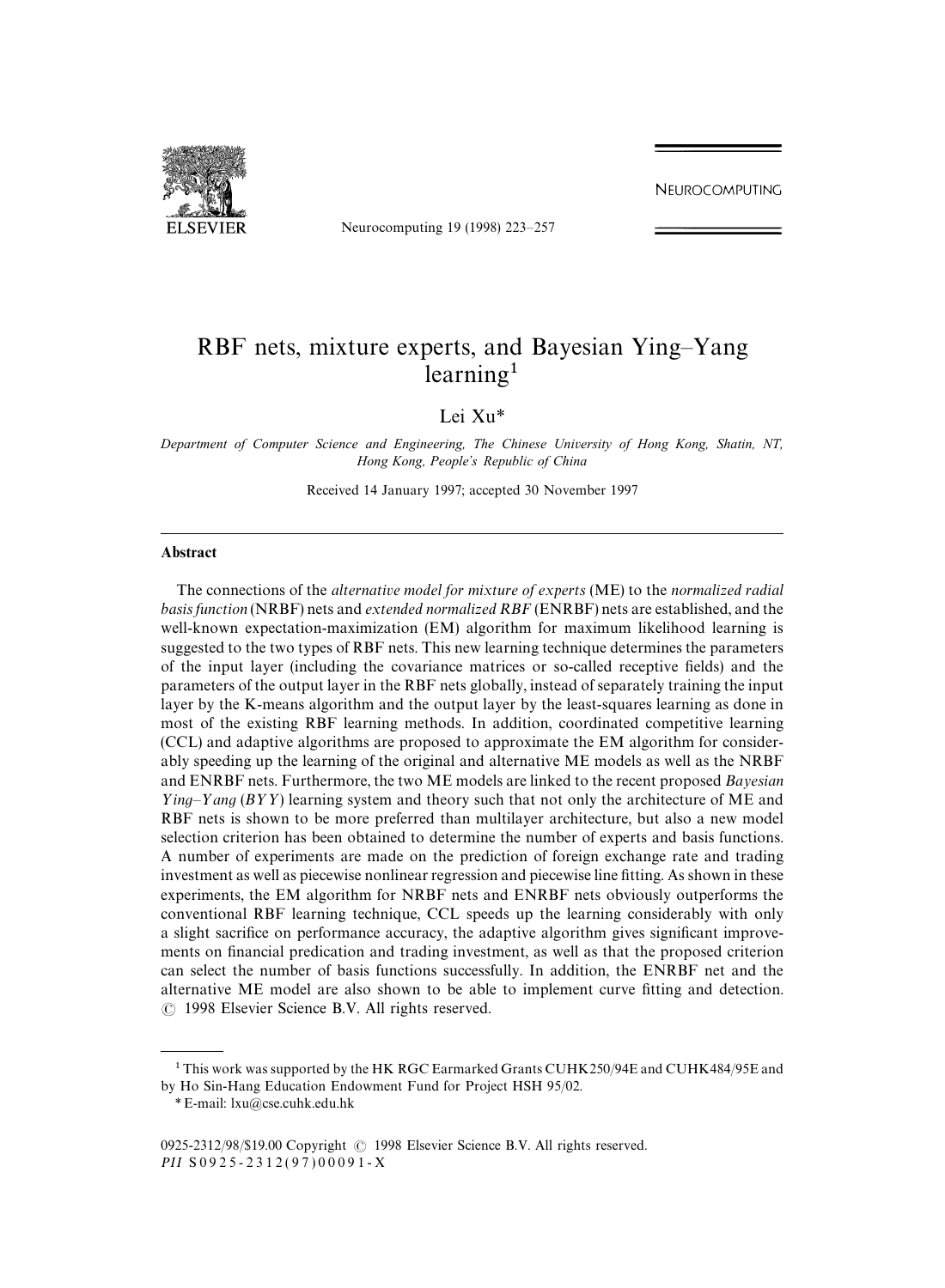*Keywords:* Radial basis function network; Mixture of experts; BayesianYing*—*Yang learning; Model selection; Coordinated competitive learning; Fast computation; Adaptive algorithm; Financial time series; Curve fitting

# 1. Introduction

Radial basis function (RBF) network is one of the most popular models that have been studied intensively with a lot of applications and many theoretical results [1*—*3,8,14*—*21,36], as well as various new learning techniques developed (e.g., the robust learning proposed by Ref. [22]. The list here is far from completed, and many others can be found in the reference list of the papers [37,34].

For the existing learning techniques for RBF nets, there are still some major problems. *One* is how to select the number of basis functions, which will affect the performance considerably. In the paper [28], via setting up the connections between RBF nets and kernel regression estimators, a number of interesting theoretical results have been obtained for the upper bounds of convergence rate of the approximation error with respect to the number of basis functions, and the upper bounds for the pointwise convergence rate and  $L_2$  convergence rate of the best consistent estimator with respect to both the samples and the number of basis functions. However, these theoretical results are not directly usable in practice. Rival penalized competitive learning (RPCL) is able to automatically select the number of clusters and thus suggested for RBF nets [35,36]. However, although it experimentally works well, RPCL is a heuristic approach and still in lack of theoretical justification. The *second* problem is that the parameters of the input layer are usually trained first by some clustering algorithm and then the parameters of the output layer are usually trained by the least-squares learning [16]. That is, the learning in the two layers is separated with suboptimal results. *Another* problem is that the covariance matrices or so-called receptive field parameters in the input layer are either pre-specified (e.g., ball-shaped scalar variance) or computed after clustering, which are again not well tuned. This also affects the performance [15,37].

This paper aims to solve these problems, through systematically summarizing and developing the basic ideas and several preliminary results obtained by the present author in the conference papers [24,25,28]. In Section 2, we refine the connection of the *alternative model for mixture of experts* (ME) to the *normalized radial basis function* (NRBF) nets and *extended normalized RBF nets* (ENRBF), established first in 1996 [24]. In Section 3, following the basic idea and the preliminary algorithm proposed in [24], we describe that detailed steps on how the EM algorithm developed in [32,33] is used for training the two types of RBF nets such that the parameters of the input layer (including the covariance matrices) and the parameters of the output layer are learned globally [24]. Moreover, coordinated competitive learning and adaptive algorithms [24,25] are also adopted and further improved to approximate the EM algorithm for considerably speeding up the learning in the original and alternative ME models as well as the NRBF and ENRBF nets. In Section 4, a systematic elaboration and some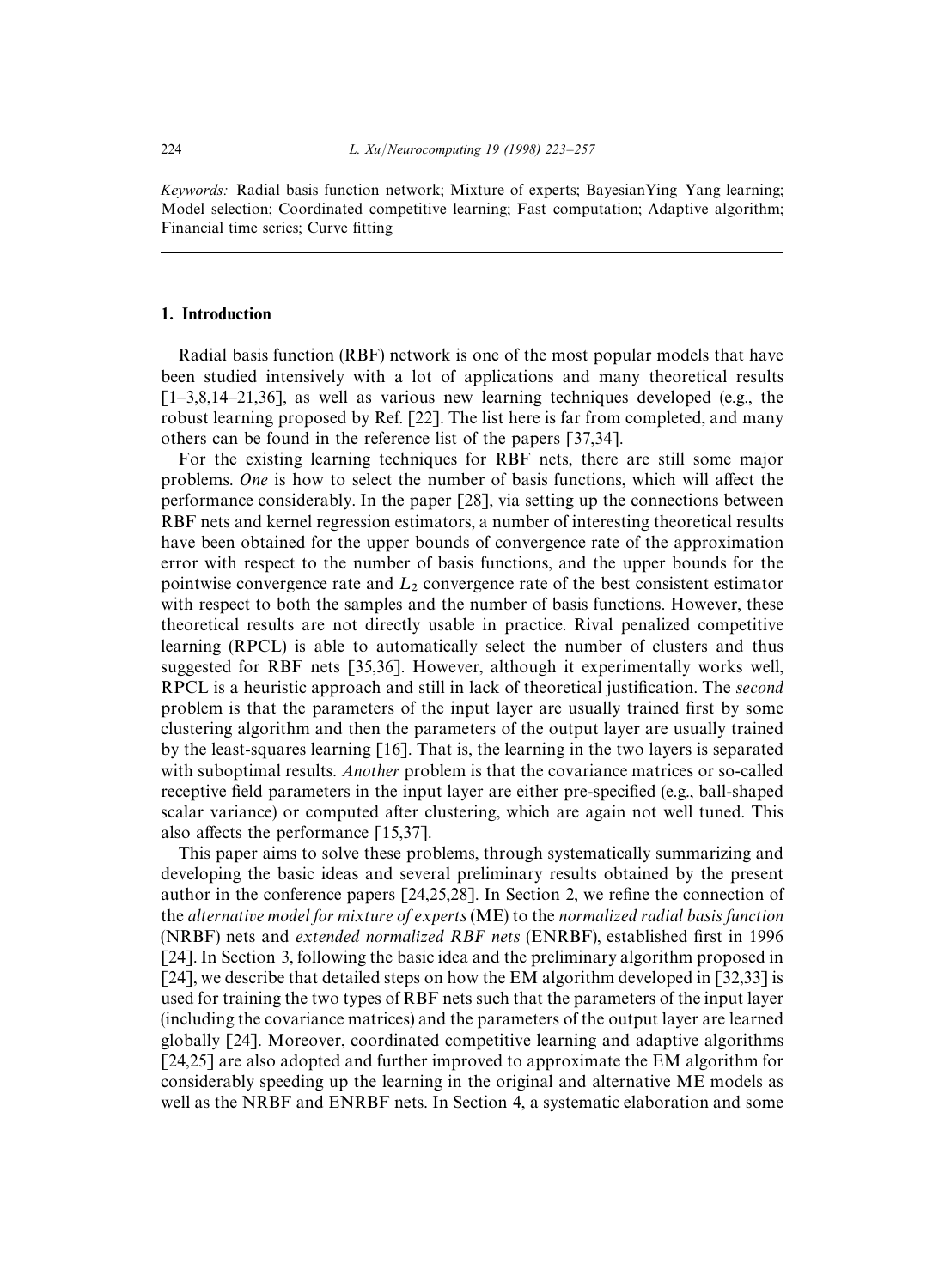further extensions on the previous results in [24,25,28] have been made such that the two ME models are further linked to the recent proposed *Bayesian* ½*ing—*½*ang* learning system and theory such that not only the architecture of ME and RBF net are shown to be more preferred than multilayer architecture, but also new model selection criteria have been obtained to determine the number of experts and basis functions. Furthermore, in Section 5 a number of experiments are made on prediction of foreign exchange rate, trading investment, piecewise nonlinear regressions, piecewise curve fitting and detection, which demonstrate that the proposed algorithms and criterion work well. Finally, we conclude in Section 6.

## 2. Mixtures experts, the EM algorithm and RBF net learning

## *2.1. Alternative ME model and the EM algorithm*

The original *mixtures of experts* model is based on the following conditional mixture  $[9,11]$ :

$$
p(z|x, \Theta) = \sum_{j=1}^{k} p(j|x, v)p(z|x, \theta_j), \qquad p(j|x, v) = e^{\beta_j(x, v)} \sum_{j=1}^{k} e^{\beta_j(x, v)},
$$
  
\n
$$
p(z|x, \theta_j) = (2\pi)^{-d_j/2} |F_j|^{-1/2} \exp\{-\frac{1}{2}[z - f_j(x, w_j)]^T F_j^{-1} [z - f_j(x, w_j)]\},
$$
\n(1)

where  $d_z$  is the dimension of *z*,  $\Gamma_j$  is the  $d_z \times d_z$  covariance matrix, and  $f_j(x, w_j)$  is a vector of the dimension  $d_z$  which is the output of the *j*th expert net. Each expert is represented by  $\theta_j = \{w_j, \Gamma_j\}$ . Moreover,  $p(j|x, v), j = 1, ..., k$ , are the output of the so-called softmax gating net. Finally, we denote  $\Theta = \{v, \{\theta_j\}_{j=1}^k\}.$ 

The parameter  $\Theta$  is estimated by maximum likelihood (ML) learning  $L = \sum_{i=1}^{N} \ln p(z_i | x_i, \theta)$ , which can be made by the EM algorithm [11,12]. It is an iterative procedure as follows:

#### The EM Algorithm **–** Original

*E*-*step*: Fix  $\Theta$ <sup>old</sup> and compute  $h(j|x_i) = p(j|x_i, z_i)$  by

$$
h(j|x_i) = p(j|x_i, z_i) = \frac{p(j|x_i, v^{\text{old}})p(z_i|x_i, \theta_j^{\text{old}})}{\sum_{j=1}^k p(j|x_i, v^{\text{old}})p(z_i|x_i, \theta_j^{\text{old}})}.
$$
\n(2)

*M*-*step*: Find a new estimate  $\Theta^{new} = \{\{\theta_j^{new}\}_{j=1}^k, v^{new}\}\$  with

$$
\theta_j^{\text{new}} = \arg \max_{\theta_j} Q_j^e(\theta_j), \quad Q_j^e(\theta_j) = \sum_{i=1}^N h(j|x_i) \ln p(z_i|x_i, \theta_j), j = 1, ..., k;
$$
  

$$
v^{\text{new}} = \arg \max_{\mathbf{v}} Q(\mathbf{v}), \quad Q(\mathbf{v}) = \sum_{i=1}^N \sum_{j=1}^k h(j|x_i) \ln p(j|x, \mathbf{v}^{\text{old}}).
$$
 (3)

The favorable properties of the EM algorithm have also been shown by theoretical analyses [12,31]. One inconvenience of the original *mixtures of experts* architecture is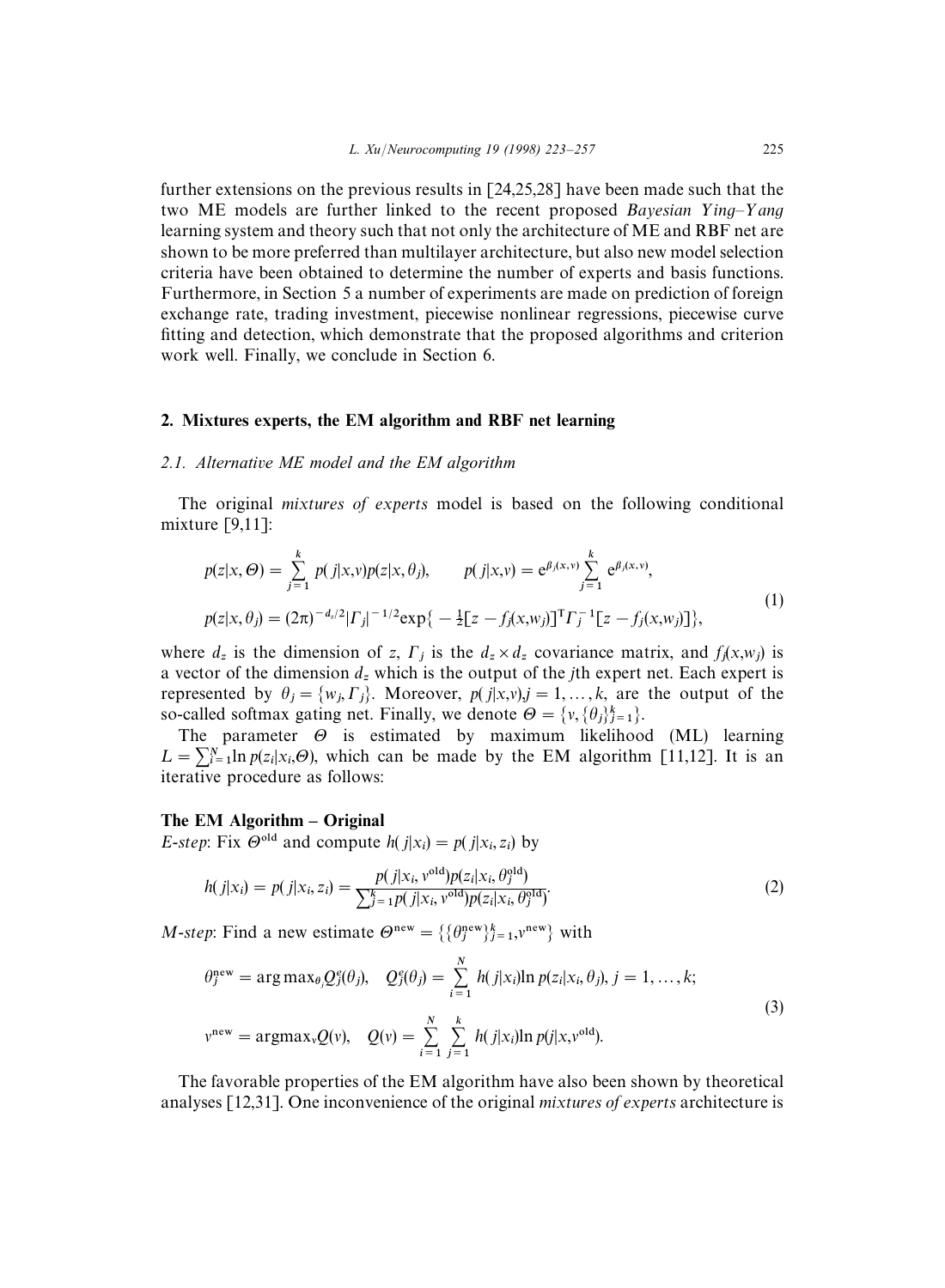the nonlinearity of the softmax gating network Eq. (1), which makes the maximization with respect to  $\nu$  of the gating network become nonlinear and unsolvable analytically even for the simplest generalized linear case. An algorithm called *iteratively reweighted least squares* (IRLS) is proposed for the nonlinear optimization [11,12]. However, IRLS is a Newton-type iterative algorithm and thus needs some safeguard measure for convergence.

To overcome this disadvantage of the softmax-based gating net, the following modified gating network is proposed in [32,33]:

$$
p(j|x,v) = \alpha_j p(x|v_j) / \sum_{j=1}^k \alpha_j p(x|v_j),
$$
  
\n
$$
p(x|v_j) = a_j(v_j)^{-1} b_j(x) \exp\{c_j(v_j)^T t_j(x)\}, \sum_{j=1}^k \alpha_j = 1, \quad \alpha_j \ge 0,
$$
\n(4)

where  $v = {\alpha_j, \gamma_j, j = 1, ..., k}$  and  $p(x|y_j)$ 's are density functions from the exponential family. The most common example is the Gaussian:

$$
p(x|v_j) = G(x, m_j, \Sigma_j) = (2\pi)^{-d_x/2} |\Sigma_j|^{-1/2} \exp\{-\frac{1}{2}(x - m_j)^T \Sigma_j^{-1} (x - m_j)\},
$$
 (5)

where  $d_x$  is the dimension of *x*, and  $\Sigma_j$  is the  $d_x \times d_x$  covariance matrix.

In Eq. (4),  $p(j|x, y)$  is actually the posterior probability  $p(j|x)$  that *x* is assigned to the partition corresponding to the *j*th expert net, obtained from Bayes' rule

$$
p(j|x, v) = p(j|x) = \alpha_j p(x|v_j) / p(x|v), \qquad p(x|v) = \sum_{j=1}^{k} \alpha_j p(x|v_j).
$$
 (6)

Inserting this  $p(j|x,y)$  into the model Eq. (1), we get

$$
p(z|x,\Theta) = \sum_{j=1}^{k} \frac{\alpha_j p(x \mid v_j)}{p(x \mid v)} p(z|x,\theta_j),\tag{7}
$$

which can be further rewritten as

$$
p(x, z) = p(z|x, \Theta)p(x|v) = \sum_{j=1}^{k} \alpha_j p(x|v_j)p(z|x, \theta_j).
$$
\n(8)

This suggests an asymmetrical representation for the joint density. We accordingly perform ML estimate based on  $L' = \sum_{i=1}^{N} \ln p(z_i, x_i)$  to determine the parameters  $\hat{\theta} = {\alpha_j, \nu_j, \theta_j}_{j=1}^k$  of the gating net and expert nets. This can be made by the following EM algorithm [32,33]:

# The EM Algorithm **–** Alternative

*E*-*step*: Fix  $\Theta$ <sup>old</sup> and for each pair  $\{x_i, z_i\}$  we compute

$$
h(j|x_i) = p(j|x_i, z_i) = \frac{\alpha_j^{\text{old}} p(x_i | v_j^{\text{old}}) p(z_i | x_i, \theta_j^{\text{old}})}{\sum_{j=1}^k \alpha_j^{\text{old}} p(x_i | v_j^{\text{old}}) p(z_i | x_i, \theta_j^{\text{old}})}.
$$
(9)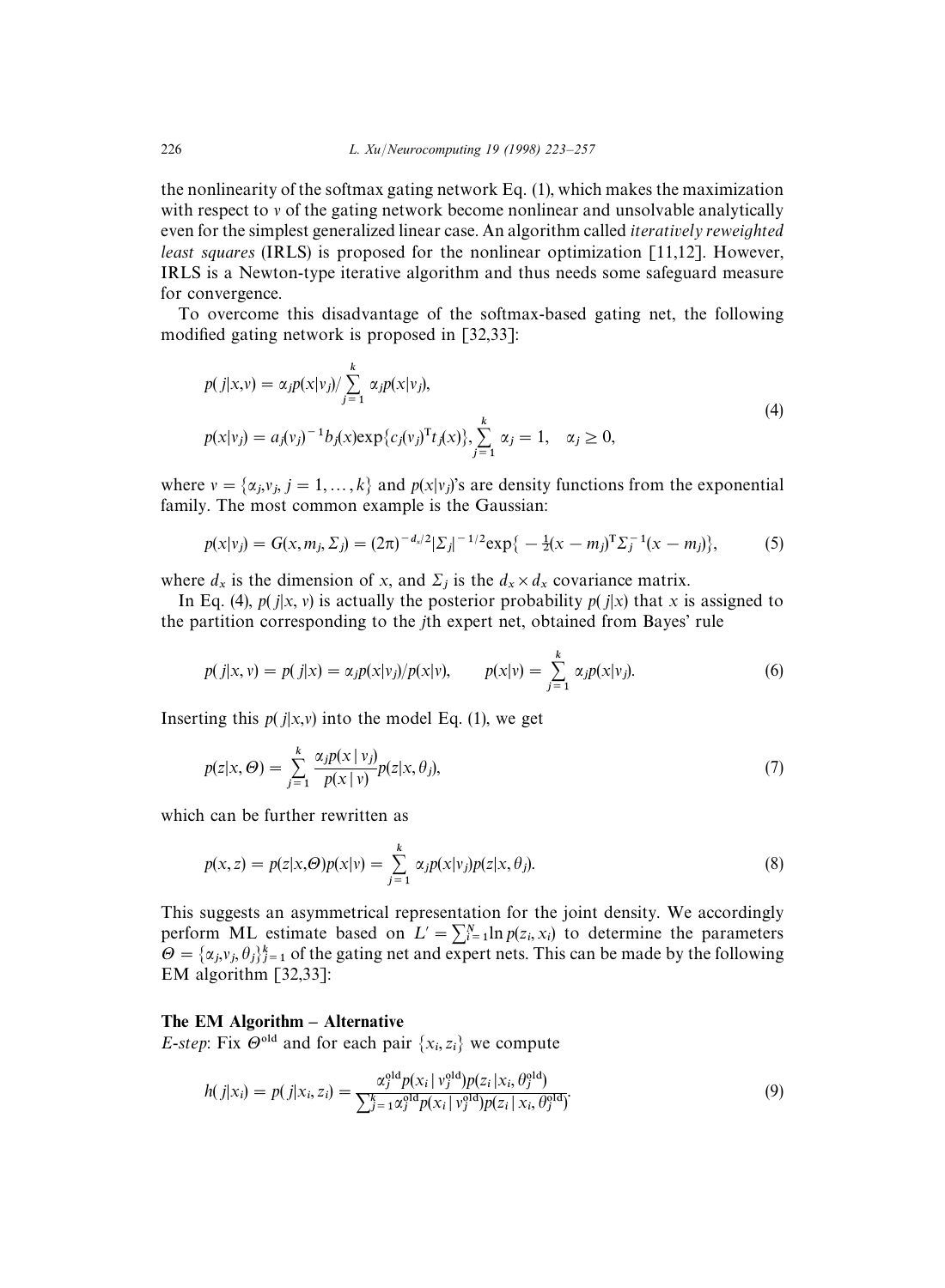*M-step*: Find a new estimate  $\Theta^{new} = \{\{\alpha_j^{new}, v_j^{new}, \theta_j^{new}\}_{j=1}^k\}$  with  $\theta_j^{new}$  given in the same way as in Eq. (3) and with  $\alpha_j^{\text{new}}, v_j^{\text{new}}$  given by

$$
v_j^{\text{new}} = \frac{\sum_{i=1}^{N} h(j|x_i)t_j(x_i)}{\sum_{i=1}^{N} h(j|x_i)}, \qquad \alpha_j^{\text{new}} = \frac{1}{N} \sum_{i=1}^{N} h(j|x_i), \qquad (10)
$$

because  $Q(v)$  can be further decomposed into

$$
Q_j(v_j) = \sum_{i=1}^N h(j|x_i) \ln p(x_i|v_j), \quad j = 1, ..., k, \qquad Q^{\alpha} = \sum_{i=1}^N \sum_{j=1}^k h(j|x_i) \ln \alpha_j, \tag{11}
$$

and their maximizations with respect to  $v_j, \alpha_j$  become analytically solvable as long as  $p(x|v_j)$  is from the exponential family. Particularly, when  $p(x|v_j)$  is a Gaussian density, the updating becomes

$$
m_j^{\text{new}} = \frac{1}{\sum_{i=1}^{N} h(j|x_i)} \sum_{i=1}^{N} h(j|x_i)x_i,
$$
  
\n
$$
\sum_{j}^{\text{new}} = \frac{1}{\sum_{i=1}^{N} h(j|x_i)} \sum_{i=1}^{N} h(j|x_i)[x_i - m_j^{\text{new}}][x_i - m_j^{\text{new}}]^{\text{T}}.
$$
\n(12)

#### *2.2. Normalized RBF nets and the EM algorithm*

The normalized RBF (NRBF) nets can be summarized by the following general form [16,17]:

$$
f_k(x) = \frac{\sum_{j=1}^{k} w_j \phi([\![x-m_j]\!]^T \sum_{j}^{-1} [\![x-m_j]\!])}{\sum_{j=1}^{k} \phi([\![x-m_j]\!]^T \sum_{j}^{-1} [\![x-m_j]\!])},\tag{13}
$$

where  $\phi(r^2)$  is a prespecified basis function satisfying certain weak conditions. The most common choice is the Gaussian function  $\phi(r^2) = e^{-r^2}$ , but a number of alternatives can also be used (e.g., several choices are listed in [19]).  $m_j$  is called the center vector and  $w_j$  is a weight vector.  $\Sigma_j$  is a  $d \times d$  positive matrix (called a covariance matrix or the receptive field of the basis function), which defines a range for which an input  $x \in \mathbb{R}^d$  can cause a sufficiently large output.

For the existing approaches [16,2,3], the learning on the parameters in Eq. (13) is separated into two steps:

(1) *Determining the parameters in the input layer. The centers*  $m_j$ *,*  $j = 1, \ldots, k$ *, are* determined only based on the input samples  $\mathcal{D}_x = \{x_i\}_{i=1}^N$  via some clustering tech- nique, for example, the K-means algorithm [16]. That is, the cluster centers are usually used as  $m_j$ ,  $j = 1, \ldots, k$ , with the *k* heuristically pre-fixed, while the covariance matrix  $\Sigma_j$  is either externally prespecified at some value or computed from the resulted cluster centered at *m*j.

 (2) *Determining the parameters in the output layer*. After the parameters are settled, for each samples  $x_i$ , the following value can be directly computed:

$$
\phi_{i,k} = \frac{\phi([x_i - m_j]^T \Sigma_j^{-1} [x_i - m_j])}{\sum_{j=1}^k \phi([x_i - m_j]^T \Sigma_j^{-1} [x_i - m_j])}.
$$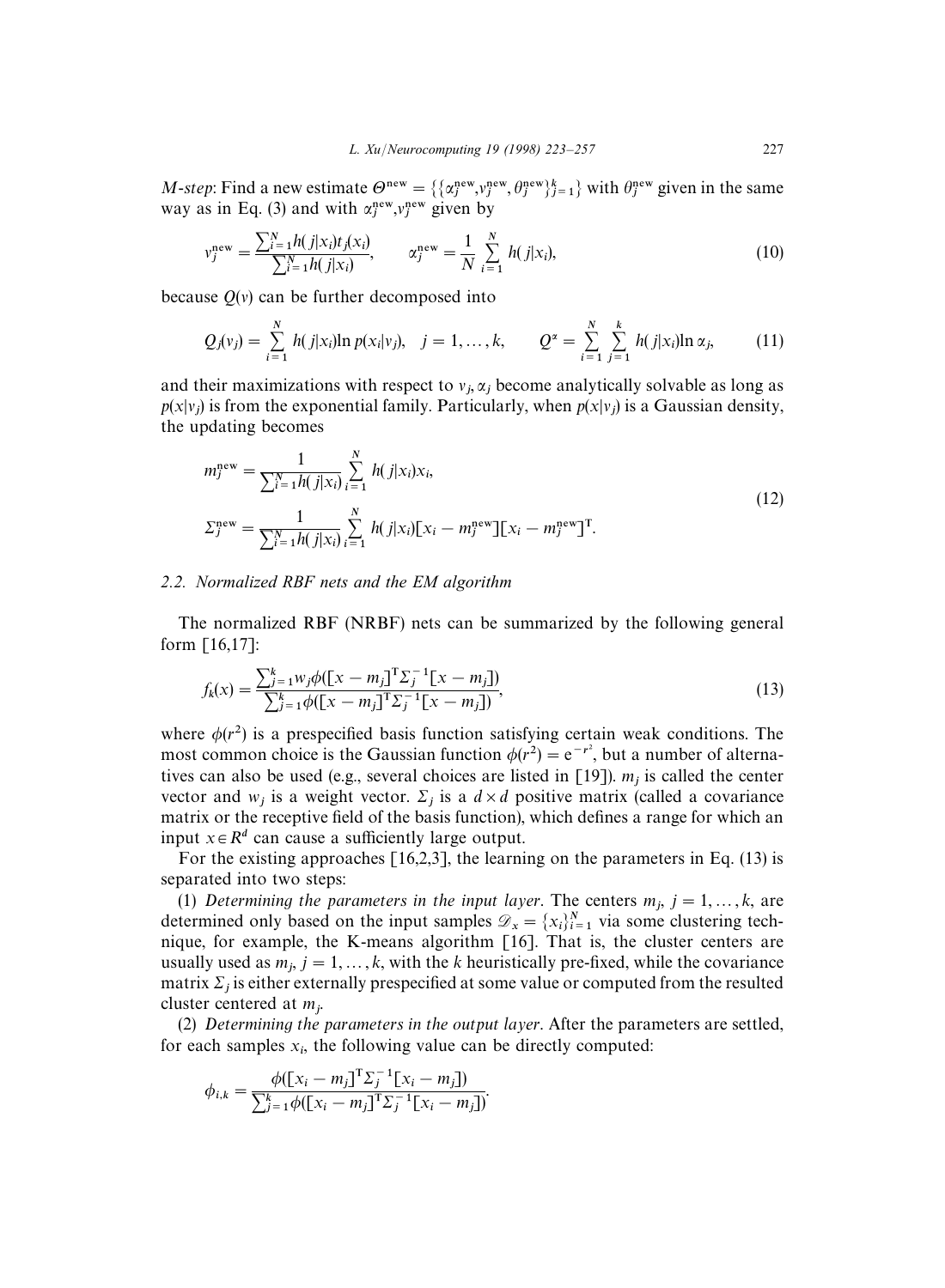As a result, the parameter vector  $w_j$  can be determined by the least-squares method based on the paired data set  $\mathcal{D}_{x, z} = \{x_i, z_i\}_{i=1}^N$ . The procedure can be implemented either in the batch way or by the adaptive least-squares algorithm.

The extended NRBF (ENRBF) net is a modification of the NRBF net Eq. (13) by replacing  $w_j$  with a linear vector function  $W_j^T x_i + c_j$ . That is, we have [10]

$$
f_k(x) = \frac{\sum_{j=1}^k (W_j^{\mathrm{T}} x + c_j) \phi([\![x - m_j]\!]^{\mathrm{T}} \Sigma_j^{-1} [\![x - m_j]\!])}{\sum_{j=1}^k \phi([\![x - m_j]\!]^{\mathrm{T}} \Sigma_j^{-1} [\![x - m_j]\!])},\tag{14}
$$

where  $W_j$  is a parameter matrix.

Its learning is basically the same as the above one for the normalized RBF nets, except that the least squares learning is a little bit more complicated for the output layer.

Next, we introduce and further refine a connection, established by the present author first in 1996 [24]. We consider that each expert network in Eq. (1) is simply a Gaussian

$$
p(z|x, \theta_j) = G(z, c_j, \Gamma_j),\tag{15}
$$

and the gating net is given by Eq. (4) with

$$
\alpha_j = \frac{\sqrt{|\Sigma_j|}}{\sum_{j=1}^k \sqrt{|\Sigma_j|}}, \qquad p(j|x, v) = p(j|x) = \frac{e^{-0.5(x - m_j)^T \Sigma_j^{-1}(x - m_j)}}{\sum_{j=1}^k e^{-0.5(x - m_j)^T \Sigma_j^{-1}(x - m_j)}}.
$$
(16)

By taking the conditional expectation  $E(z|x)$  based on both sides of Eq. (1), we have

$$
out(x) = E(z|x, \Theta) = \sum_{j=1}^{k} c_j \frac{e^{-0.5(x-m_j)^{\mathrm{T}} \Sigma_j^{-1} (x-m_j)}}{\sum_{j=1}^{k} e^{-0.5(x-m_j)^{\mathrm{T}} \Sigma_j^{-1} (x-m_j)}}.
$$
(17)

We can easily find that it is just a NRBF net with Gaussian basis functions as  $\phi(.)$ . If Eq. (15) is further extended into a linear regression form:

$$
p(z|x,\theta_j) = G(z,W_j^{\mathrm{T}}x + c_j,\Gamma_j),\tag{18}
$$

we have that Eq. (17) will be modified into

out(x) = 
$$
E(z|x, \Theta) = \sum_{j=1}^{k} (W_j^{\text{T}} x + c_j \frac{e^{-0.5(x - m_j)^{\text{T}} \Sigma_j^{-1} (x - m_j)}}{\sum_{j=1}^{k} e^{-0.5(x - m_j)^{\text{T}} \Sigma_j^{-1} (x - m_j)}}
$$
 (19)

which is just an ENRBF net with Gaussian basis functions as  $\phi(.)$ .

By defining  $p(z|x, \theta_j)$  to be another density function, similarly we obtain another basis function.

Therefore, the *EM Algorithm — Alternative* can be used for training the above NRBF and ENRBF nets, resulting in:

## The EM Algorithm **–** RBF

*E*-*Step*: Fix  $\Theta$ <sup>old</sup>, get

$$
h(j|x_i) = \frac{e^{-0.5(x_i - m_j^{\text{old}})^T (2_j^{\text{old}})^{-1} (x_i - m_j^{\text{old}})} G(z_i, r_j^{\text{old}}, \Gamma_j^{\text{old}})}{\sum_{j=1}^k e^{-0.5(x_i - m_j^{\text{old}})^T (2_j^{\text{old}})^{-1} (x_i - m_j^{\text{old}})} G(z_i, r_j^{\text{old}}, \Gamma_j^{\text{old}})}.
$$
(20)

where  $r_j^{\text{old}} = c_j^{\text{old}}$  for an NRBF net and  $(W_j^{\text{old}})^T x_i + c_j^{\text{old}}$  for an ENRBF net.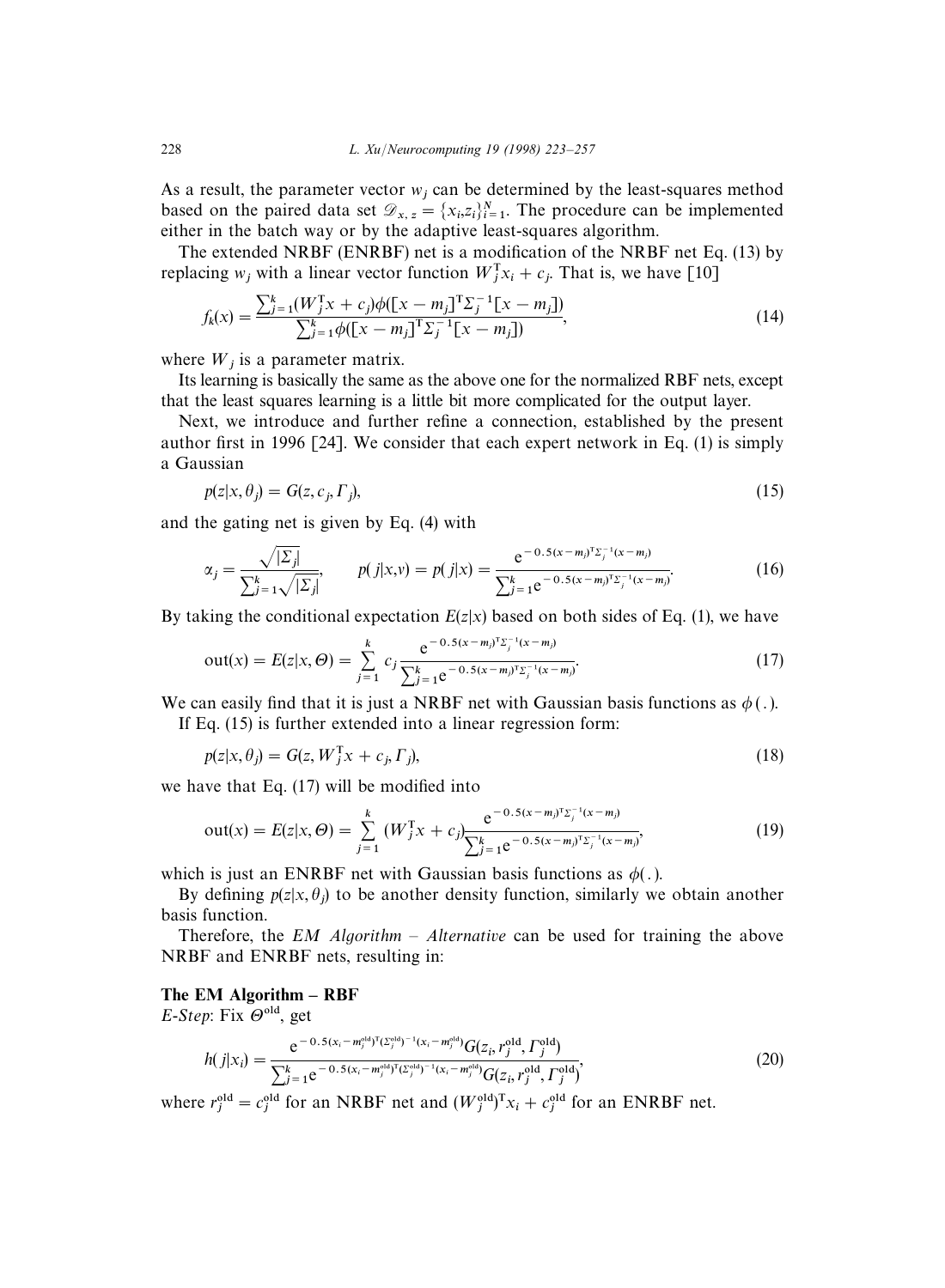*M*-*Step*: First, update

$$
m_j^{\text{new}} = \frac{\sum_{i=1}^{N} h(j|x_i)x_i}{\sum_{i=1}^{N} h(j|x_i)},
$$
  
\n
$$
\sum_{j}^{\text{new}} = \frac{1}{\sum_{i=1}^{N} h(j|x_i)\sum_{i=1}^{N} h(j|x_i)[x_i - m_j^{\text{new}}][x_i - m_j^{\text{new}}]^{\text{T}}},
$$
\n(21)

and then for an NRBF net, update

$$
c_j^{\text{new}} = \frac{1}{\sum_{i=1}^{N} h(j|x_i)} \sum_{i=1}^{N} h(j|x_i) z_i,
$$
  
\n
$$
\Gamma_j^{\text{new}} = \frac{1}{\sum_{i=1}^{N} h(j|x_i)} \sum_{i=1}^{N} h(j|x_i) (z_i - c_j^{\text{new}}) (z_i - c_j^{\text{new}})^{\text{T}},
$$
\n(22)

and for an ENRBF net, update

$$
E_{zj} = \frac{1}{\sum_{i=1}^{N} h(j|x_i) \sum_{i=1}^{N} h(j|x_i) z_i},
$$
  
\n
$$
R_{xz} = \frac{1}{\sum_{i=1}^{N} h(j|x_i) \sum_{i=1}^{N} h(j|x_i) [x_i - m_j^{\text{new}}] [z_i - E_{zj}]^{\text{T}},
$$
  
\n
$$
W_j^{\text{new}} = [\sum_{j}^{\text{new}}]^{-1} R_{xz}, \qquad c_j^{\text{new}} = E_{zj} - (W_j^{\text{new}})^{\text{T}} m_j^{\text{new}},
$$
  
\n
$$
\Gamma_j^{\text{new}} = \frac{1}{\sum_{i=1}^{N} h(j|x_i)} \sum_{i=1}^{N} h(j|x_i) [z_i - (W_j^{\text{new}})^{\text{T}} x_i - c_j^{\text{new}}] [z_i - (W_j^{\text{new}})^{\text{T}} x_i - c_j^{\text{new}}]^{\text{T}}.
$$
\n(23)

Particularly, when  $\Gamma_j = \gamma_j^2 I$ , which is widely assumed in the literature, the updating on  $\Gamma_j$  can be simply

$$
\gamma_j^2 = \frac{1}{N} \sum_{j=1}^k \sum_{i=1}^N h(j|x_i) \|z_i - r_j^{\text{new}}\|^2,
$$
  
\n
$$
r_j^{\text{old}} = \begin{cases} c_j^{\text{old}} & \text{for an NRBF net,} \\ (W_j^{\text{old}})^{\text{T}} x_i + c_j^{\text{old}} & \text{for an ENRBF net.} \end{cases}
$$
\n(24)

The above introduced algorithm can be regarded as a detailed extension of the preliminary form of EM algorithm for RBF nets, proposed first in [24].

# 3. Coordinated competitive learning and adaptive algorithms

# *3.1. Coordinated competitive learning*

For the EM algorithms given in the previous section, we need to compute a posterior probability  $h(j|x_i)$  which indicates the probability of assigning the mapping task of the pair  $x_i \rightarrow z_i$  to the *j*th expert.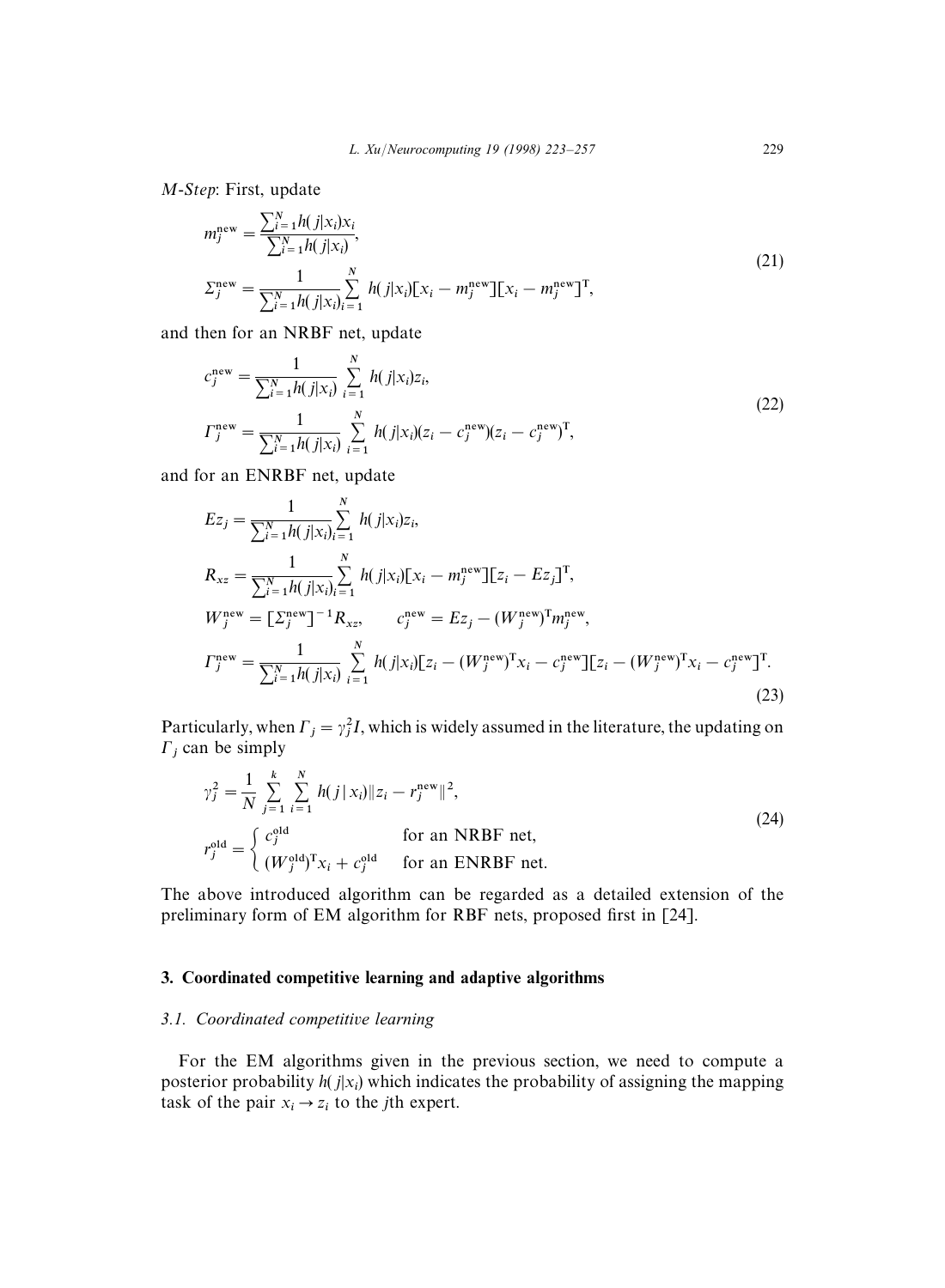Alternatively, by adopting the basic ideas suggested in [25], this soft assignment can be approximated by a winner-take-all (WTA) competition according to Bayesian decision via replacing  $h(j|x_i)$  in the M-step of *all the algorithms* with the following hard-cut indicator:

$$
I(j|x_i) = \begin{cases} 1 & \text{if } j = \text{argmin}_r - \log h(r|x_i), \\ 0 & \text{otherwise.} \end{cases}
$$
 (25)

Although some accuracy may be lost in performance (as will be shown later by experiments, this loss can usually be ignored), it may bring two advantages. *First*, it can speed up considerably, not only because the multiplication with  $h(j|x_i)$  is not needed and the summation of the terms with  $I(j|x_i) = 0$  can be saved, but also because the computing cost for  $h(j|x_i)$  can be considerably reduced since the computing for  $I(j|x_i)$  is significantly simplified, as can be further observed more clearly later. *Second*, it can speed up the convergence. *After running for a certain period*, *the EM learning usually slows down considerably*, *sometimes it will become very slow*. *In this case*, *we can switch h*( $j|x_i$ ) *into I*( $j|x_i$ ), *which can obviously speed up the convergence*, without affecting the performance too much.

To get some insights, let us first to consider the *EM Algorithm – Original* with  $h(j|x_i)$ given by Eq. (2) and  $p(j|x, y)$  given by Eq. (1). In this case, Eq. (25) becomes

$$
I(j|x_i) = \begin{cases} 1 & \text{if } j = \arg \min_r \{ -2\beta_r(x, y) + \log|\Gamma_r| + e_r^2(x_i) \}, \\ & e_j^2(x_i) = [z_i - f(x_i, W_j)]^T \Gamma_j^{-1} [z_i - f(x_i, W_j)], \\ 0 & \text{otherwise.} \end{cases}
$$
(26)

This competition consists of two coordinated parts. One is  $log |\Gamma_r| + e_r^2(x_i)$ , which is contributed by the expert nets, and the other is  $-2\beta_r(x,y)$ , contributed by the gating net. So, we call it *coordinated competition* and the corresponding learning the *coordinated competitive learning* (*CCL*).

As shown in [25], there are several variants for further simplifying Eq. (26). For example, the term  $\log |\Gamma_r|$  can be omitted in the case  $\Gamma_j = \Gamma$ . Also, we can even ignore the term  $-2\beta_r(x,v)$  and have only

$$
j = \arg\min_{r} e_r^2(x_i) \quad \text{or even} \quad j = \arg\min_{r} ||z_i - f(x_i, w_r)||^2, \text{ for } \Gamma = \gamma^2 I,\tag{27}
$$

where the competition is only among the experts and the gating net simply follows the result of this competition.

Similarly, considering the *EM Algorithm – Alternative* with  $h(j|x_i)$  given by Eq. (9), we have

$$
I(j|x_i) = \begin{cases} 1 & \text{if } j = \operatorname{argmin}_r \{ -2\log x_r + \log|\Sigma_r| + (x_i - m_j)^T \Sigma_j^{-1} (x_i - m_j) \\ & + \log |F_r| + e_r^2(x_i) \}, \\ 0 & \text{otherwise,} \end{cases} \tag{28}
$$

which can also be simplified into several variants, e.g.,

$$
j = \arg \min_{r} \{ (x_i - m_j)^{\mathrm{T}} \Sigma_j^{-1} (x_i - m_j) + e_r^2(x_i) \}, \text{ or even}
$$
  
\n
$$
j = \arg \min_{r} \{ \|x_i - m_r\|^2 + \eta \|z_i - f(x_i, w_r)\|^2 \},
$$
\n(29)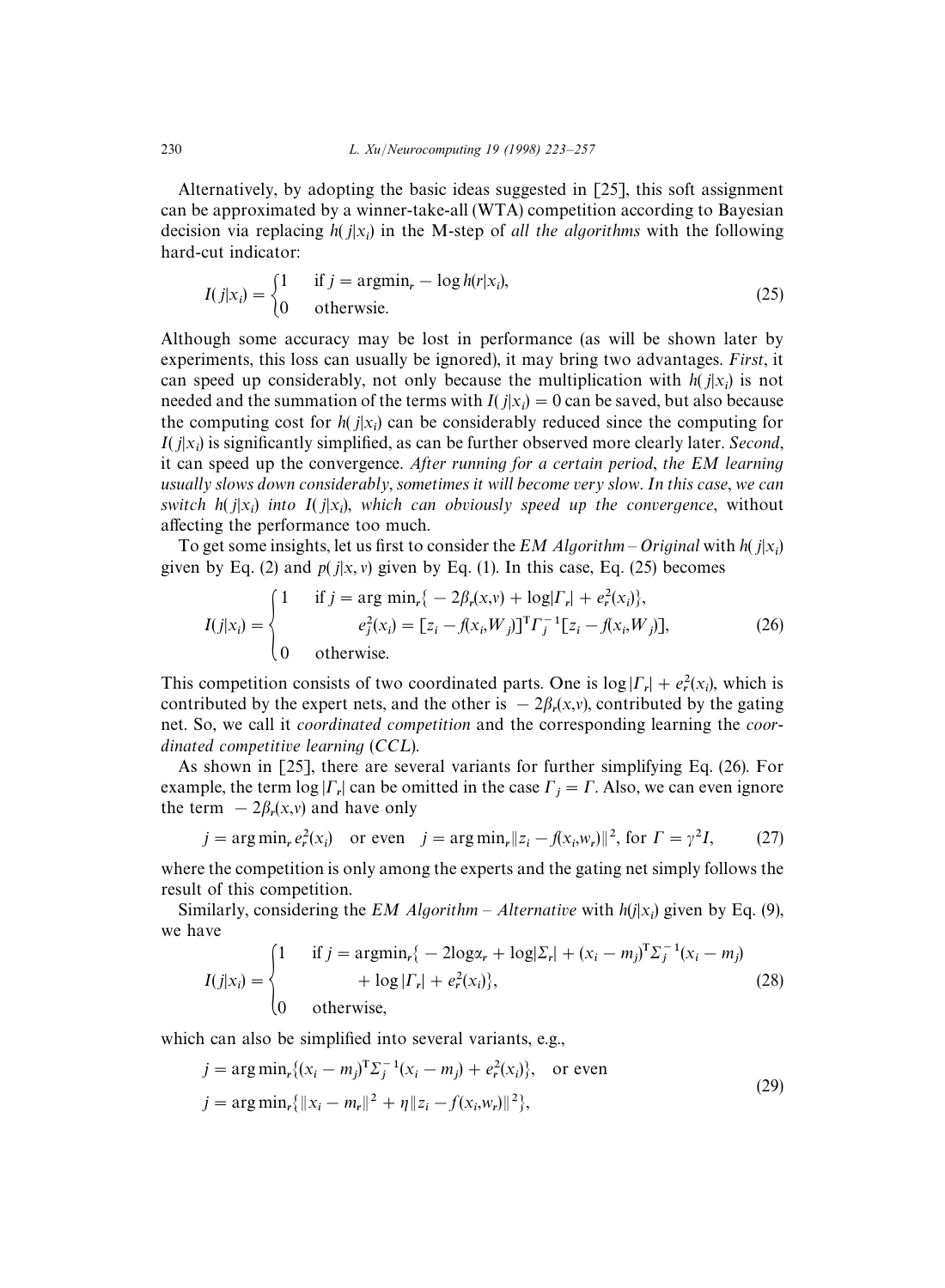where  $\eta = \sigma_j^2 / \gamma_j^2$ . That is, the competition is made only among whether *x<sub>i</sub>* is close to  $m_j$  and whether the pair  $x_i$ , $z_i$  is close to the regression model of the *j*th expert. Here, we can clearly see that how the mismatch between the data and model versus the variances of two models affects the competition. Furthermore, we can ignore the gating part and get Eq. (27) again.

For the *EM Algorithm–RBF*, we get the corresponding  $I(j|x_i)$  by simply discarding the term  $-2\log \alpha_r$  in Eq. (28). To save the computing on  $\Gamma_j$  in the *EM Algorithm*-*RBF*, we can also ignore the competition among the expert nets, resulting in

$$
j = \arg \min_{r} (x_i - m_j)^{\mathrm{T}} \Sigma_j^{-1} (x_i - m_j) \quad \text{or even}
$$
  
\n
$$
j = \arg \min_{r} ||x_i - m_j||^2, \quad \text{for } \Sigma_j = \sigma^2 I.
$$
\n(30)

#### *3.2. Adaptive algorithms*

For the practical problems that samples come one by one, such as prediction of foreign exchange rate, we need to adaptively track the temporal relationship in data. For those learnings of parameter optimization of type  $(1/N)\sum_{i=1}^{N}e_i(\theta)$  with  $e_i(\theta)$  related to only the current sample, we usually use stochastic approximation to modify the batch learning into the following adaptive one:

$$
\theta^{\text{new}} = \theta^{\text{old}} - \eta \frac{\partial e_i(\theta)}{\partial \theta} \bigg|_{\theta = \theta^{\text{old}}}.
$$
\n(31)

The convergence of this stochastic approximation algorithm depends on the form of  $e_i(\theta)$  and the suitably selected learning rate  $\eta > 0$ . There are some existing theories for guiding the convergence analyses. In this paper, we will not go deep into theoretical aspects. Instead, we only discuss how to get adaptive learning algorithms for training the previous mixture of experts, NRBF and ENRBF nets.

The key consists of two points. One is to use the following adaptive learning rate:

$$
\eta_{j,i} = \eta_0 h(j|x_i)/\alpha_j \quad \text{or} \quad \eta_{j,i} = \eta_0 I(j|x_i)/\alpha_j,\tag{32}
$$

with  $\eta_0$  being a prefixed learning rate and  $h(j|x_i)$  or  $I(j|x_i)$  modifying this rate adaptively. The other is to simply omit whatever computation that corresponds to  $I(j|x_i) = 0$ . The specific details are summarized into the following two major points:

1. For learning the network parameters, Eq. (31) is directly used. For example, to learn parameters  $W_j$  in  $p(z|x, \theta_j) = G(z, f_j(x, W_j), \Gamma_j)$ , the updating is made by

$$
w_{j^*}^{\text{new}} = w_{j^*}^{\text{old}} - \eta_{j,i} \frac{\partial e_{j^*}^2(x_i)}{\partial w_{j^*}}, \qquad e_j^2(x_i) = [z_i - f(x_i, W_j)]^T \Gamma_j^{-1} [z_i - f(x_i, W_j)].
$$
 (33)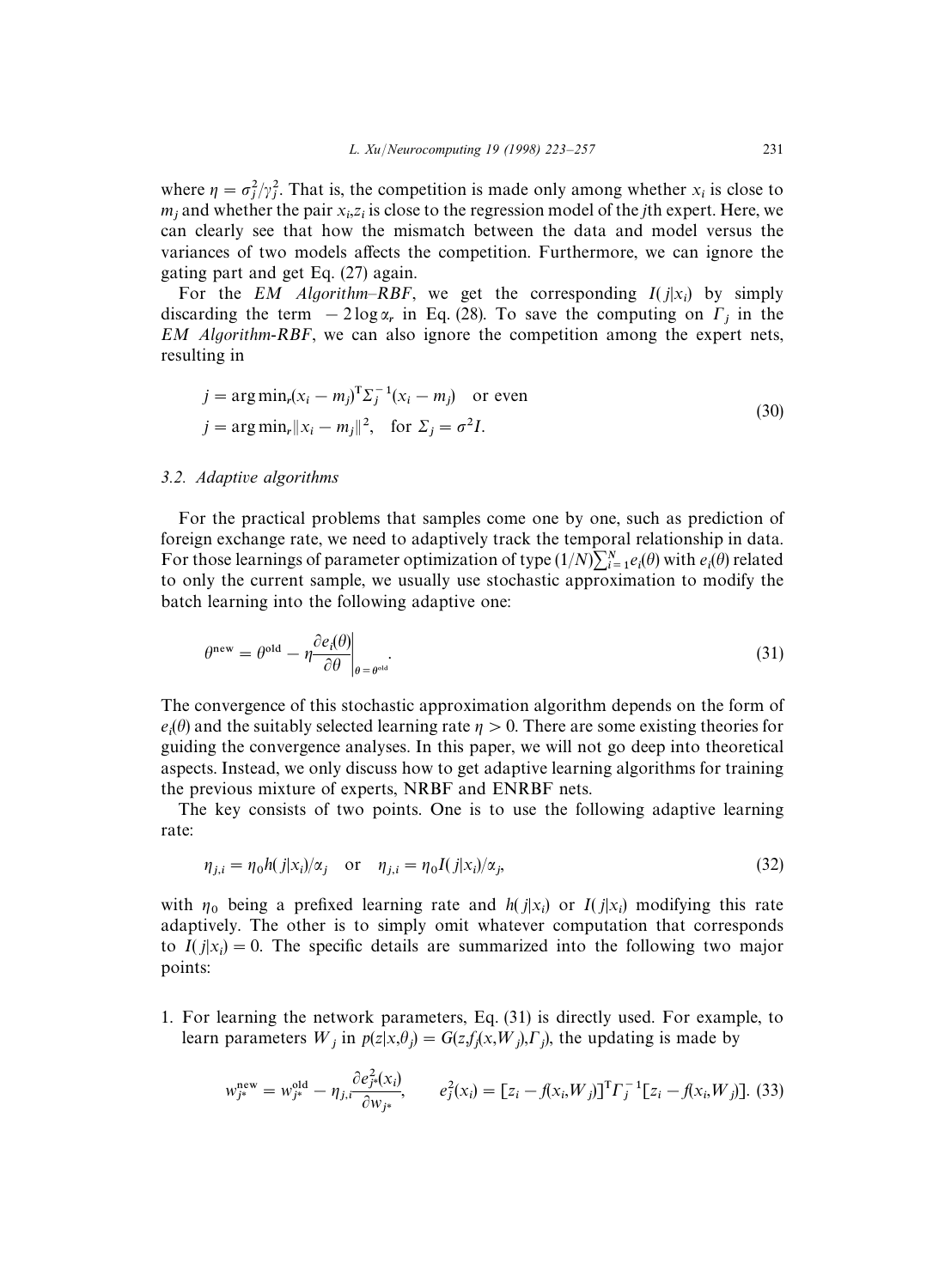2. For learning the density parameters  $m_j \Sigma_j$  and  $\alpha_j$ , the updating is made in the form of

$$
m_j^{\text{new}} = m_j^{\text{old}} + \eta_{j,i}(x_i - m_j^{\text{old}}),
$$
  
\n
$$
\Sigma_j^{\text{new}} = (1 - \eta_{j,i})\Sigma_j^{\text{old}} + \eta_{j,i}(x_i - m_j^{\text{old}})(x_i - m_j^{\text{old}})^{\text{T}},
$$
  
\n
$$
n_j^{\text{new}} = (1 - \eta_{j,i})n_j^{\text{old}} + \eta_{j,i}, \qquad \alpha_j^{\text{new}} = n_j^{\text{new}} / \sum_{j=1}^k n_j^{\text{new}}.
$$
\n(34)

As an example, we can turn the *EM Algorithm—RBF* into its adaptive variant as follows:

# The Adaptive EM Algorithm **–** RBF

*E*-*Step*: Fix  $\Theta$ <sup>old</sup>, to get *h*( $j|x_i$ ) in the same way as in the *EM Algorithm–RBF* or to get  $I(j|x_i)$  as discussed in the previous subsection, e.g., by Eq. (29). Then let  $\eta_{j,i}$  be given by Eq. (32).

*M*-*Step*: First, update

$$
m_j^{\text{new}} = m_j^{\text{old}} + \eta_{j,i}(x_i - m_j^{\text{old}}),
$$
  
\n
$$
\Sigma_j^{\text{new}} = (1 - \eta_{j,i})\Sigma_j^{\text{old}} + \eta_{j,i}(x_i - m_j^{\text{old}})(x_i - m_j^{\text{old}})^{\text{T}}.
$$
\n(35)

Then, for a NRBF net, update

$$
c_j^{\text{new}} = c_j^{\text{old}} + \eta_{j,i}(z_i - c_j^{\text{old}}),
$$
  
\n
$$
\Gamma_j^{\text{new}} = (1 - \eta_{j,i})\Gamma_j^{\text{old}} + \eta_{j,i}(z_i - c_j^{\text{new}})(z_i - c_j^{\text{new}})^{\text{T}};
$$
\n(36)

for an ENRBF net, update

$$
E z_j^{\text{new}} = E z_j^{\text{old}} + \eta_{j,i} (z_i - E z_j^{\text{old}}), \qquad c_j^{\text{new}} = E z_j^{\text{new}} - w_j^{\text{old}} \Upsilon m_j^{\text{old}},
$$
  

$$
\Gamma_j^{\text{new}} = (1 - \eta_{j,i}) \Gamma_j^{\text{old}} + \eta_{j,i} (z_i - w_j^{\text{old}} \Upsilon x_i - c_j^{\text{new}}) (z_i - w_j^{\text{old}} \Upsilon x_i - c_j^{\text{new}})^{\text{T}},
$$
  

$$
w_j^{\text{new}} = w_j^{\text{old}} + \eta_{j,i} (z_i - w_j^{\text{new}} \Upsilon x_i - c_j^{\text{new}}) x_i^{\text{T}}.
$$
 (37)

Usually, the initialization of parameters will affect the performance of adaptive algorithms. For the practical problems like financial data prediction, we usually have quite limited number of sample points, thus using an adaptive algorithm alone cannot bring any real advantage. *In this case*, *we suggest to first use one of the previous batch algorithms on a training set to get a solution as an initialization*, *and then to use the above adaptive algorithm to keep tracing the changes of data on the testing data via adaptation once a new data point is available*. As will be shown later by the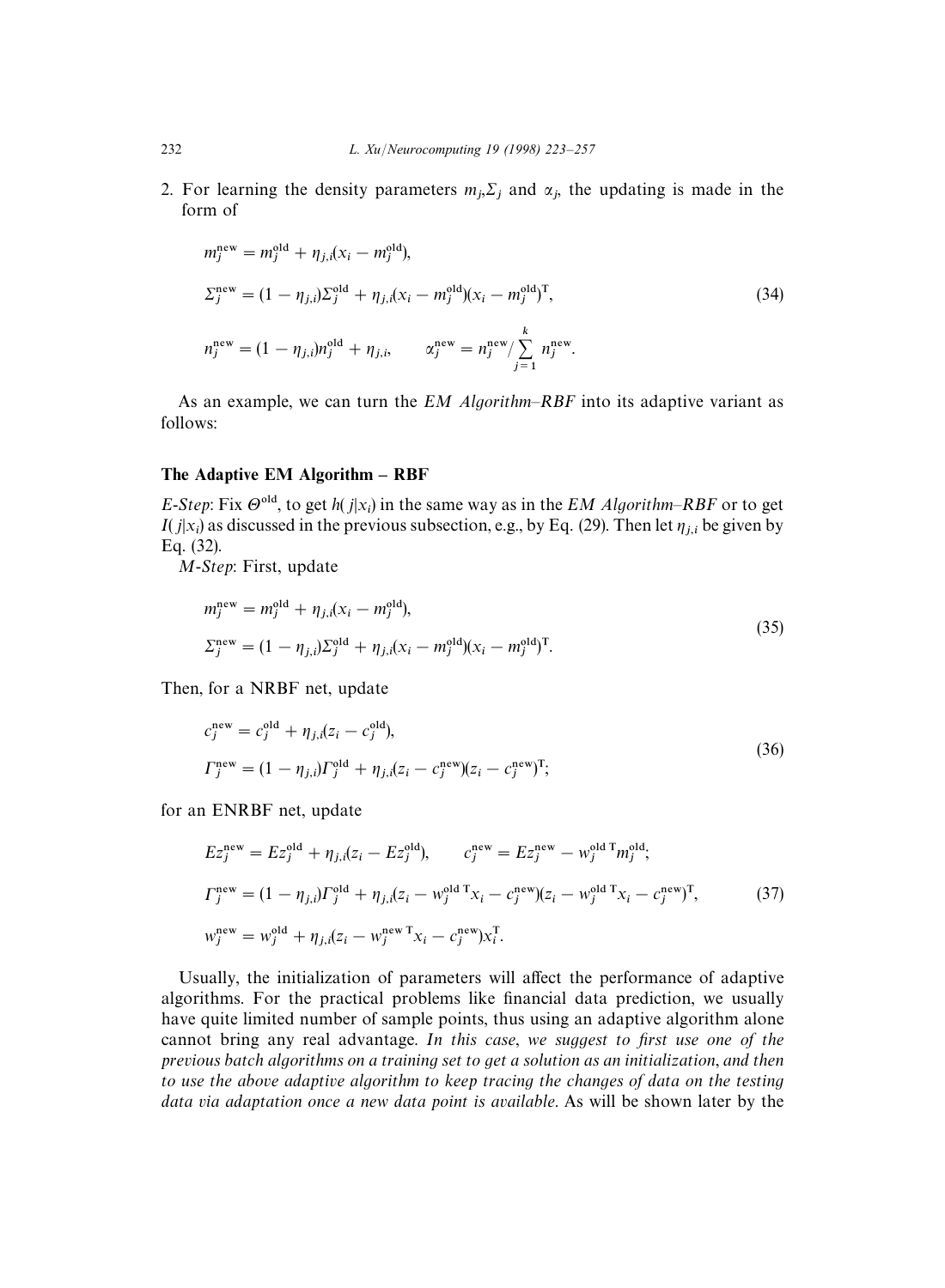experimental results, this use of adaptive algorithm really works well for the problems of strongly nonstationary signals.

#### 4. BYY learning, mixture experts, and basis function number

A unified statistical learning approach called *Bayesian* ½*ing—*½*ang* (*B*½½) *system and theory* has been developed by the present author in recent years [23*—*29]. It provides new theories for *unsupervised pattern recognition and cluster analysis*, *factorial encoding*, *data dimension reduction*, *and independent component analysis*, as well as for *supervised classification and regression*, such that not only several existing popular supervised and unsupervised learning approaches, (e.g., finite mixture with the EM algorithm, K-means clustering algorithm, one hidden layer Helmholtz machine, principal component analysis plus various extensions, Informax and minimum mutual information approaches, etc.), are unified as special cases with new insights and results, but also a quite number of new variants and models are obtained. Especially, it provides a new general theory for model selection and regularization, which is easy to implement and suitable for the cases of finite number of training samples, with solution for several hard open problems (e.g., the number of clusters in the K-means clustering algorithms, the dimension of subspace, etc. [29,26]). Furthermore, as a whole, the BYY learning system and theory functions as a general framework and theory for supervised learning, semi-unsupervised learning, and unsupervised learning on *parameter learning*, *regularization*, *structural scale or complexity selection*, *architecture comparison and data smoothing*.

In this section, after briefly introducing the BYY learning system and theory, we use the theory to interpret why the architecture of mixture experts and RBF nets is more favorable than that of multilayer nets and to obtain criteria for selecting the appropriate number of experts and basis functions.

#### *4.1. BYY learning system and theory*

#### *4.1.1. Basic BYY learning system and theory*

As shown in Fig. 1, the BYY system consists of seven components. The first four components form the core, which itself functions as a general framework for unsupervised learning. The surrounding other three components are added for the purposes of supervised learning.

First, we need to understand the basic idea of the core. As shown in [26], unsupervised perception tasks can be summarized into the problem of estimating the joint distribution  $p(x,y)$  of the observable pattern x in the visible space X and its representation pattern *y* in an invisible space ½. In the Bayesian framework, we have two complementary representations  $p(x, y) = p(y|x)p(x)$  and  $p(x, y) = p(x|y)p(y)$ . We use two sets of models  $M_1 = \{M_{y|x}, M_x\}$  and  $M_2 = \{M_{x|y}, M_y\}$  to implement each of the two representations:

$$
p_{M_1}(x,y) = p_{M_{y|x}}(y|x)p_{M_x}(x), \qquad p_{M_2}(x,y) = p_{M_{x|y}}(x|y)p_{M_y}(y). \tag{38}
$$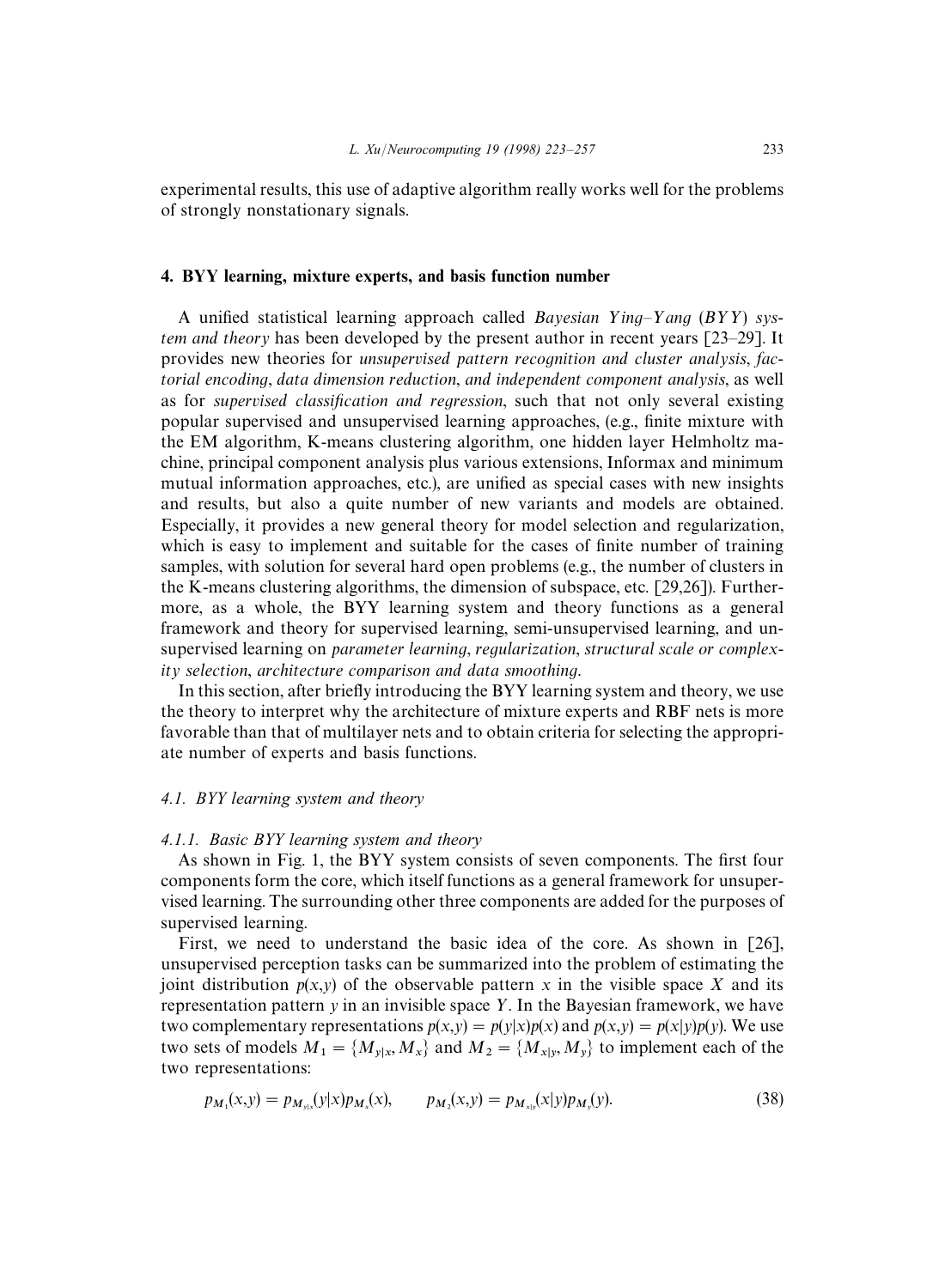

Fig. 1. The Bayesian YING*—*YANG System.

We call  $M_x$  a Yang/(visible) model, which describes  $p(x)$  in the visible domain *X*, and  $M_y$  a Ying<sup>2</sup>/(invisible) model which describes  $p(y)$  in the invisible domain Y. Also, we call the passage  $M_{v|x}$  for the flow  $x \rightarrow y$  a  $Yang/(male)$  passage since it performs the task of transferring a pattern/(a real body) into a code/(a seed). We call a passage  $M_{x|y}$  for the flow  $y \rightarrow x$  a *Ying*/(female) passage since it performs the task of generating a pattern/(a real body) from a code/(a seed). Together, we have a ½*ANG* machine  $M_1$  to implement  $p_{M_1}(x, y)$  and a *YING* machine  $M_2$  to implement  $p_{M_2}(x, y)$ . A pair of YING*—*YANG machines is called a YING*—*YANG pair or a Bayesian YING*—*YANG system. Such a formalization compliments to a famous Chinese ancient philosophy that *every entity in the universe involves the interaction between* ½*ING and* ½*ANG*.

The task of specifying a Ying*—*Yang system is called *learning* in a broad sense, which consists of the following four levels of specifications:

- 1. Based on the nature of a specific task, the *representation domain* ½ *and its complexity k* are designed. For example, in this paper it is a binary vector  $y = [y^{(1)}, \ldots, y^{(k)}]^{T}, y^{(j)} \in \{0,1\}.$
- 2. Based on the given set of training samples, some previous knowledge, assumption and heuristics, *architecture design* is made on specifying the architectures of components. First, with a given set  $D_x = \{x_i\}_{i=1}^N$  from an original density  $p^{\circ}(x), p_{M_x}(x)$  is fixed on some parametric (e.g., finite mixture or gaussian mixture in particular) or nonparametric empirical density estimation of  $p^{\circ}(x)$ , e.g.,  $p_{M_x}(x) =$  $p_{h_x}(x)$  given by a kernel estimate [6]

$$
p_{h_x}(x) = \frac{1}{N} \sum_{i=1}^{N} K_{h_x}(x - x_i), \qquad K_{h_x}(r) = \frac{1}{h^{d_x}} K\left(\frac{r}{h}\right), \tag{39}
$$

<sup>2</sup> It should be "Yin" in the Mainland Chinese spelling system. However, I prefer to use "Ying" for the beauty of symmetry.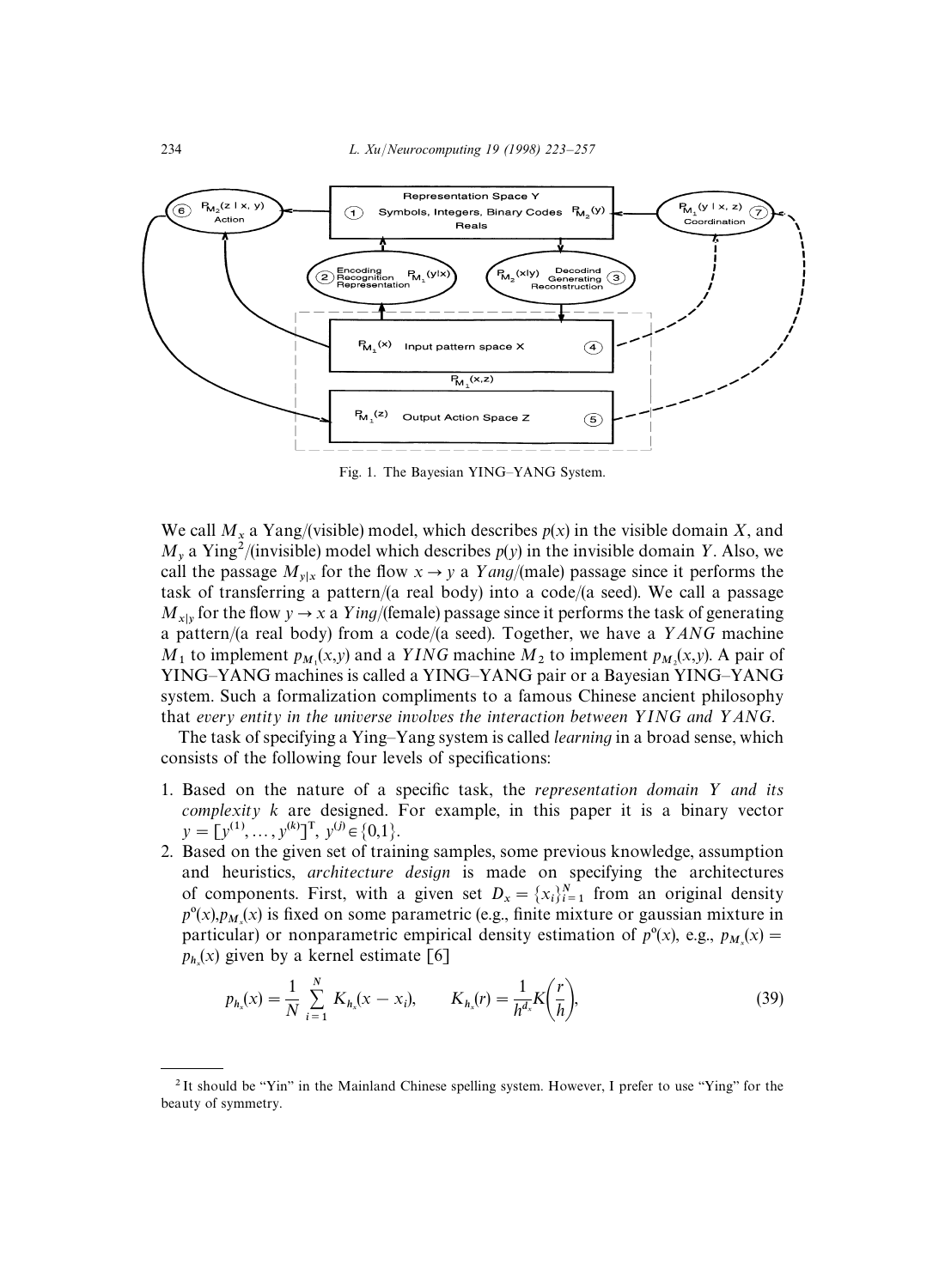with a prefixed kernel function  $K(.)$  and a prefixed smoothing parameter  $h_x$ . Next, each  $p_{M_a}(a), a \in \{x|y, y|x, y\}$  can be designed in two ways. One is called *Free*. It implies a totally unspecified density or probability function in the form *p*(*a*) without any constraint. Thus, it is free to change such that it can be specified through other components indirectly. The other is called *parameterized architecture*. It means that  $p_{M_a}(a)$ ,  $a \in \{x|y, y|x, y\}$  is either a simple parametric density, e.g., a Gaussian  $p_{M_{x+y}}(x|y) = G(x, m_{x|y}, \Sigma_{x|y})$ , or a compounded parametric density with some of its parameters defined by a complicated function with a given parametric architecture consisting of a number of elementary units that are organized in a given structure [26,27]. Moreover, when  $p_{M_{e|v}}(x|y)$  is parametric, the rest two  $p_{M_a}(a)$ ,  $a \in \{y|x, y\}$ can be either free or parametric; however when  $p_{M_{x,y}}(x|y)$  is free, the rest two must be parametric to avoid the useless under-determined cases.

- 3. We also need to select the above complexity  $k$ , as well as other scale or complexity parameters for a complicated architecture [26,27]. The task is called *structural scale selection* or *model selection*.
- 4. After the above three levels of specifications, the unspecified part for each component  $p_{M_a}(a), a \in \{x|y, y|x, y\}$  is a set  $\theta_a$  of parameters in certain domains. Putting them together, we get the parameter set  $\Theta = {\theta_{x|y}, \theta_{y|x}, \theta_y}$ , which we called *parameter learning*.

Our basic theory is that the specification of a Ying*—*Yang pair in the above four levels best enhances the so-called ½*ing—*½*ang harmony or marry*, through minimizing a harmony measure called *separation functional*:

$$
F_s(M_1, M_2) = F_s(p_{M_{y|x}}(y|x)p_{M_x}(x), p_{M_{x|y}}(x|y)p_{M_y}(y)) \ge 0,
$$
  
\n
$$
F_s(M_1, M_2) = 0 \text{ if and only if } p_{M_{y|x}}(y|x)p_{M_x}(x) = p_{M_{x|y}}(x|y)p_{M_y}(y),
$$
\n(40)

which describes the harmonic degree of the Ying*—*Yang pair. Such a learning theory is called *Bayesian* ½*ing—*½*ang* (*B*½½) *learning theory*. Three categories of separation functionals have been suggested in [28,26]. In this paper, we only consider a special case – the well-known Kullback divergence as follows:<sup>3</sup>

$$
KL(M_1, M_2) = \int_{x} \sum_{y} p_{M_{y|x}}(y|x) p_{M_x}(x) \ln \frac{p_{M_{y|x}}(y|x) p_{M_x}(x)}{p_{M_{x|y}}(x|y) p_{M_y}(y)} dx.
$$
 (41)

In this special case, the BYY learning is called Bayesian*—*Kullback YING*—*YANG (BKYY) learning. Being different from the large number law based modern statistical learning principle, this BYY learning emphasizes the best relative harmony of the finite sample based  $p_{M_x}(x)$  and the structurally constrained learning system of  $p_{M_{y|x}}(y|x), p_{M_{x|y}}(x|y)$  and  $p_{M_y}(y)$ , instead of considering the derivation from an absolute truth or standard. As the number of samples becomes large, Eq. (39) will obey the large number law and the BYY learning will be consistent to the modern statistical learning principle.

<sup>&</sup>lt;sup>3</sup> In general,  $\sum_{y}$  should be  $\int_{y}$ , here  $\sum_{y}$  is used because *y* is a binary vector in this paper.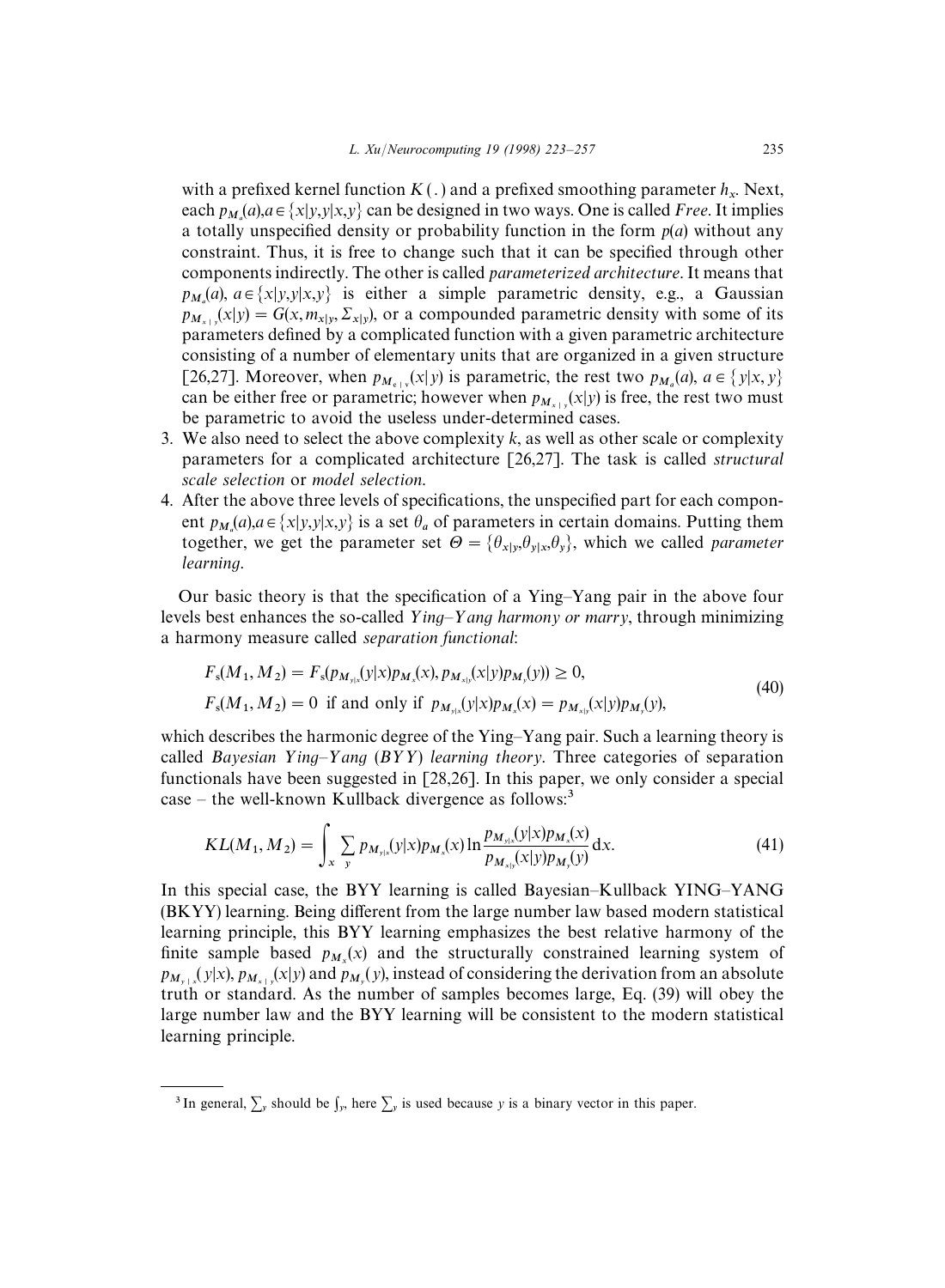#### *4.1.2. BYY learning system and theory*

Next, we consider the complete system in Fig. 1 with the last three components joined in. One is the *output action space*  $z \in Z$  with its distribution  $p_M(z)$ . The other is the *action terminal* (*AT*) described by a distribution  $p_{M_{z|x,y}}(z|x,y)$  for the mapping  $x \rightarrow z$  that is modulated by the internal representation *y*. The another one is the *coordination terminal* (*CT*) described by a distribution  $p_{M_{y|x,z}}(y|x,z)$ , which lets the invisible representation ½ be in coordination with the two visible spaces *X*, *Z*. Here, with respect to the invisible space Y, the model  $p_{M_{u}}(x, z) = p_{M_{u}}(z|x)p_{M_{x}}(x)$ for the joint *X*, *Z* forms a large *Yang model*; while with respect to the visible output action space *Z*, the model  $p_{M^L}(x,y) = p_{M_2}(x,y) = p_{M_{x|y}}(x|y)p_{M_y}(y)$  for the joint *X*, *Y* forms a large *Ying model*. The action terminal  $p_{M_z(x,y)}$  is the passage from the large Ying space to the Yang space *Z*. The coordination terminal  $p_{M_{y|x,z}}(y|x,z)$  is the passage from the large Yang space to the Ying space ½. Thus, we have another YING*—*YANG pair

$$
p_{M_1^L}(x,y,z) = p_{M_{y|x,z}}(y|z,x)p_{M^L}(z,x) = p_{M_{y|x,z}}(y|x,z)p_{M_{z|x}}(z|x)p_{M_x}(x),
$$
  
\n
$$
p_{M_2^L}(x,y,z) = p_{M_{z|x,y}}(z|x,y)p_{M^L}(x,y) = p_{M_{z|x,y}}(z|x,y)p_{M_{x|y}}(x|y)p_{M_y}(y),
$$
\n(42)

together with the old Ying*—*Yang pair in Eq. (38) to form an enlarged Ying*—*Yang system.

Therefore, in addition to specify the old Ying*—*Yang pair, we need also to specify the new Ying-Yang pair. First,  $p_{M_i^L}(z, x)$  is specified via  $D_{x,z} = \{x_i, z_i\}_{i=1}^N$  such that  $p_{M_x}(x) = p_{h_x}(x)$  is still the same as before and  $p_{M_{z|x}}(z|x) = p_{h_z}(z|x)$  for a pair  $(x,z') \in D_{x,z}$ 

$$
p_{h_z}(z|x) = \begin{cases} \delta_d(z-z') & z \text{ is discrete,} \\ \frac{1}{h_z^d}K\left(\frac{z-z'}{h_z}\right) & z \text{ is real,} \end{cases} \qquad \delta_d(z) = \begin{cases} 1 & \text{for } z = 0, \\ 0 & \text{for } z \neq 0. \end{cases} \tag{43}
$$

So, only two new components  $p_{M_{y|x,z}}(y|x,z)$  and  $p_{M_{z|x,y}}(z|x,y)$  need to join the previously discussed core for being specified through *architecture design*, *structural scale selection*, and *parameter learning*.

Again, our basic theory is that all the specifications should best enhance the ½*ing—*½*ang harmony* for both the Ying*—*Yang pairs, through minimizing

$$
F_{\text{two}}(M_1, M_2) = F_s^L(M_1, M_2) + F_s(M_1, M_2),
$$
  
\n
$$
F_s(M_1, M_2) = F_s(p_{M_{y|x}}(y|x)p_{M_x}(x), p_{M_{x|y}}(x|y)p_{M_y}(y)),
$$
  
\n
$$
F_s^L(M_1, M_2) = F_s(p_{M_{y|x,z}}(y|x,z)p_{M_1'}(z,x), p_{M_{z|x,y}}(z|x,y)p_{M_2'}(x,y)).
$$
\n(44)

This  $\min_{M_1, M_2} F_{\text{two}}(M_1, M_2)$  can be implemented by an *alternative minimization* iterative procedure:

Step 1: Fix 
$$
M_2 = M_2^{\text{old}}
$$
, get  $M_1^{\text{new}} = \arg \min_{M_1} F_{\text{two}}(M_1, M_2)$ ,  
\nStep 2: Fix  $M_1 = M_1^{\text{old}}$ , get  $M_2^{\text{new}} = \arg \min_{M_2} F_{\text{two}}(M_1, M_2)$ , (45)

which guarantees to reduce  $F_{\text{two}}(M_1, M_2)$  until it converges to a local minimum.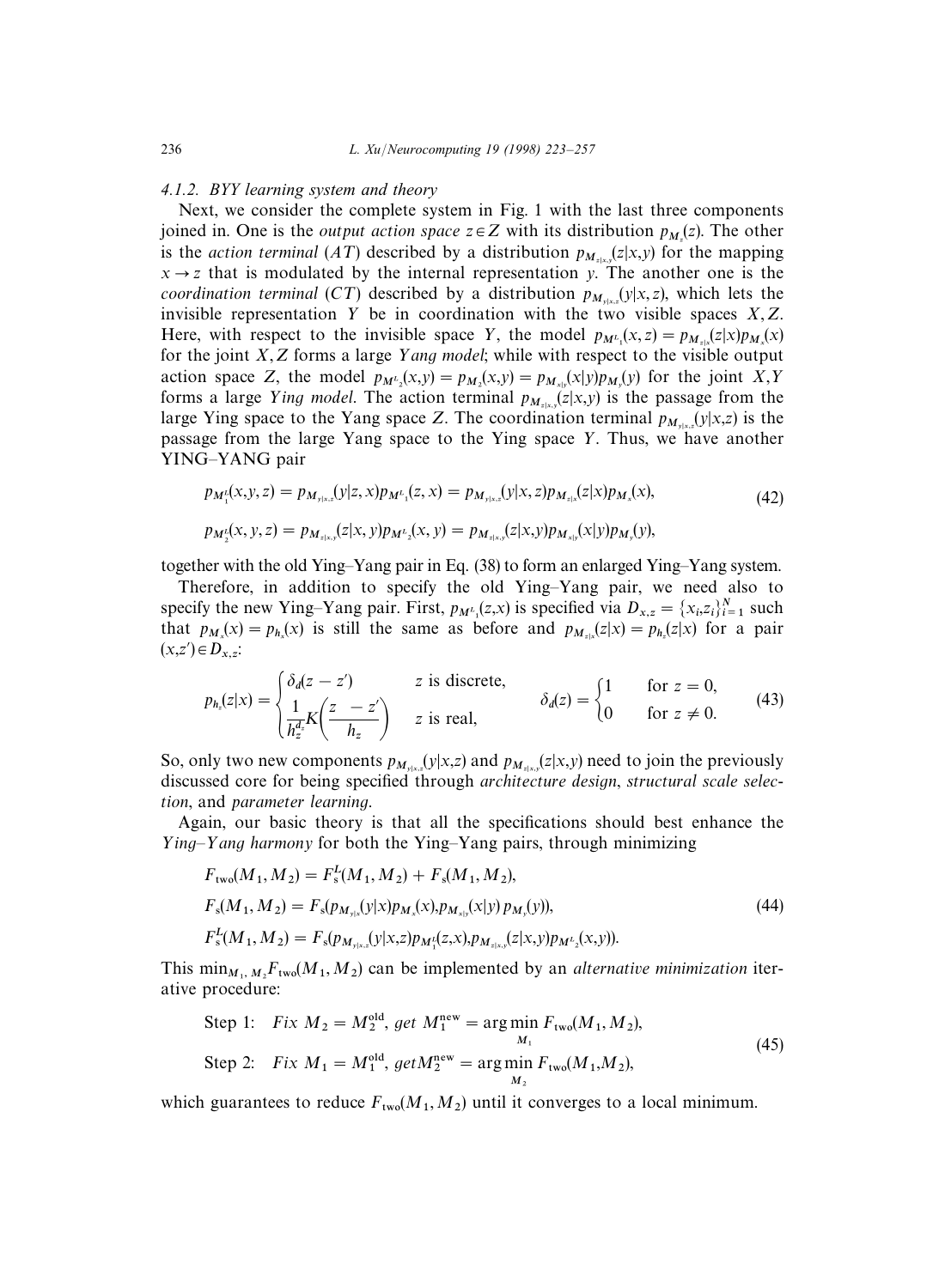In the case that the Kullback divergence is used, it becomes

$$
KL_{\text{two}}(M_1, M_2) = KL^{L}(M_1, M_2) + KL(M_1, M_2),
$$
\n
$$
KL^{L}(M_1, M_2) = \int_{x, z} \sum_{y} p_{M_{y|x,z}}(y|x, z) p_{M_{1}^{L}}(z, x) \ln \frac{p_{M_{y|x,z}}(y|x, z) p_{M_{1}^{L}}(z, x)}{p_{M_{z|x,y}}(z|x, y) p_{M_{2}^{L}}(x, y)} dx dz,
$$
\n(46)

with  $KL(M_1, M_2)$  still given by Eq. (41). It can be noticed that Eq. (46) will degenerate into Eq. (41) when  $z = x$  which makes  $KL^{L}(M_1, M_2) = KL(M_1, M_2)$  and  $KL_{\text{two}}(M_1, M_2) = 2KL(M_1, M_2).$ 

As shown in [26,27],  $\min_{M_1, M_2} F_{\text{two}}(M_1, M_2)$  actually can provide theoretical guides on all the aspects of specifying a Ying*—*Yang system, including *parameter learning*, *regularization*, *structural scale or complexity selection*, *architecture comparison and data smoothing*. In this paper, given a training set  $D_{x,z} = \{x_i, z_i\}_{i=1}^N$ , we only consider the cases that the architecture has been already pre-designed and that the remaining unspecified parts are the model scale *k* (i.e., the bits of *y*) and a set  $\Theta_k$  of all the parameters in the Ying*—*Yang system with the scale *k*. In this case, we denote  $F_{\text{two}}(M_1, M_2)$  simply by  $F_{\text{two}}(\Theta_k, k)$ .

With *k* fixed, we determine

$$
\Theta_k^* = \underset{\Theta_k}{\arg\min} \ F_{\text{two}}(\Theta_k, k), \tag{47}
$$

which is called *parameter learning*. Then, we make *model scale selection* by determining

$$
k^* = \min_{k \in \mathcal{K}} k, \quad \mathcal{K} = \{ j: J_1(j) = \min_k J_1(k) \}, \quad J_1(k) = F_{\text{two}}(\Theta_k^*, k). \tag{48}
$$

That is, to pick the smallest one among those values of  $k$  that makes  $J_1(k)$  reach its smallest value. In other words, we select the simplest structural scale when we have multiple choices. For some problems,  $\mathcal K$  contains only one element only. Sometimes,  $\mathcal K$  contains many elements. In these cases, once  $J_1(k)$  reaches its smallest value at  $k^*$ , it usually keep this smallest value for all  $k > k^*$ .

We also have an alternative way for selecting *k\**

$$
k^* = \arg\min_{k} J_2(k),
$$
\n
$$
J_2(k) = (1 - \gamma)J_1(k) - \gamma \int_{x, z} \sum_{y} p_{M_1^L}(x, y, z)|_{\Theta_k^*} \ln p_{M_2^L}(x, y, z)|_{\Theta_k^*} dx dz, \quad 0 \le \gamma \le 1,
$$
\n(49)

where  $p_{M_i}(x, y, z)|_{\Theta_k^*}$ ,  $i = 1, 2$ , denote the learned joint densities given in Eq. (38) with the parameter  $\Theta_k^*$  given by Eq. (47), where  $\gamma = 1, J_2(k)$  is the expected complexity of the Ying machine measured by the Yang machine, is expected to be the smallest for the least complicated system. Usually,  $J_2(k)$  reaches its smallest only at one value of *k*. In most cases, the results of Eqs. (48) and (49) are the same. However, each way has a different feature. For Eq.  $(48)$ ,  $J_2(k)$  is more suitable for a limited number of samples, and  $J_2(k)$  reduces back to  $J_1(k)$  when  $\gamma = 1$ .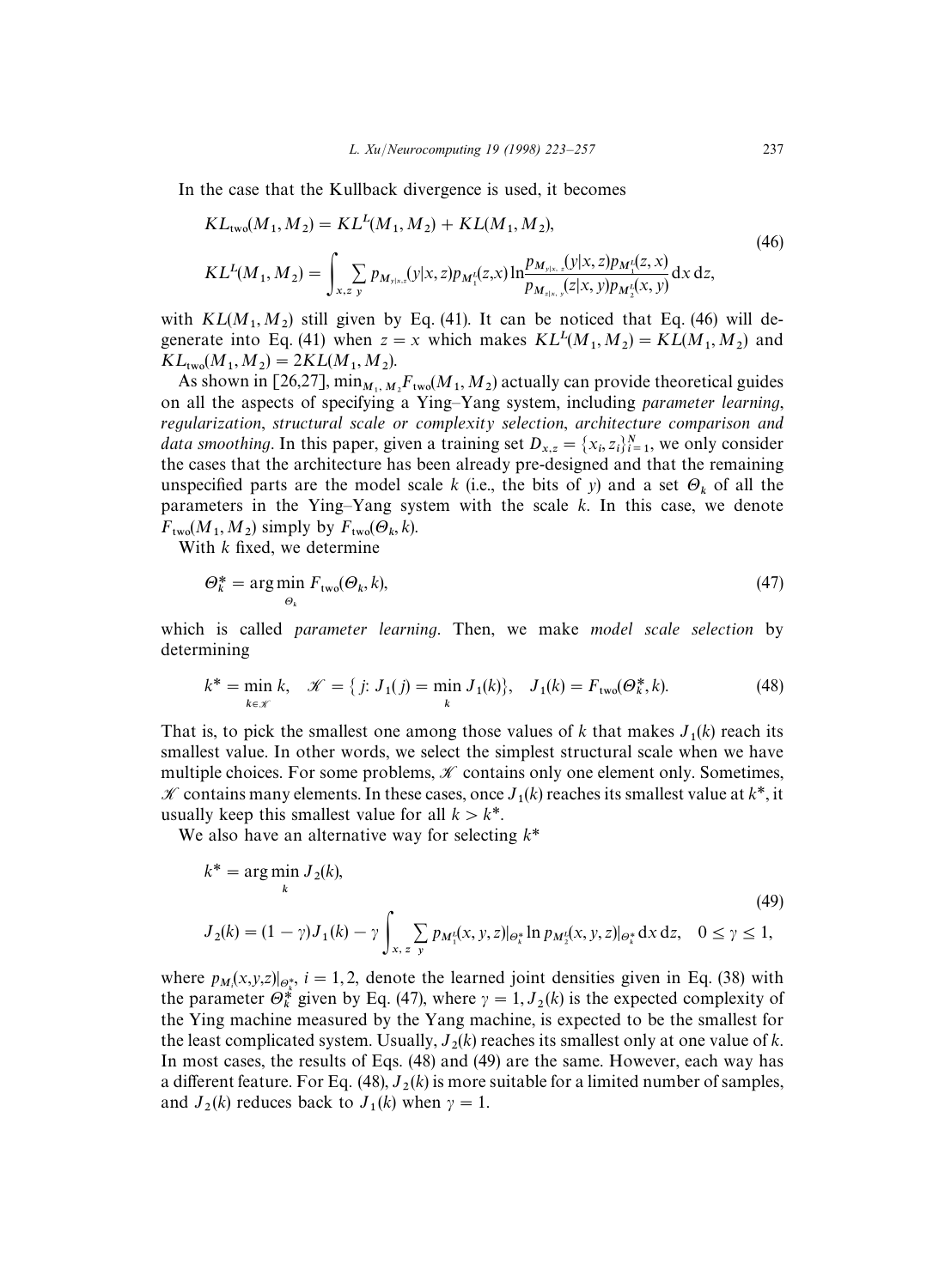In the rest of this paper, we will only focus on the BKYY learning  $\min_{M_1, M_2} KL_{\text{two}}(M_1, M_2)$ .

#### *4.2. Feedforward network vs localized architecture*

As shown in Fig. 1, except that  $p_{M_1^L}(z, x)$ ,  $p_{M_1}(x)$  and  $p_M(z)$  are pre-specified by Eqs. (39) and (43), we have five components to be specified. Since each component may have several choices, we will have a family that consists of quite a number of variants, as discussed in [27]. However, in this paper we are only interested in a few of them that relate to mixture of experts and RBF nets.

First, we only consider the cases that  $p_{M_{y|x,z}}(y|x,z) = p(y|x,z)$  is free and the following equality,

$$
p_{M_1^L}(x,y) = p_{M_{y|x}}(y|x)p_{M_x}(x) = p_{M_{xy}}(x|y)p_{M_y}(y) = p_{M_2^L}(x,y),
$$
\n(50)

is held under some mild condition as discussed in [27]. In this case, we have that  $KL(M_1, M_2) = 0$  and  $\min_{M_1, M_2} KL_{two}(M_1, M_2)$  becomes equivalent to

$$
p(y|x,z) = \frac{p_{M_{z|x,y}}(z|x,y)p_{M_2}(x,y)}{p_{M_2}(x,z)},
$$
  
\n
$$
p_{M_2}(x,z) = \sum_{y} p_{M_{z|x,y}}(z|x,y)p_{M_2}(x,y)
$$
  
\n
$$
= \begin{cases} \sum_{y} p_{M_{z|x,y}}(z|x,y)p_{M_{x|y}}(x|y)p_{M_y}(y) & \text{for a } Ying \text{-based system,} \\ \sum_{y} p_{M_{z|x,y}}(z|x,y)p_{M_{y|x}}(y|x)p_{M_x}(x) & \text{for a } Yang \text{-based system;} \end{cases}
$$

*For a* ½*ing*-*based system*:

min  $\min_{M_{z|x,y}, M_{x|y}, M_y} KL^L(M_1, M_2)$  *or*  $\max_{M_{z|x,y}, M_{x|y}}$  $\max_{M_{z|x,y}, M_{x|y}, M_y} L(M_{z|x,y}, M_{x|y}, M_y),$ 

$$
L(M_{z|x,y}, M_{x|y}, M_y) = \int_{x,z} p_{M_1^L}(z,x) \ln \sum_y p_{M_{z|x,y}(z|x,y)p_{M_2|y}(x|y)p_{M_2}(y)} dx dz.
$$

y

*For a* ½*ang*-*based system*:

$$
\min_{M_{z|x,y}, M_{y|x}} KL^{L}(M_{1}, M_{2}) \quad or \quad \max_{M_{z|x,y}, M_{y|x}} L(M_{z|x,y}, M_{y|x}),
$$
\n
$$
L(M_{z|x,y}, M_{y|x}) = \int_{x,z} p_{M_{1}}(z,x) \ln \sum_{y} p_{M_{z|x,y}}(z|x,y) p_{M_{y|x}}(y|x) p_{M_{x}}(x) dx dz.
$$
\n(51)

Such a system is called *fully coordinated and fully matched BK*½½ *learning* system [27]. More specifically, since a parametric component is actually modeled by a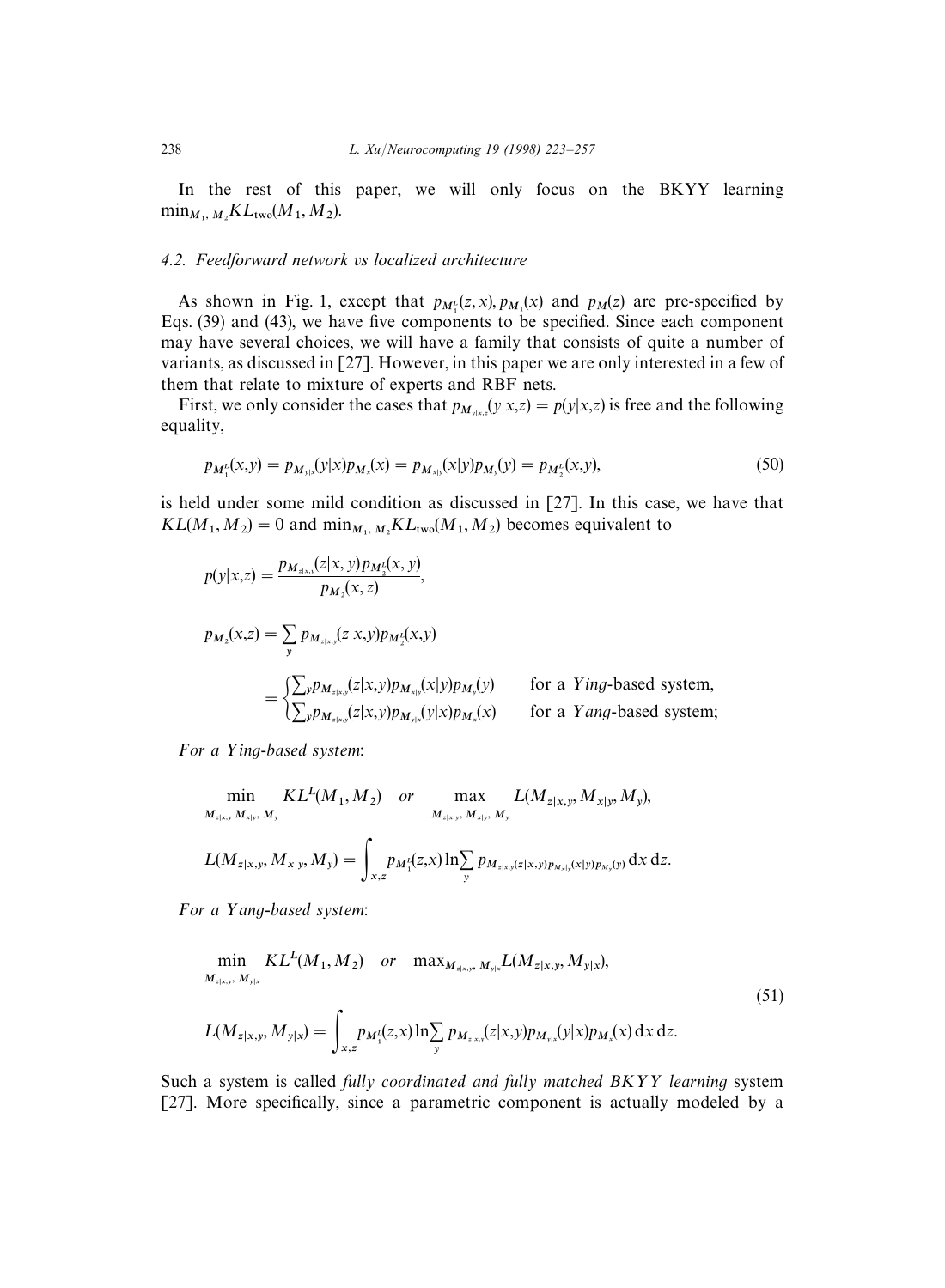physical device, and a free component is indirectly defined through the physical devices for other components, we call a BYY system a *Yang*-based system when  $p_{M_{x|y}}(x|y)$  is free and  $p_{M_{y|x}}(y|x)$  is parametric, a *Ying*-based system when  $p_{M_{x|y}}(x|y)$  is parametric and  $p_{M_{y|x}}(y|x)$  is free.

We further consider two types of features in  $p_{M_{z|x,y}}(z|x,y)$ . One is the special case that  $p_{M_{z|x,y}}(z|x,y) = p_{M_{z|y}}(z|y)$ , with  $p_{M_2}(x,z)$  given in Eq. (51) becoming

$$
p_{M_2}(x,z) = \sum_{y} p_{M_{z|y}}(z|y) p_{M'_2}(x,y)
$$
  
= 
$$
\begin{cases} \sum_{y} p_{M_{z|y}}(z|y) p_{M_{x|y}}(x|y) p_{M_y}(y) & \text{for a } Y \text{ing-based system,} \\ \sum_{y} p_{M_{z|y}}(z|y) p_{M_{y|x}}(y|x) p_{M_x}(x) & \text{for a } Y \text{ang-based system,} \end{cases}
$$
(52)

which links *x*, *z* via a *cascade architecture*  $x \rightarrow y \rightarrow z$  or  $x \leftarrow y \rightarrow z$  and thus *x* is independent of *z* when *y* is known. The architecture  $x \rightarrow y \rightarrow z$  is usually called *threelayer feedforward net* or *three-layer perceptron*. The other is that  $p_{M_{z|x,y}}(z|x,y) \neq 0$  $p_{M_{z|y}}(z|y)$ , and  $p_{M_2}(x, z)$  is given by Eq. (51). In this case, each  $p_{M_{z|x,y}}(z|x,y)$  builds a direct link  $x \rightarrow z$  itself with the link gated via the internal variable *y* such that a weighted mixture  $p_{M_2}(x, z)$  is formed by Eq. (51) in a *parallel architecture*. This architecture is usually called *localized architecture*, as the one in mixture of experts and RBF nets.

In the following, we discuss in depth the major features of the BKYY learning on *three*-*layer perceptron* and *localized architecture*:

#### *4.2.1. Three-layer perceptron*

One main disadvantage is that  $p_{M_2}(x|z)$  obtained from  $p_{M_2}(x,z)$  given by Eq. (52) cannot avoid the summation over all the value of *y*. For example, we have  $p_{M_2}(x|z) = \sum_{y} p_{M_{z|y}}(z|y) p_{M_{y|x}}(y|x)$  for a *Yang*-based system. Thus, in the case that the bits *k* of *y* is large, the computing cost is very large and impractical. The similar summation will also occur during the learning given by Eq. (51). To make the computation feasible, we propose a specific design called *smoothed* ½*ang*-*based learning system* as follows:

$$
p_{M_{z|y}}(z|y) = p(z|E(y|x, \theta_{y|x}), \theta_{z|y}), p(z|y, \theta_{z|y})
$$
\n
$$
= \begin{cases}\n\prod_{j=1}^{d_z} \pi_j(y, W_{z|y})^{z_j} (1 - \pi_j(y, W_{z|y}))^{1-z_j} & \text{for a binary } z, \\
\frac{\sum_{j=1}^{d_z} z_j \pi_j(y, W_{z|y})}{\sum_{j=1}^{d_z} \pi_j(y, W_{z|y})} & \text{for a binary } z \text{ and} \\
G(z, f(y, W_{z|y}), \Sigma_{z|y}) & \text{for a real } z,\n\end{cases}
$$

$$
p_{M_{y|x}}(y|x) = p(y|x, \theta_{y|x})
$$
  
= 
$$
\begin{cases} \prod_{j=1}^{k} \mu_j(x, W_{y|x})^y (1 - \mu_j(x, W_{y|x}))^{1 - y_j} & \text{for a binary } y, \\ G(y, \beta(x, W_{y|x}), I) & \text{for a real } y, \end{cases}
$$
(53)

 $\mu_j(x, W_{y|x}) = s(\beta_j(x, W_{y|x}))$ ,  $\pi_j(y, W_{z|y}) = s(f_j(y, W_{z|y}))$ ,  $pM_b(y) = p(y)$  free,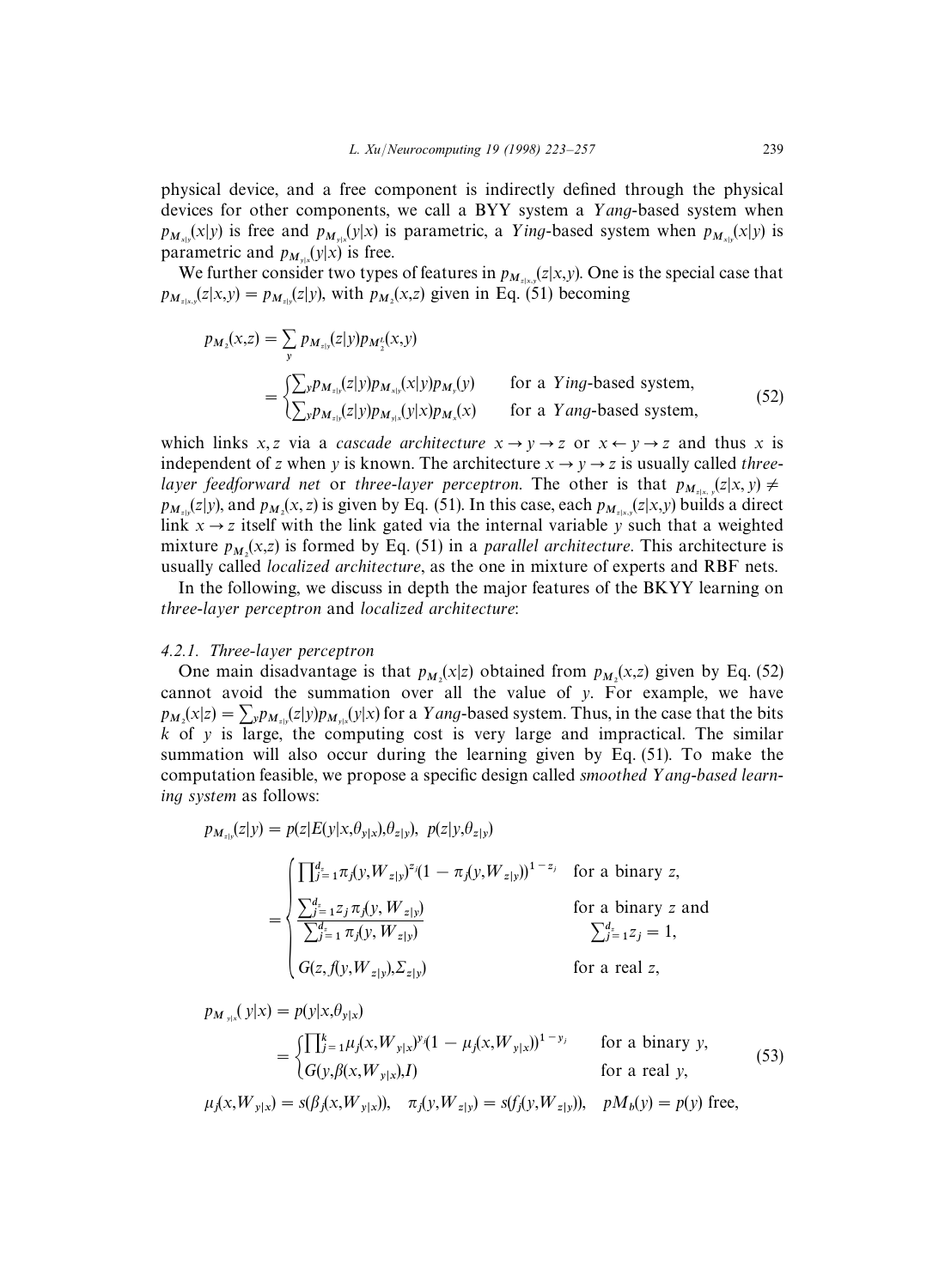where

$$
\beta(x, W_{y|x}) = \left[\beta_1(y, W_{y|x}), \dots, \beta_k(y, W_{y|x})\right]
$$

and

$$
f(y, W_{z|y}) = [f_1(y, W_{z|y}), \dots, f_m(z, W_{z|y})]
$$

are nonlinear functions. *s*(*r*) is usually a sigmoid function, e.g., *s*(*r*) =  $1/(1 + e^{-r})$  or others with its range on [0, 1]. Moreover,  $s(r)$  can even be a monotonic increasing function (e.g.,  $s(r) = e^r$ ) for the cases of a binary *z* with  $\sum_{j=1}^{d_z} z_j = 1$ .

With this design, we have  $p_{M_2}(z|x) = p(z|E(y|x, \theta_{y|x}))$  and its regression

$$
E(z|x) = \begin{cases} [\pi_1(E(y|x,\theta_{y|x}),W_{z|y}),\ldots,\pi_k(E(y|x,\theta_{y|x}),W_{z|y})]^{\mathrm{T}} & \text{for a binary } z, \\ f(E(y|x,\theta_{y|x}),W_{z|y}) & \text{for a real } z, \end{cases}
$$
(54)

where  $E(y|x, \theta_{y|x}) = [\mu_1(x|W_{y|x}), \dots, \mu_k(x|W_{y|x})]^T$ . In the special case that  $\beta(x, W_{y|x}) =$  $W_{y|x}$  and  $f(y|W_{z|y}) = W_{z|y}y$ . This  $E(z|x)$  is just the output of the conventional three-layer perceptron and there is no implementing difficulty anymore.

For the learning under this design, from Eq. (51) we have that  $\max_{M_{z|x, y}, M_{y|x}} L(M_{z|x, y}, M_{y|x})$  becomes

$$
\max_{\theta_{z|y}, \theta_{y|x}} L(\theta_{z|y}, \theta_{y|x}), \quad L(\theta_{z|y}, \theta_{y|x}) = \sum_{(x,z) \in D_{x,z}} \ln p(z|E(y|x, \theta_{y|x}), \theta_{z|y}), \tag{55}
$$

which is exactly the conventional maximum likelihood learning for three-layer perceptron that includes the least-squares learning by the well-known back-propagation technique.

Moreover, we can also get one interesting new result. From Eq. (49), we can get a new criterion for selection *k* (i.e., the number of the hidden units) as follows:

$$
k^* = \underset{k}{\arg\min} \ J_2(k), \quad J_2(k) = -L(\theta_{z|y}^*, \theta_{y|x}^*) - \sum_{j=1}^k \left[ \mu_j(x, W_{y|x}^*) \ln \mu_j(x, W_{y|x}^*) \right] + (1 - \mu_j(x, W_{y|x}^*)) \ln(1 - \mu_j(x, W_{y|x}^*))], \tag{56}
$$

where  $\theta^*_{z|y}, \theta^*_{y|x}, W^*_{y|x}$  are the results of the learning by Eq. (55) at the current fixed *k*.

## *4.2.2. Localized architecture*

As discussed above, the architecture of three-layer perceptron cannot avoid the dilemma due to the summation over all the possible values  $y$ , which causes an impractical computing cost unless  $\gamma$  takes only a few values. However, if  $\gamma$  just takes a few values, the representation ability of the network is very limited since *y* functions as a bottle-neck that the entire information flow must go through. As a result, some kind of approximation as discussed above must to be used.

However, this dilemma can be avoided by the localized architectures. We consider a particular case that  $y = [y^{(1)},...,y^{(k)}]^T$  with  $y^{(j)} \in \{0,1\}$ ,  $\sum_{j=1}^{k} y^{(j)} = 1$ . That is, *y* only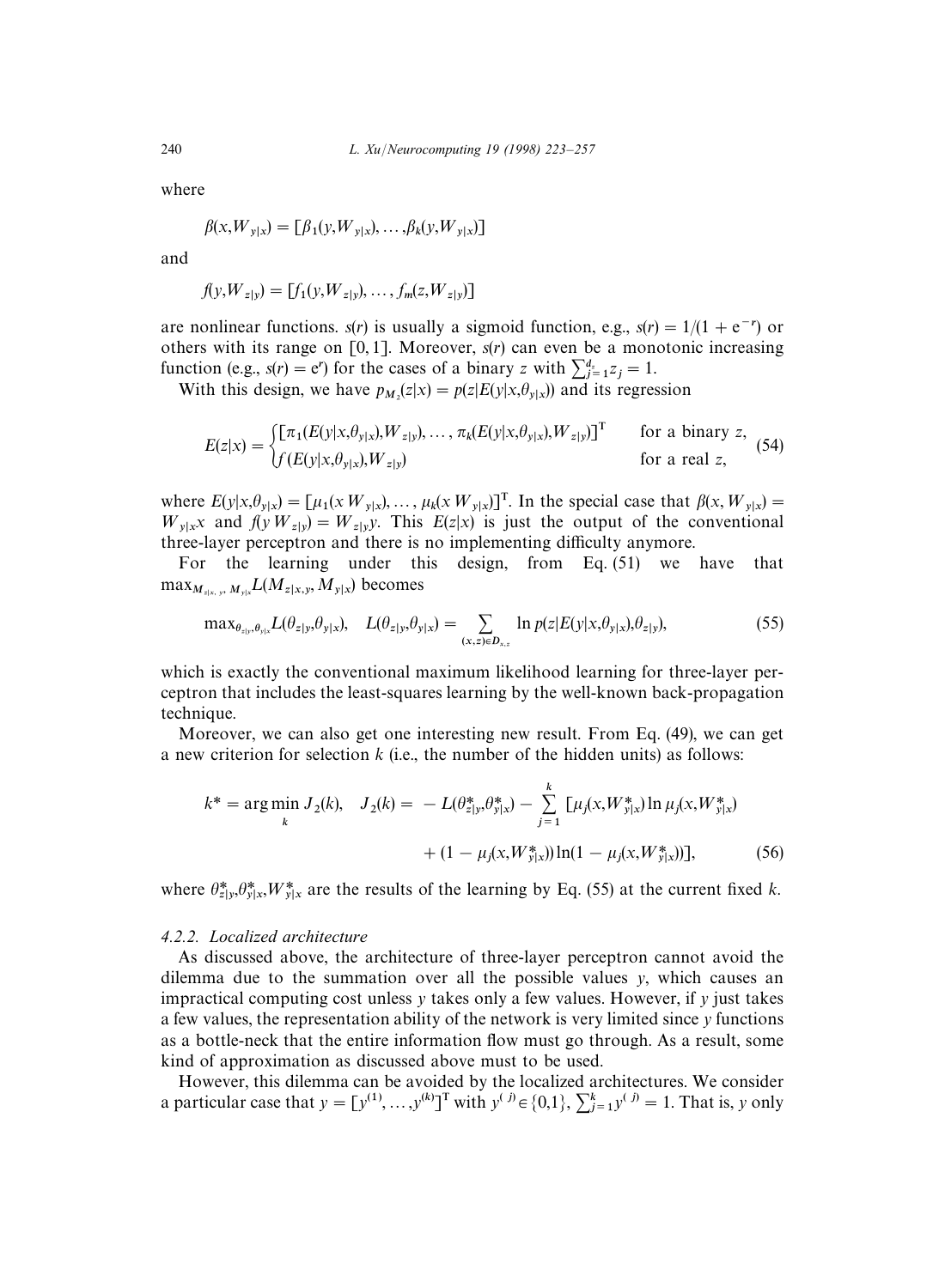takes *k* values and  $y^{(j)} = 1$  is equivalent to *y* taking the *j*th value. We make the following design:

$$
p_{M_{z|x,y}}(z|x,y) = \sum_{j=1}^{k} y^{(\ j)} p(z|x,\theta_j), \quad p(z|x,\theta_j) \text{ is parametric,}
$$
  
\n
$$
p_{M_{y|x}}(y|x) = \sum_{j=1}^{k} y^{(\ j)} p(j|x,y), \quad \sum_{j=1}^{k} p(j|x,y) = 1, \quad p(j|x,y) \text{ is parametric,}
$$
  
\n
$$
p_{M_{x|y}}(x|y) = \sum_{j=1}^{k} y^{(\ j)} p(x|y_j), \quad p_{M_y}(y) = \sum_{j=1}^{k} y^{(\ j)} \alpha_j, \quad \sum_{j=1}^{k} \alpha_j = 1, \ \alpha_j \ge 0,
$$
\n(57)

and also that  $p_{M_x}(x) = p_{h_x}(x)$  given by Eq. (39) and  $p_{M_{z|x}}(z|x) = p_{h_z}(z|x)$  by Eq. (43) with  $h_x \to 0$ ,  $h_z \to 0$  and  $N \to \infty$ .

With this design, from Eq. (51) we have that

$$
p_{M_2}(z|x) = p(z|x,\Theta)
$$
  
= 
$$
\begin{cases} \sum_{j=1}^k p(z|x,\theta_j) \frac{\alpha_j p(x|v_j)}{p(x|v)}, \\ p(x|v) = \sum_{j=1}^k \alpha_j p(x|v_j) \end{cases}
$$
 for a *Ying*-based system,  

$$
\sum_{j=1}^k p(z|x,\theta_j)p(j|x,v),
$$
 for a *Yang*-based system.

*For a* ½*ing*-*based system*,

$$
\min_{\{\theta_j, v_j, \alpha_j\}_{j=1}^k} KL^L(\{\theta_j, v_j, \alpha_j\}_{j=1}^k) \quad or \quad \max_{\theta_j, v_j, \alpha_j} L(\{\theta_j, v_j, \alpha_j\}_{j=1}^k),
$$
\n
$$
L(\{\theta_j, v_j, \alpha_j\}_{j=1}^k) = \sum_{i=1}^N \ln \sum_{j=1}^k p(z|x, \theta_j) \alpha_j p(x|v_j),
$$
\n(58)

*For a* ½*ang*-*based system*,

$$
\min_{\theta_j, v} KL^{L}(\{\theta_j\}_{j=1}^k, v) \quad or \quad \max_{\{\theta_j\}_{j=1}^k, v} L(\{\theta_j\}_{j=1}^k, v),
$$
  

$$
L(\{\theta_j\}_{j=1}^k, v) = \sum_{i=1}^N \ln \sum_{j=1}^k p(z|x, \theta_j) p(j|x, v).
$$

That is, the BKYY learning on the specific Yang-based system and Ying-based system is exactly the maximum likelihood learning on the original ME model equation (Eq. (1)) and the alternative ME model equations (Eqs. (4) and (8)), respectively! Actually, the learning by  $\min_{\{\theta_j, Y_{i-1}, Y\}} \text{and } \min_{\{\theta_j, \gamma_j, \alpha_j\}_{j=1}^k} KL^L(\{\theta_j, \gamma_j, \alpha_j\}_{j=1}^k)$  can be implemented by the *alternative minimization* iterative procedure Eq. (45), which turns out to be exactly the *EM Algorithm — Original* and the *EM Algorithm — Alternative* given in Section 2, respectively.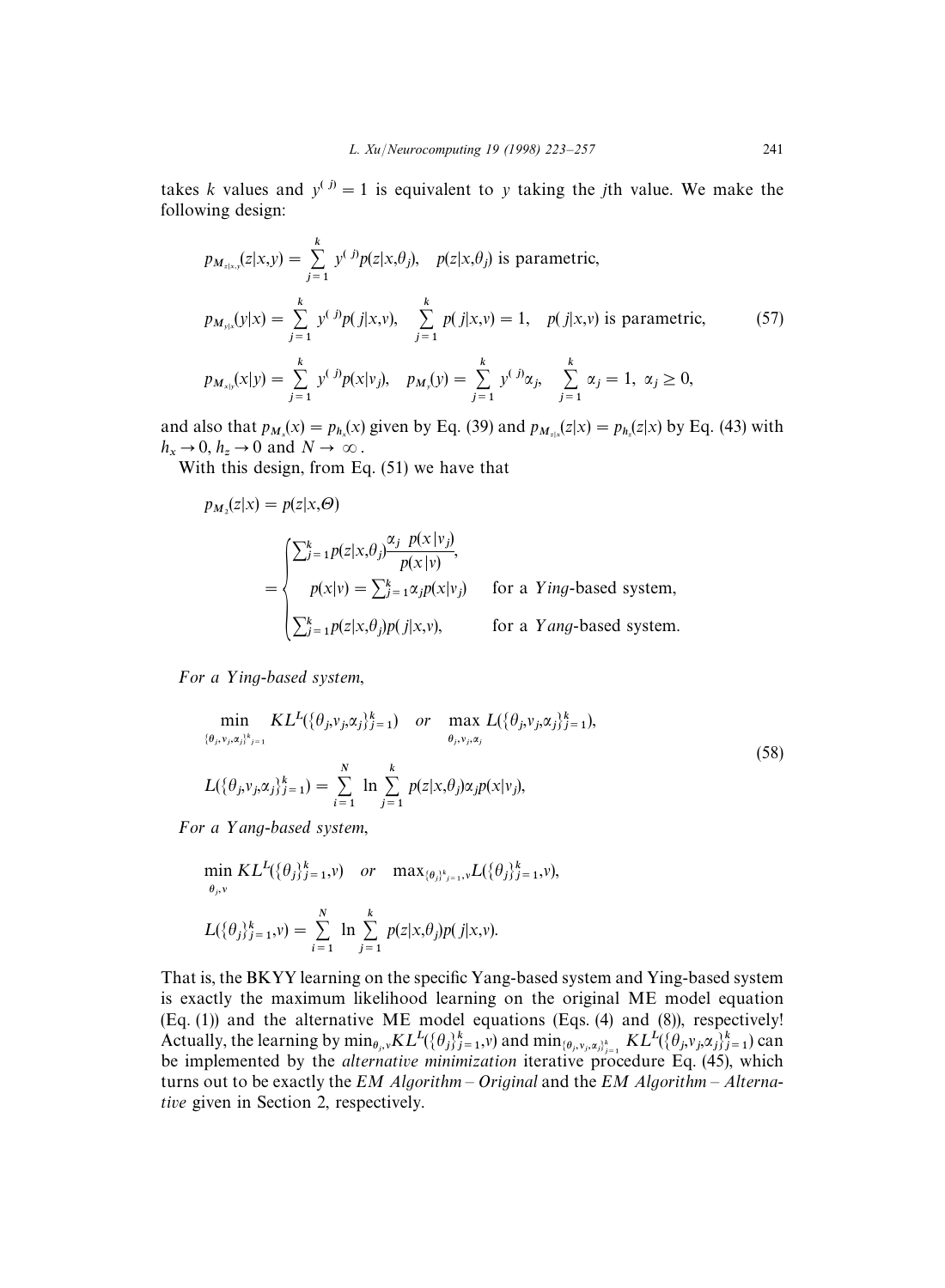Although we still encounter the summation over all the values of *y*, here *y* only takes *k* different values. Because each expert  $p(z|x,\theta_j)$  has a direct link  $x \rightarrow z$  itself and *y* only functions as a gate that weights information flows from different experts, we can trade-off the representation complexity of *y* and the structural complexity of each expert such that number of values that *y* should take are significantly fewer than it should take on three layer perceptron. This is a favorable advantage of the localized architectures of ME models and RBF nets that the forward network lacks. Moreover, as shown in Sections 2 and 3, ME models and RBF nets can be trained with the EM algorithm or its variants with good convergence properties [12,31]. In addition, as well known in the literature, the good generalization can be obtained by a localized architecture since the effect of dividing a complex tasks into a number of more regular sub-tasks is equivalent to making some regularization on the network performance.

## *4.3. Selection criteria for the number of experts and basis functions*

 $1 - \gamma$ *N*

 $\sum^N$  $i=1$ 

 $\sum^k$  $j=1$ 

In the existing literature, there still lacks theoretical guide on how to determine the best number *k\** of experts or basis functions for the original and alternative ME models as well as RBF nets. According to their links to the BKYY learning as discussed in the previous subsection, with the design given by Eq. (57) we can obtain such selection criteria directly from Eqs. (48) and (49) with  $F_{\text{two}}(\Theta_k, k)$  replaced by  $KL^L(\{\theta_j, v_j, \alpha_j\}_{j=1}^k)$ and  $KL^L(\{\theta_j\}_{j=1}^k, v)$  given by Eq. (58). After ignoring some irrelevant terms, we can get the detailed forms of the criteria for different specific cases. In the following, we list a number of major ones, in which those criteria for  $J_1(k)$  were obtained first in 1996 [24,25] and the criteria for  $J_2(k)$  at the special case  $\gamma = 1$  were obtained first in [24,25] and the criteria for  $J_2(k)$  at the special case  $\gamma = 1$  were obtained first in [25,28], while the following general forms of  $J_1(k)$  are newly proposed in this paper.

1. The selection criteria for the original ME model. That is, for  $p(z|x,\theta_j)$  in general case we have

$$
k^* = \min_{k \in \mathcal{K}} k, \quad \mathcal{K} = \left\{ j: J_1(j) = \min_{k} J_1(k) \right\},
$$
  
\n
$$
J_1(k) = KL^L(\{\theta_j^*\}_{j=1}^k, v^*) = \frac{1}{N} \sum_{i=1}^N \sum_{j=1}^k h^*(j|x_i) \ln \frac{h^*(j|x_i)}{p(j|x_i v^*)} - \frac{1}{N} \sum_{i=1}^N \sum_{j=1}^k h^*(j|x_i) \ln p(z_i|x_i, \theta_j^*)
$$
,  
\n
$$
h^*(j|x_i) = p^*(j|x_i, z_i) = \frac{p(j|x_i, v^*)p(z_i|x_i, \theta_j^*)}{\sum_{j=1}^k p(j|x_i, v^*)p(z_i|x_i, \theta_j^*)}
$$
  
\n
$$
k^* = \arg \min_{k} J_2(k),
$$
  
\n
$$
J_2(k) = -\frac{1}{N} \sum_{i=1}^N \sum_{j=1}^k h^*(j|x_i) \ln p(j|x_i v^*) - \frac{1}{N} \sum_{i=1}^N \sum_{j=1}^k h^*(j|x_i) \ln p(z_i|x_i, \theta_j^*),
$$
  
\n(59)

 $h^*(j|x_i) \ln h^*(j|x_i), \quad 0 \le \gamma \le 1.$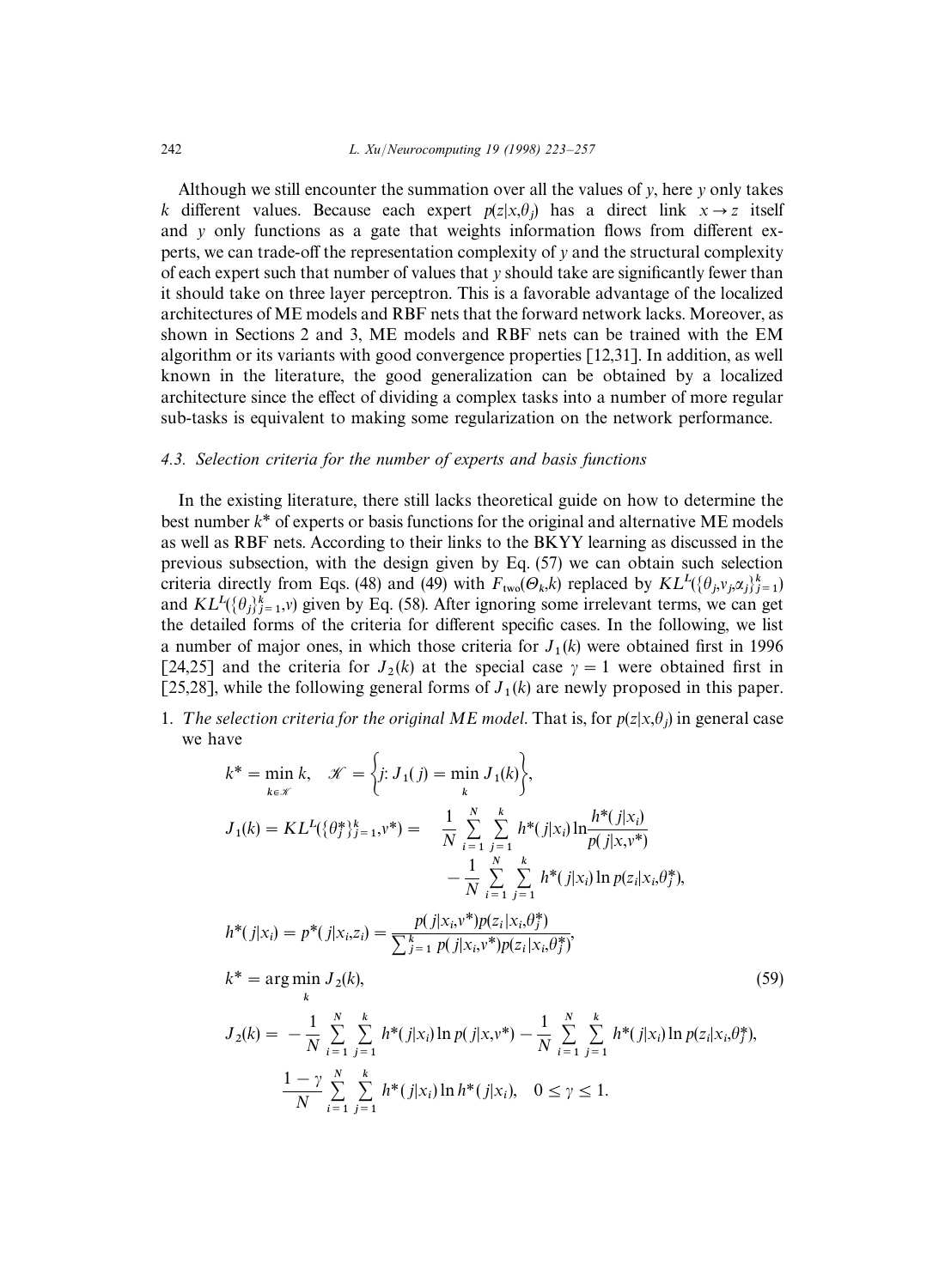When  $p(z|x, \theta_j)$  is Gaussian given by Eq. (1), by noticing  $Tr[\frac{1}{N}\sum_{i=1}^{N}\sum_{i=1}^{k}h^*(j|x_i)\times$  $[z - f_j(x, w_j)]^T \Gamma_j^{-1} [z - f_j(x, w_j)] \approx \text{Tr}[I] = d$ , the above criteria actually takes the following specific form:

$$
J_{1}(k) = \frac{1}{N} \sum_{i=1}^{N} \sum_{j=1}^{k} h^{*}(j|x_{i}) \ln \frac{h^{*}(j|x_{i})}{p(j|x, v^{*})} + 0.5 \sum_{j=1}^{k} \alpha_{j}^{*} \ln | \Gamma_{j}^{*}|, \quad \alpha_{j}^{*} = \frac{1}{N} \sum_{i=1}^{N} h^{*}(j|x_{i}),
$$
  
\n
$$
J_{2}(k) = -\frac{1}{N} \sum_{i=1}^{N} \sum_{j=1}^{k} h^{*}(j|x_{i}) \ln p(j|x, v^{*}) + 0.5 \sum_{j=1}^{k} \alpha_{j}^{*} \ln | \Gamma_{j}^{*} |
$$
  
\n
$$
+ \frac{1-\gamma}{N} \sum_{i=1}^{N} \sum_{j=1}^{k} h^{*}(j|x_{i}) \ln h^{*}(j|x_{i}), \quad 0 \le \gamma \le 1.
$$
 (60)

2. The selection criteria for the alternative ME model. That is, for  $p(z|x,\theta_j)$  in general case we have

$$
k^* = \min_{k \in \mathcal{X}} k, \quad \mathcal{K} = \{j: J_1(j) = \min_{k} J_1(k)\}, \quad J_1(k) = KL^L(\{\theta_j^*, v_j^*, \alpha_j^*\}_{j=1}^k),
$$
  
\n
$$
J_1(k) = \frac{1}{N} \sum_{i=1}^N \sum_{j=1}^k h^*(j|x_i) \ln h^*(j|x_i)
$$
  
\n
$$
- \frac{1}{N} \sum_{i=1}^N \sum_{j=1}^k h^*(j|x_i) \ln p(z_i|x_i, \theta_j^*) p(x|v_j^*) - \sum_{j=1}^k \alpha_j^* \ln \alpha_j^*,
$$
  
\n
$$
h^*(j|x_i) = p^*(j|x_i, z_i) = \frac{\alpha_j^* p(x_i|v_j^*) p(z_i|x_i, \theta_j^*)}{\sum_{j=1}^k \alpha_j^* p(x_i|v_j^*) p(z_i|x_i, \theta_j^*)},
$$
  
\n
$$
k^* = \arg \min_{k} J_2(k),
$$
  
\n
$$
J_2(k) = -\frac{1}{N} \sum_{i=1}^N \sum_{j=1}^k h^*(j|x_i) \ln p(z_i|x_i, \theta_j^*) p(x|v_j^*) - \sum_{j=1}^k \alpha_j^* \ln \alpha_j^*
$$
  
\n
$$
+ \frac{1 - \gamma}{N} \sum_{i=1}^N \sum_{j=1}^k h^*(j|x_i) \ln h^*(j|x_i), \quad 0 \le \gamma \le 1.
$$
  
\n(61)

When  $p(z|x, \theta_j)$  is Gaussian given by Eq. (1) and  $p(x|y_j)$  is Gaussian given by Eq. (5), the above criteria actually takes the following specific form:

 $i=1$ 

 $j=1$ 

$$
J_1(k) = \frac{1}{N} \sum_{i=1}^{N} \sum_{j=1}^{k} h^*(j|x_i) \ln h^*(j|x_i) + 0.5 \sum_{j=1}^{k} \alpha_j^* (\ln |T_j^*| + \ln |\Sigma_j^*|) - \sum_{j=1}^{k} \alpha_j^* \ln \alpha_j^*,
$$
  

$$
J_2(k) = 0.5 \sum_{j=1}^{k} \alpha_j^* (\ln |T_j^*| + \ln |\Sigma_j^*|) - \sum_{j=1}^{k} \alpha_j^* \ln \alpha_j^*
$$
  

$$
+ \frac{1 - \gamma}{N} \sum_{i=1}^{N} \sum_{j=1}^{k} h^*(j|x_i) \ln h^*(j|x_i), \quad 0 \le \gamma \le 1.
$$
 (62)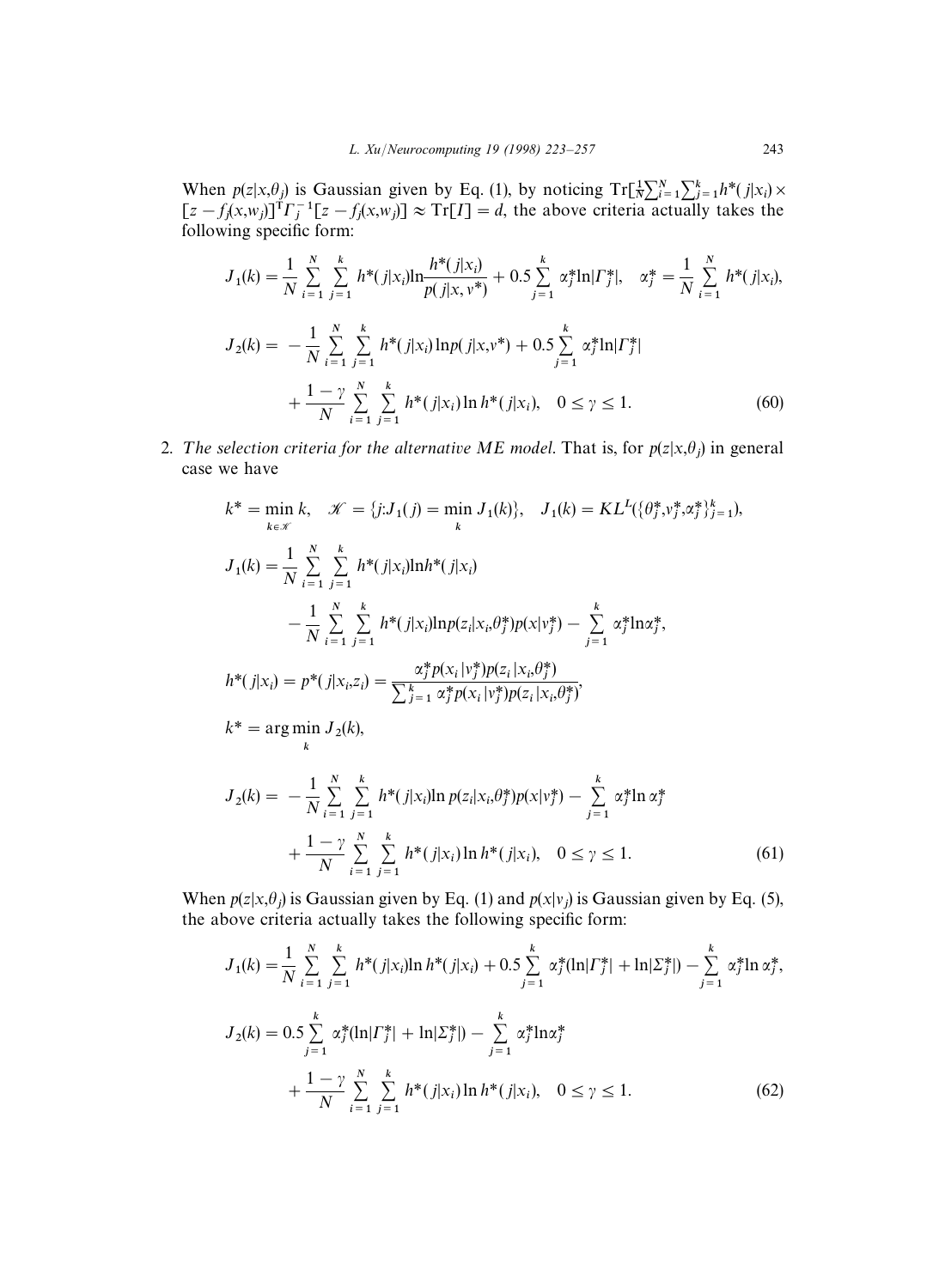3. The selection criteria for the RBF nets. From  $\alpha_j^* = \sqrt{|\Sigma_j^*|} / \sum_{j=1}^k \sqrt{|\Sigma_j^*|}$  given by Eq. (16), we can obtain directly from the above Eq. (62) that

$$
J_{1}(k) = \frac{1}{N} \sum_{i=1}^{N} \sum_{j=1}^{k} h^{*}(j|x_{i}) \ln h^{*}(j|x_{i}) + \sum_{j=1}^{k} \frac{\sqrt{|\Sigma_{j}^{*}|}}{\sum_{j=1}^{k} \sqrt{|\Sigma_{j}^{*}|}} \ln \sqrt{|I_{j}^{*}|} + \ln \sum_{j=1}^{k} \sqrt{|\Sigma_{j}^{*}|},
$$
  
\n
$$
h(j|x_{i}) = \frac{e^{-0.5(x_{i} - m_{j}^{*}) \Gamma(\Sigma_{j}^{*})^{-1}(x_{i} - m^{*})} G(z_{i}, r_{j}^{*}, \Gamma_{j}^{*})}{\sum_{j=1}^{k} e^{-0.5(x_{i} - m_{j}^{*}) \Gamma(\Sigma_{j}^{*})^{-1}(x_{i} - m^{*})} G(z_{i}, r_{j}^{*}, \Gamma_{j}^{*})},
$$
  
\n
$$
r_{j}^{*} =\begin{cases} c_{j}^{*}, & \text{for an ENRBF net}, \\ W_{j}^{*} T_{x_{i}} + c_{j}^{*}, & \text{for an ENRBF net}; \end{cases}
$$
  
\n
$$
J_{2}(k) = \sum_{j=1}^{k} \frac{\sqrt{|\Sigma_{j}^{*}|}}{\sum_{j=1}^{k} \sqrt{|\Sigma_{j}^{*}|}} \ln \sqrt{|I_{j}^{*}|} + \ln \sum_{j=1}^{k} \sqrt{|\Sigma_{j}^{*}|}
$$
  
\n
$$
+ \frac{1 - \gamma}{N} \sum_{i=1}^{N} \sum_{j=1}^{k} h^{*}(j|x_{i}) \ln h^{*}(j|x_{i}), \quad 0 \le \gamma \le 1.
$$
  
\n(63)

Taking  $J_2(k)$  given in Eq. (62) with  $\gamma = 1$  as an example, we can intuitively understand how the above criteria work. Its first term will decrease as *k* increases and its second term will increase as *k* increases and thus trades off the best *k\**. This point can be even more clearly observed by letting  $\Gamma_j^* = \Gamma^*$ ,  $\Sigma_j^* = \Sigma^*$  and  $\alpha_j^* = 1/k$  such that

$$
J_2(k) = 0.5(\ln|I^*| + \ln|\Sigma^*|) + \ln k, \text{ at } \gamma = 1.
$$
 (64)

Obviously, ln *k* increases as *k* increases, and  $|T^*|$ ,  $|\Sigma^*|$  decreases as *k* increases for a given number *N* of samples.

## 5. Experimental results

In all the experiments, the initialization of the parameters for the EM algorithms and its variants are made randomly in their corresponding domains, e.g.,  $\Sigma_j$  is initialized at a positive-definite matrix. A large number of experiments have been made at different random initializations, and have turned out that the initialization will not obviously affect the performance, which is consistent to the advantage of the EM algorithm on initialization discussed in [31]. In contrast, for the conventional two stage algorithm, the performance of the *K*-means algorithm highly depends on its initialization [5,7]. In this section, only a few examples are demonstrated, and the best results we got by the conventional two stage algorithm are provided in our following comparisons.

# *5.1. Experiments on foreign exchange rate and stock price prediction*

Experiments are made on the prediction of a foreign exchange rate and a stock price for comparing the following algorithms: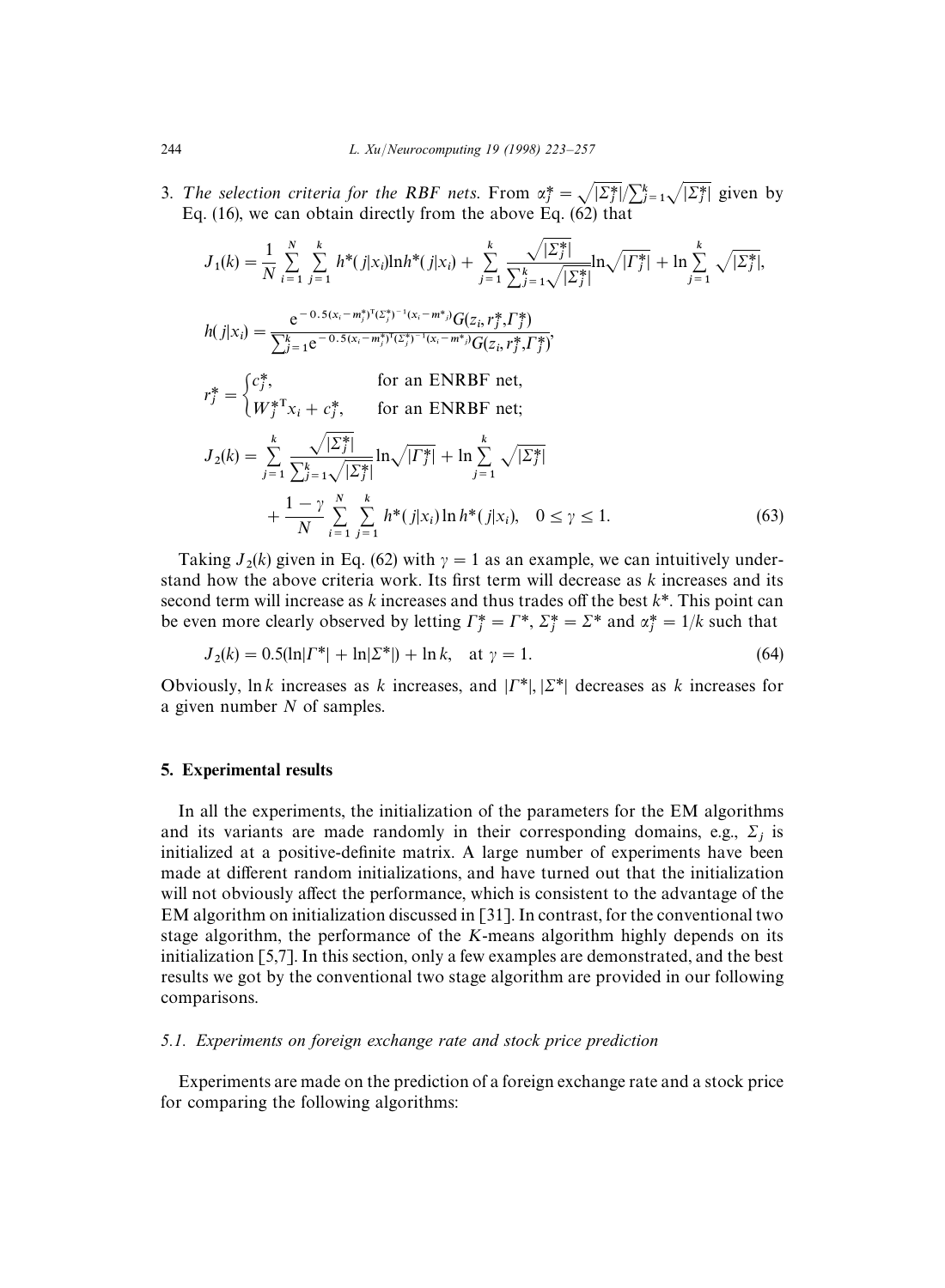- 1. The conventional two-stage training algorithms [16,10] for NRBF and ENRBF nets, denoted by NRBF two-stage and ENRBF two-stage, respectively;
- 2. The *EM Algorithm—RBF*, denoted by EM-NRBF and EM-ENRBF for NRBF net and extended NRBF net respectively;
- 3. The *EM Algorithm—RBF* modified by coordinated competitive learning (CCL), denoted by EM-NRBF (CCL) and EM-ENRBF (CCL), respectively;
- 4. The *Adaptive EM Algorithm—RBF*, denoted by Adaptive EM-NRBF and Adaptive EM-ENRBF respectively;

A foreign exchange rate data for USD-DEM with 1112 samples (25 November 1991*—*30 August 1995) and a real stock price data of 380 samples from Shanghai stock market are used. On the USD-DEM Forex data, two type of partitions of the training set and the testing set are used. For the Type A, the training size is the first 1000 samples and the testing size is the subsequent 112 samples. For Type B, the training size is first 100 samples and the testing size is the subsequent 1012 samples. For the real stock price data, the first 350 samples used as the training set and the subsequent 30 samples as the testing set.

After certain experiments, our experience tells that it is the best to set the input dimension at 3, that is, we use  $x = [x(t-1), x(t-2), x(t-3)]$  as our input vector at the time *t*.

## *5.1.1. Conventional algorithm, EM algorithm and coordinated competitive learning*

Several experiments are made on USD-DEM-SET Type A data. Shown in Table 1 are the results of using five basis functions on both NRBF net and ENRBF net for the task of using  $x = [x(t-1), x(t-2), x(t-3)]$  to predict  $z = x(t)$ . The figures are normalized mean square error (NMSE). The detailed prediction results on the testing set are shown in Fig. 2. For NRBF net, EM-NRBF indeed improves the conventional two stage algorithm considerably. For ENRBF net, EM-NRBF also improves, especially shown from Fig. 2. However, the conventional algorithm performs already quite good.

We further examine whether the bad result by the two stage algorithm is due to not enough number of basis functions used. Shown in Table 2 are the results of the two-stage algorithm on NRBF net with different number of hidden units, which indicates that increasing the units indeed can improve the results. So, we need to consider a large number of basis functions. Unfortunately, as the number of basis functions increases, the convergence speed reduces down considerably for EM-NRBF, which makes the experiments become too time-consuming to be implemented. Thus, we turn to compare EM-NRBF (CCL) with the two-stage algorithm. Shown in Table 3 are the results of using 20 basis functions, with the detailed prediction results on the testing set shown in Fig. 3. We again observe that EM-NRBF indeed improves

| Table 1                                                                             |  |
|-------------------------------------------------------------------------------------|--|
| The results of prediction on FOREX rate of USD-DEM-SET Type A (No. of units $= 5$ ) |  |

| Algorithms      | NRBF two-stage | <b>EM-NRBF</b> | <b>ENRBF</b> two-stage | <b>EM-ENRBF</b> |
|-----------------|----------------|----------------|------------------------|-----------------|
| Training (NMSE) | 0.553          | 0.894          | 0.143                  | 0.152           |
| Testing (NMSE)  | 2.92           | 0.774          | 0.452                  | 0.448           |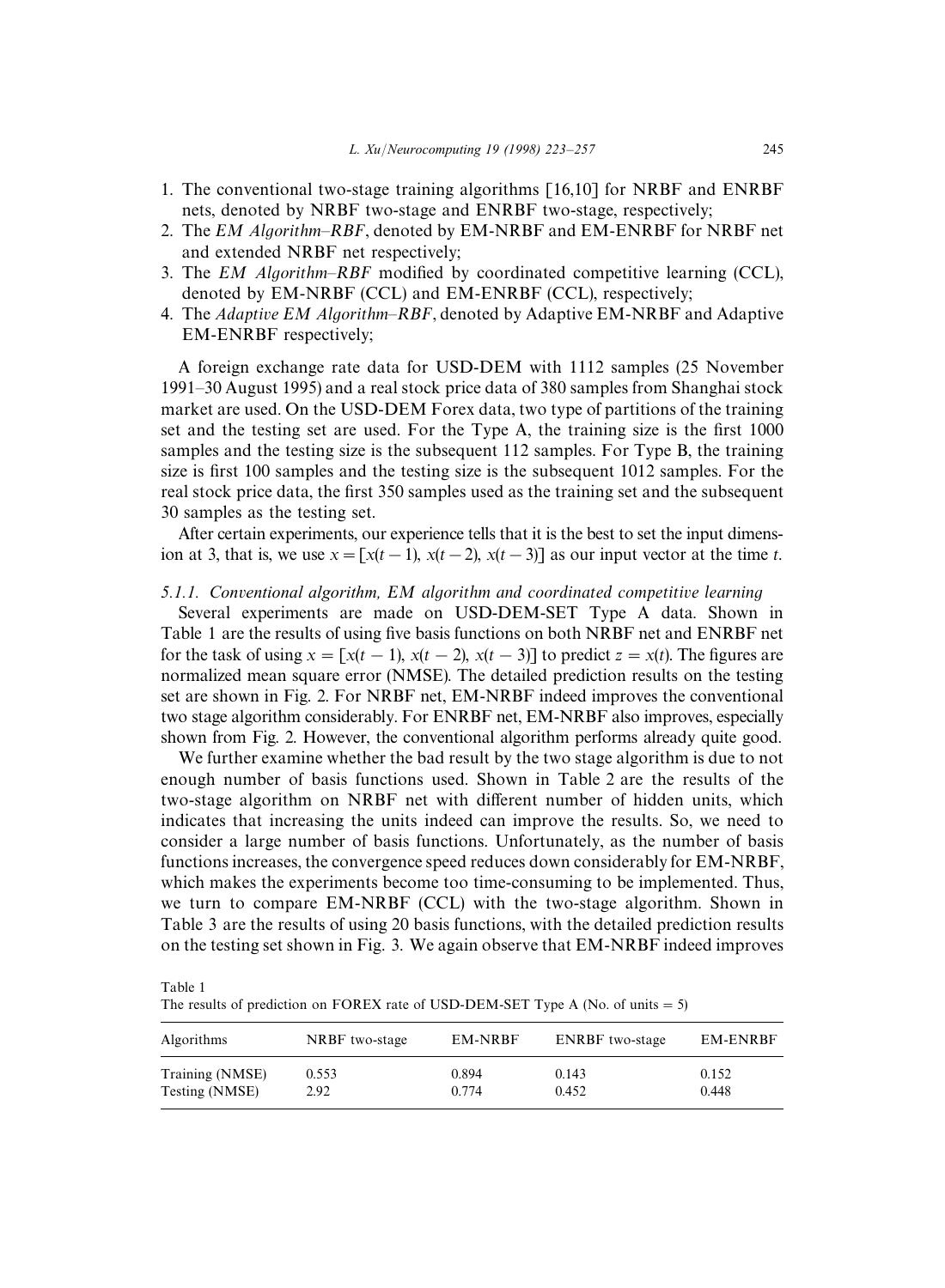

Fig. 2. The results of prediction on Forex data of USD-DEM-Set Type A (No. of units  $= 5$ ), corresponding to Table 1, where the solid line is for data and the dashed line is for prediction result, and this convention is kept the same for all the figures in this paper: (a) by NRBF two-stage, (b) by EM-NRBF, (c) by ENRBF two-stage, (d) by EM-ENRBF.

Table 2 The results of prediction on FOREX rate of USD-DEM-SET Type A (by NRBF two-stage only)

| No. of units    |       | 10    | LD.   | 20    |
|-----------------|-------|-------|-------|-------|
| Training (NMSE) | 0.553 | 0.647 | 0.514 | 0.396 |
| Testing (NMSE)  | 2.92  | 4.29  | 3.85  | 1.70  |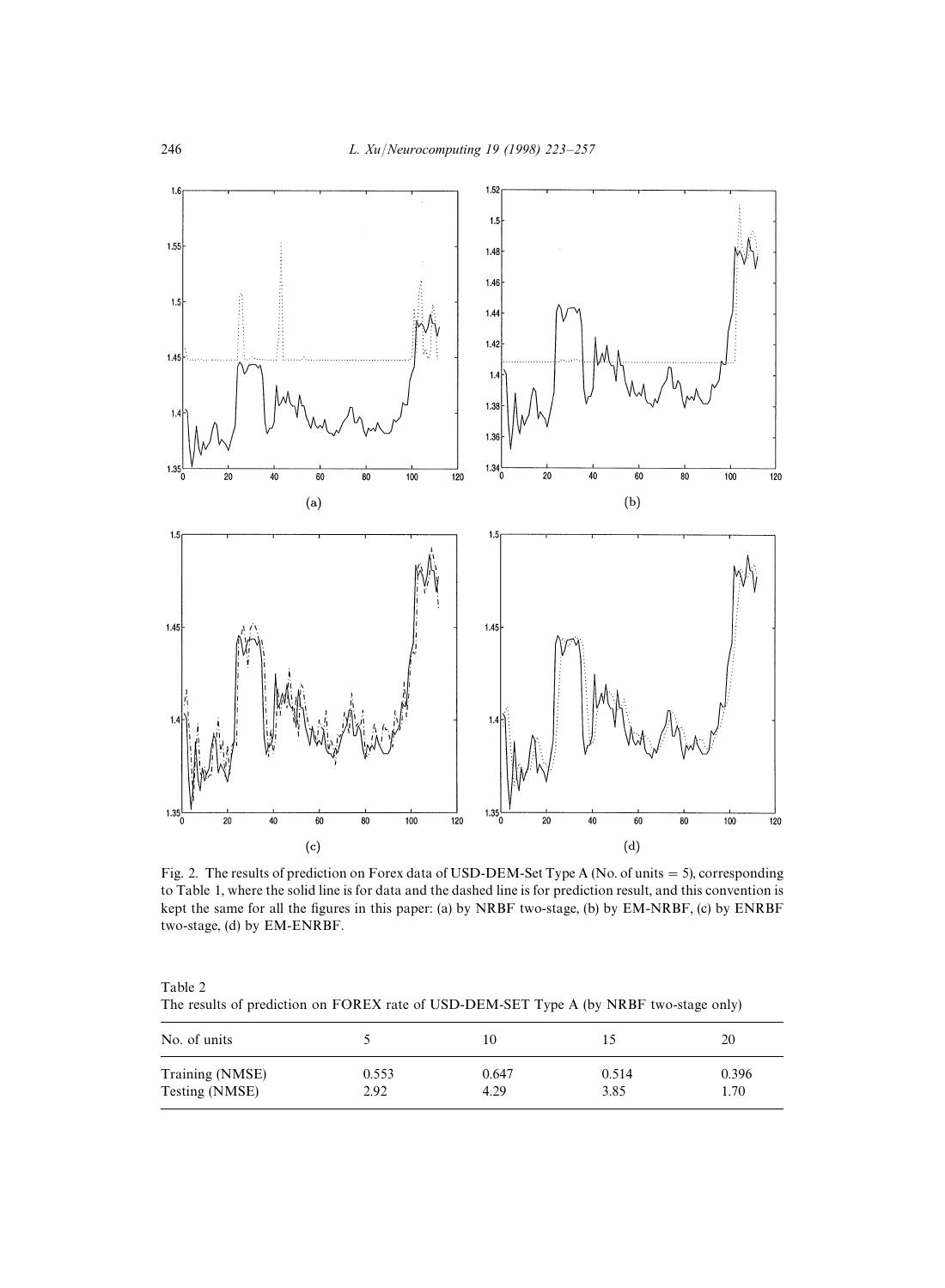| The results of prediction on FORER rate of ODD DEIM SET Type is (190, or units $\sim$ 20) |                 |                |  |  |
|-------------------------------------------------------------------------------------------|-----------------|----------------|--|--|
| Training flops <sup>a</sup>                                                               | Training (NMSE) | Testing (NMSE) |  |  |
| $4.81 \times 10^{5}$                                                                      | 0.396           | 1.703          |  |  |
| $5.94 \times 10^{5}$                                                                      | 0.238           | 0.768          |  |  |
| $3.91 \times 10^{5}$                                                                      | 0.173           | 0.452          |  |  |
| $3.96 \times 10^{6}$                                                                      | 0.151           | 0.445          |  |  |
|                                                                                           |                 |                |  |  |

Table 3 The results of prediction on FOREX rate of USD-DEM-SET Type A (No. of units  $= 20$ )

<sup>a</sup>Here one flop is counted by MATLAB as an addition or multiplication operation.



Fig. 3. The results of prediction on Forex data of USD-DEM-Set Type A (No. of units  $= 20$ ), corresponding to Table 3: (a) by NRBF two-stage, (b) by EM-NRBF, (c) by ENRBF two-stage, (d) by EM-ENRBF Algorithm II.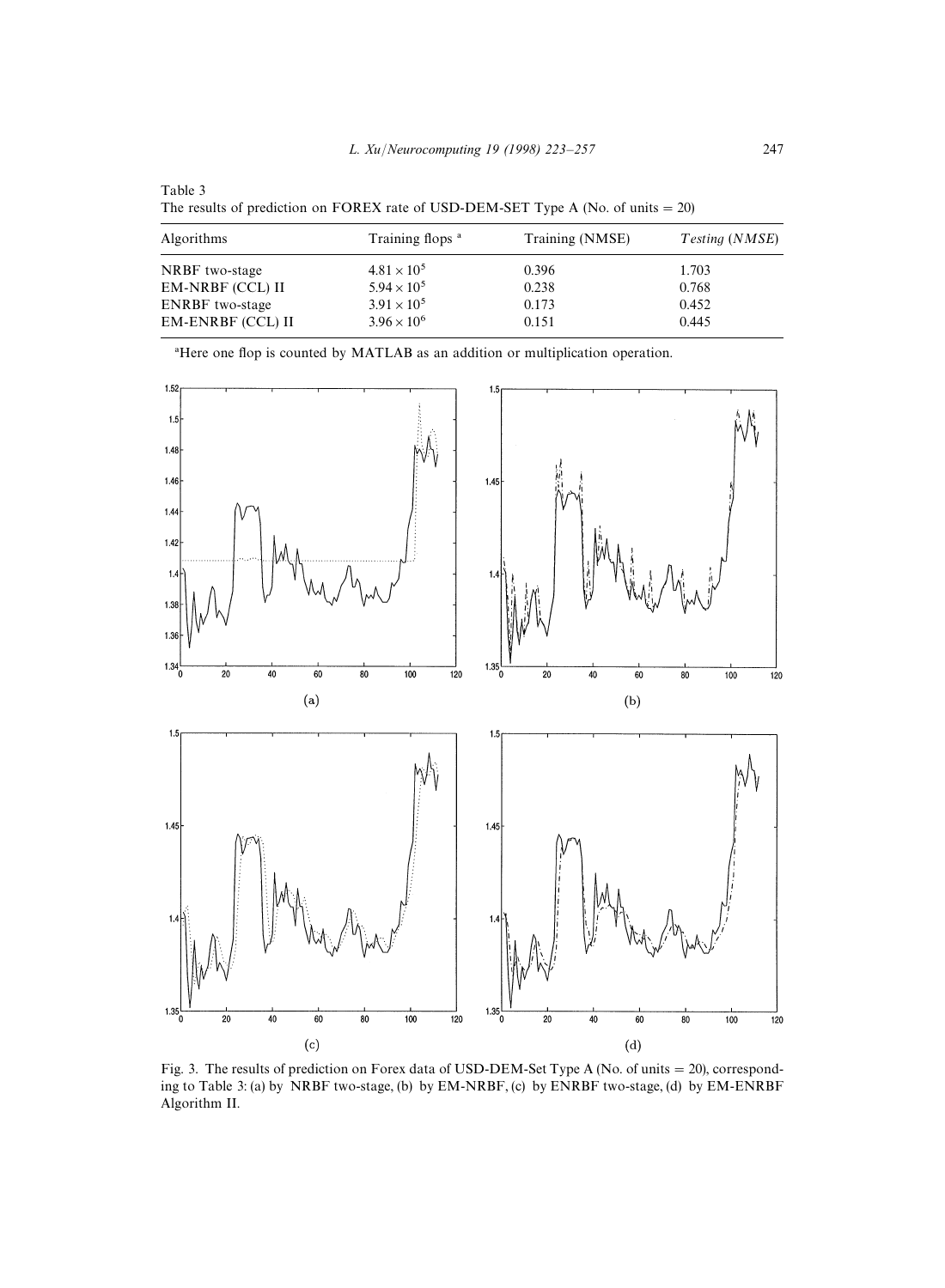the two stage algorithm considerably. Here, although the two stage algorithm on NRBF net got a better result than its result with 5 units, it is still far from that obtained by EM-NRBF (CCL), especially as shown in Fig. 3. We can also see that the computing cost of EM-NRBF (CCL) is almost comparable to the conventional algorithm, which is a significant speeding up from EM-NRBF that is about one or two magnitudes slower. Moreover, we found that further increasing the number of basis functions will not obviously improve the results by the two stage algorithm, but its computing cost will increase fast and become worse than EM-NRBF(CCL).

#### *5.1.2. Adaptive algorithm for tracking temporal change*

In Fig. 4, the comparison are made on Forex data of USD-DEM-SET Type B by EM-NRBF (CCL) and Adaptive EM-NRBF. The adaptive algorithm is used to track time series in such a way that the sample point at *t* is used to modify the network once this point is known already (i.e., once the current time *t* is passed into  $t + 1$ ). As shown in Fig. 4, the adaptive algorithm indeed can track the temporal change very well and outperform its corresponding batch way algorithm significantly.

## *5.1.3. Results on stock data prediction*

Shown in Fig. 5, are the comparison results on the real stock data by EM-NRBF (CCL) and Adaptive EM-NRBF, with the other experimental setting kept the same as in Fig. 2. Again, the adaptive algorithm can outperform its corresponding batch way algorithm significantly.

#### *5.2. Experiments on trading investment*

We compare the batch way and adaptive algorithms for both NRBF net and ENRBF net on the trading investment based on prediction. Forex data of



Fig. 4. The results of prediction on Forex data of USD-DEM-SET Type B (No. of units = 20): (a) by EM-NRBF (CCL), (b) by Adaptive EM-NRBF (the prediction and the real data are almost overlapped).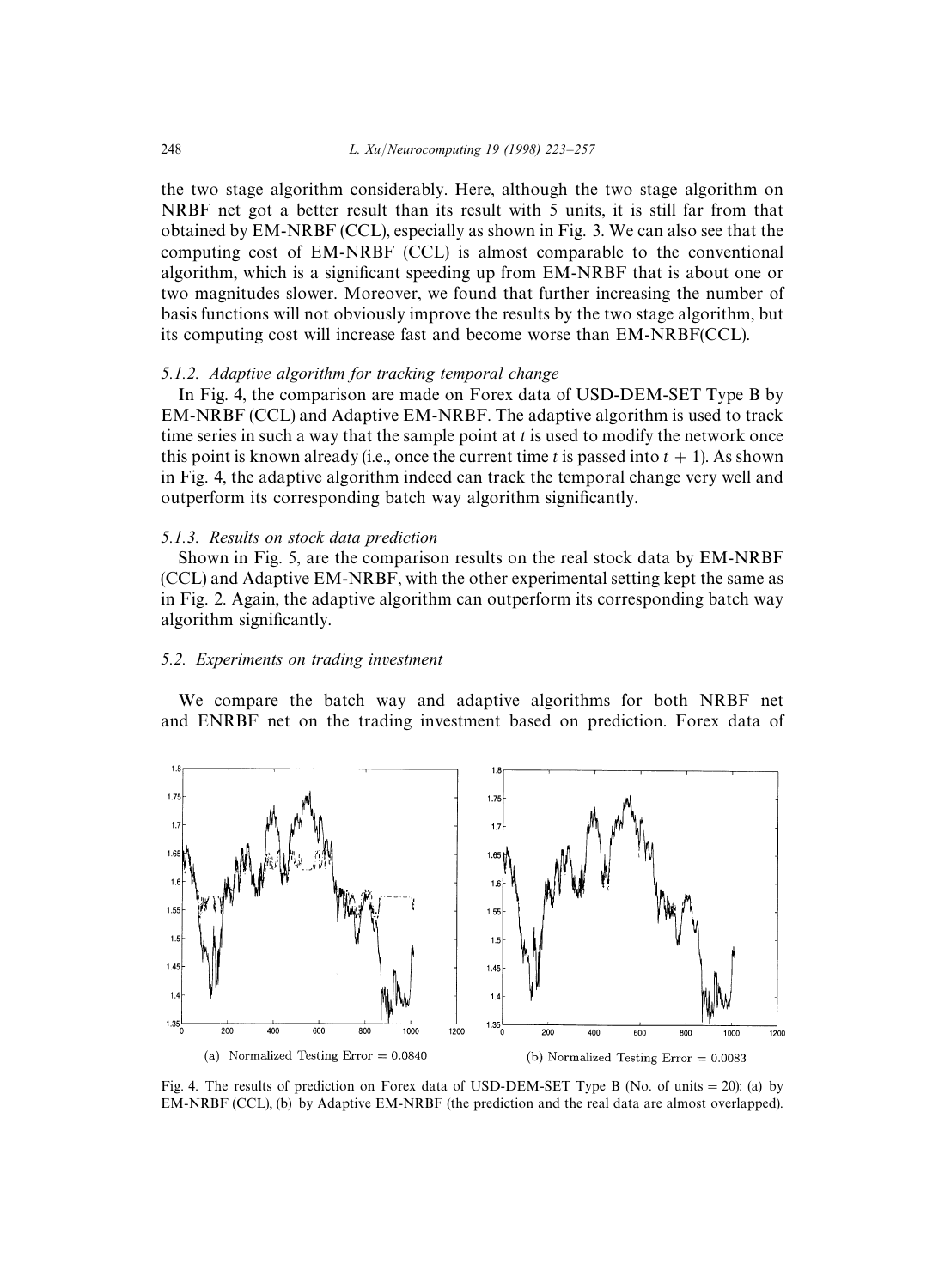

Fig. 5. The results of prediction on the stock price data (No. of units  $= 20$ ): (a) by EM-NRBF (CCL), (b) by Adaptive EM-NRBF.

Table 4 The results of trading investment based on the prediction on USD-DEM-SET Type A

| Algorithms              | Net profit point | Profit in US\$ (in 112 days) |
|-------------------------|------------------|------------------------------|
| <b>EM-NRBF</b> (CCL)    | 1425             | 9262.5                       |
| Adaptive EM-NRBF (CCL)  | 3966             | 25779.0                      |
| <b>EM-ENRBF</b> (CCL)   | 2063             | 13406.5                      |
| Adaptive EM-ENRBF (CCL) | 2916             | 18954.0                      |

USD-DEM-SET Type A is used again such that we can compare the result made in our previously results by the different approaches [4,30]. We use the simple trading rule proposed in [4] for trading investment. We assume that a trader can hold at most a long or short contract of foreign dollars or stock at one time. The deposit amount is fixed to be US dollar 6500 and the transaction cost rate is 0.5% of the deposit.

The results are shown in Table 4, from which we can see that adaptive algorithms can bring significant profit. Especially, Adaptive EM-NRBF NRBF net improves its non-adaptive version with the profits being as large as nearly 3 times. Also, Adaptive EM-NRBF on NRBF net gives the best result which is a considerable improvement over the one made on ENRBF net. Moreover, the batch way algorithm on ENRBF net got an obvious better result over that on NRBF net. However, the adaptive algorithm on ENRBF net performs worse than NRBF net. This is because that the adaptive process on ENRBF net is more difficult since more parameters have to be updated appropriately. In addition, the result given in Table 4 also provides a considerable improvement over the result made in [4], where only 99 days are used as testing (actually, its result on 112 days was much worse than on 99 days). Also, the result in [4] was compared with two conventional methods (Random walk and AMAR model) with significant improvements already. The profit obtained here by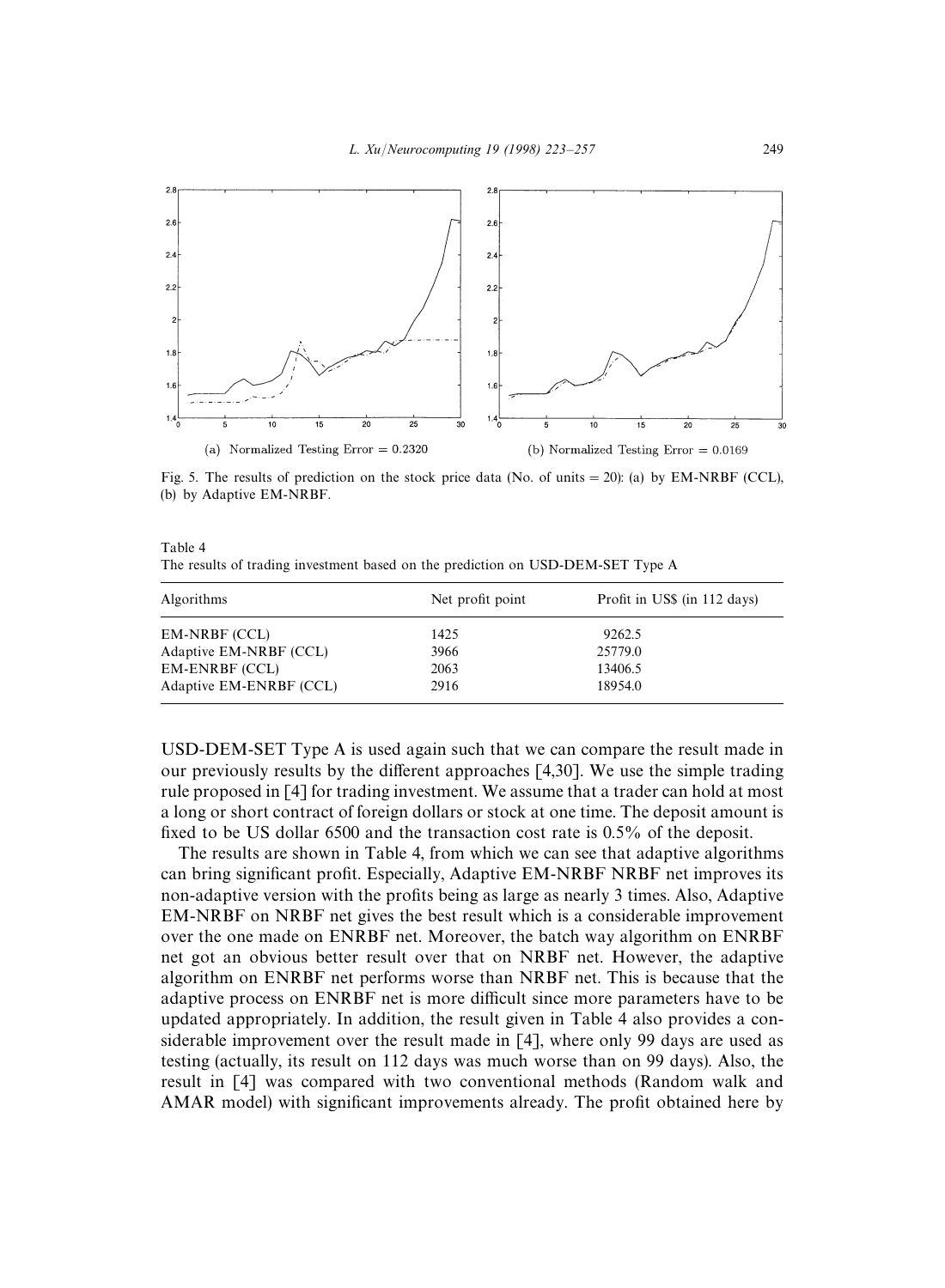Adaptive EM-NRBF is even much better, and actually has almost doubled the profit obtained in [4].

Finally, we compare the batch way and adaptive algorithms for both NRBF net and ENRBF net on the trading investment by using the recent proposed Supervised Decision Network [30] which is a direct trading system without prediction. Still, the transaction cost rate is 0.5% of the deposit. The result is given in Table 5. Again, Adaptive EM-NRBF improves its non-adaptive version with the profits being as large as nearly 3 times. Also, the result here is better than that given in Table 4, which is consistent with the conclusion in [35] that the direct trading system without prediction can provide more profit than predicting first and than making trading investment based on prediction. In addition, the result given in Table 5 also considerably improves the one given in Ref. [30] on the same data set.

#### *5.3. Experiments on selection of radial function number*

Here, we cannot directly use the previous practical data because it is hard to know its *true k\**. Thus, we consider some piecewise nonlinear regression problems, with the data generated with the known *true k\**.

In Fig. 6, we generate five linear segments with each having 500 samples, disturbed by Gaussian white noises of two levels of variances, namely  $\sigma^2 = 0.01$  (low noise) and  $\sigma^2$  = 0.05 (high noise) as shown in Fig. 6a and b. Fig. 6c and d correspond to Fig. 6a and b, respectively. In all the cases, from the curves of  $J_1(k)$  and  $J_2(k)$  given by Eq. (63) with  $\gamma = 1$ , the correct number  $k^* = 5$  is detected at the minimums of the curves.

In Fig. 7, 15 linear segments are generated along the curves of  $sin(x)$  function, as shown in Fig. 7a and b. Again, each segment has 500 samples, disturbed by Gaussian white noises of two levels that are the same as in Fig. 6. The curves of  $J_1(k)$  and  $J_2(k)$ given by Eq. (63) with  $\gamma = 1$  are given in Fig. 7c and d, corresponding to Fig. 7a and b, respectively. Still, the correct number  $k^* = 15$  is detected at the minimums of the curves.

# *5.4. Experiments on piecewise curve fitting and detection*

Another direct application of an ERBF net with the learning algorithms and the number selection criterion proposed in this paper is to make piecewise curve fitting and detection, which have many applications in the literature of image processing and computer vision. A widely used technique is the so-called *Hough transform*  $(HT)$  and

Table 5 The results of trading investment by Supervised Decision Network on USD-DEM-SET Type A

| Profit in US\$ (in 112 days)<br>Net profit point<br><b>Algorithms</b>                                                                                                          |  |
|--------------------------------------------------------------------------------------------------------------------------------------------------------------------------------|--|
|                                                                                                                                                                                |  |
| <b>EM-NRBF</b> (CCL)<br>10432.5<br>1605<br>Adaptive EM-NRBF (CCL)<br>4237<br>27540.5<br><b>EM-ENRBF</b> (CCL)<br>2660<br>17290.0<br>Adaptive EM-ENRBF (CCL)<br>20845.5<br>3207 |  |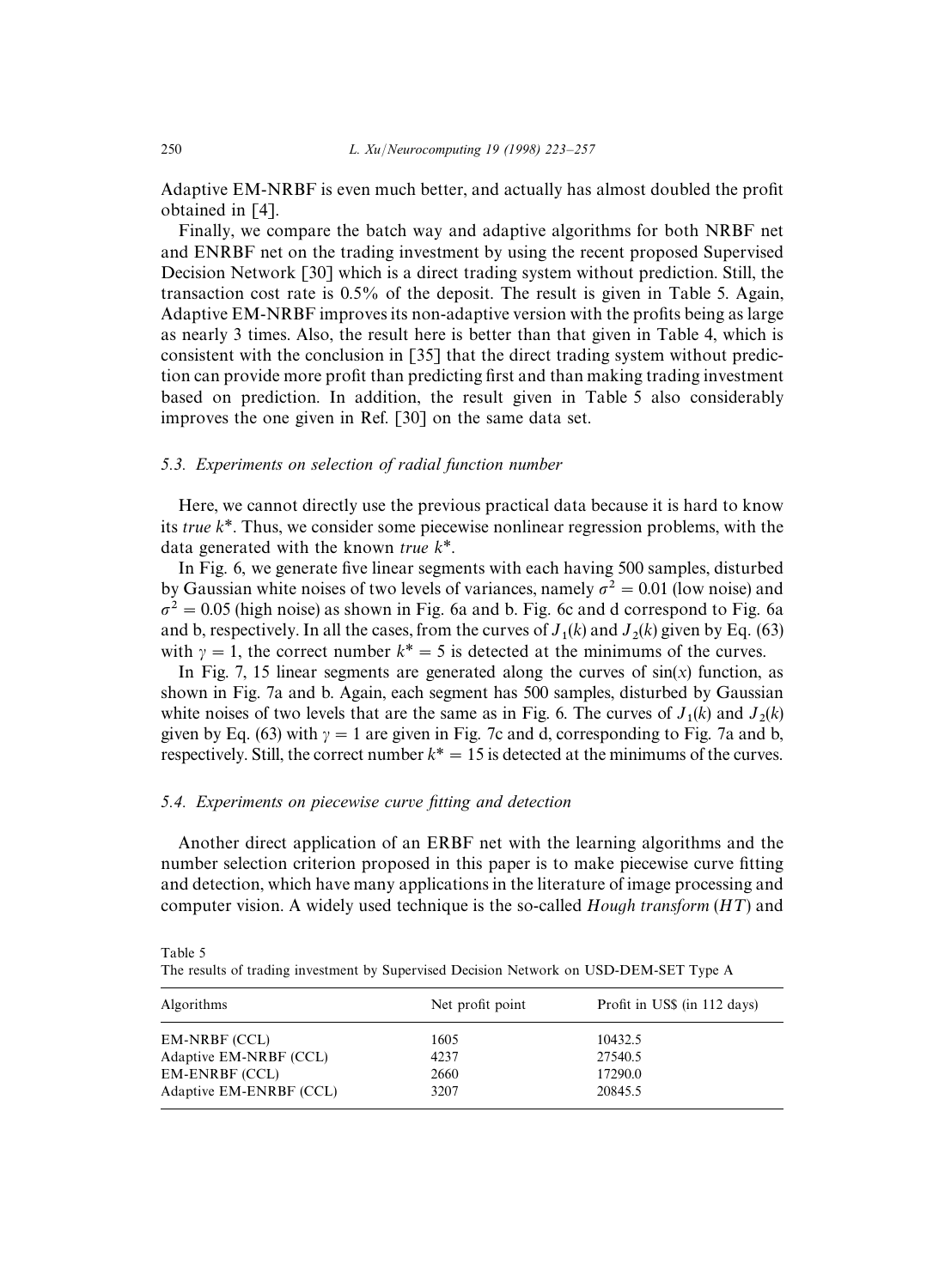

Fig. 6. The results of piecewise linear regression, with five linear segments: (a) the data disturbed by low noise, (b) the data disturbed by high noise, (c), (d) the resulting  $J_1(k)$  and  $J_2(k)$  with  $\gamma = 1$  curves for the data in (a), (b), respectively.

its various variants. In the end of 1980s, a new Hough-like technique called *randomized Hough transform* (*RHT*) has been proposed with several advantages over the conventional HT technique [39,38,13]. However, both HT and RHT techniques do not apply well to the cases of those "fat" lines due to strong noise disturbance. Also, there is no theoretical guide to detect the number of lines in an image. These two problems can be solved here.

For a binary image with each point denoted by its coordinate (*x*,*z*), we can get a set  $D_{x,z} = \{(x_i, z_i)\}_{i=1}^N$  as a collection of all the points on an image. Using this set to train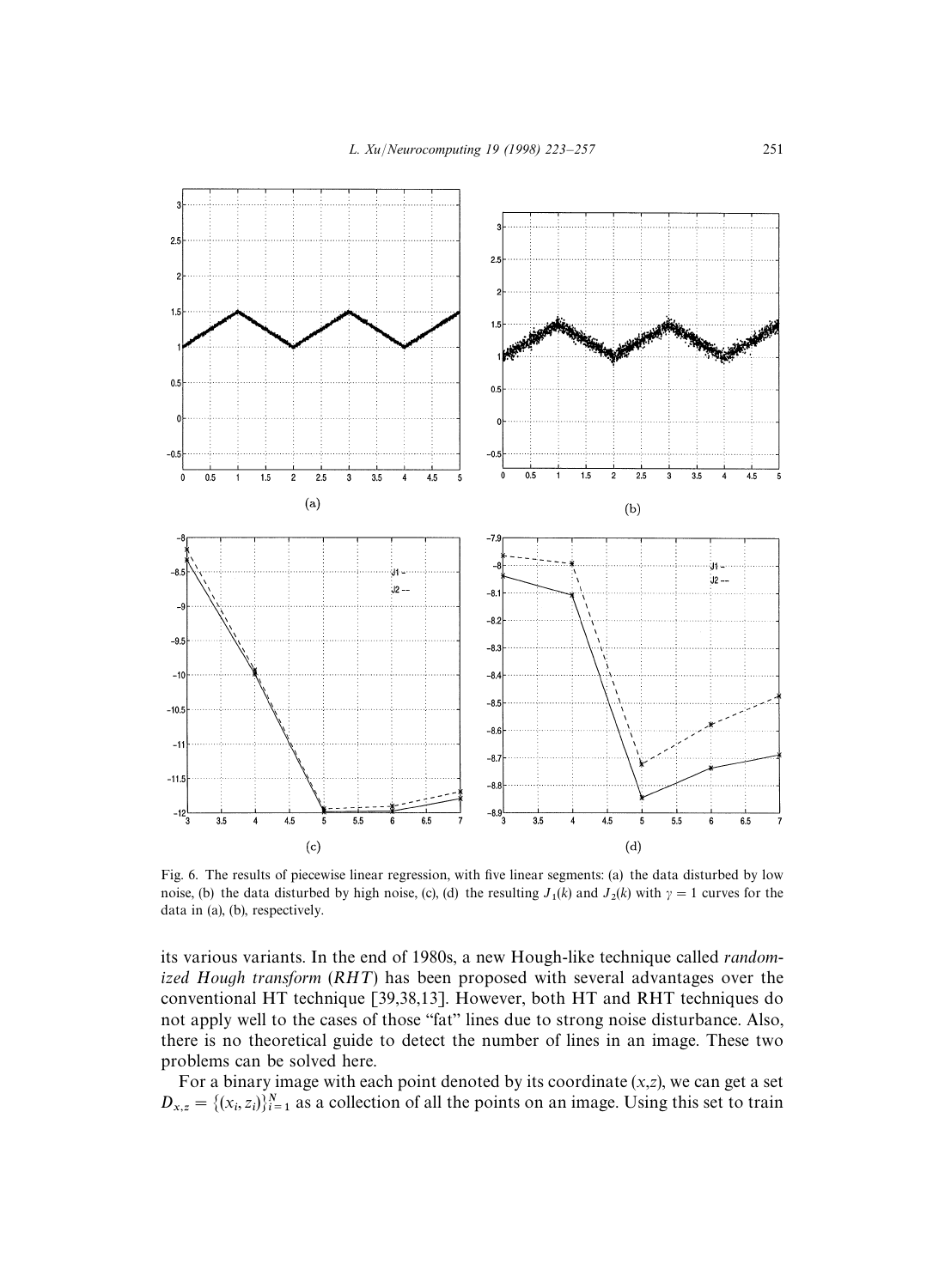

Fig. 7. The results of piecewise linear regression, with 15 linear segments: (a) the data disturbed by low noise, (b) the data disturbed by high noise, (c), (d) the resulting  $J_1(k)$  and  $J_2(k)$  with  $\gamma = 1$  curves for the data in (a), (b), respectively.

an ENRBF net with the previously proposed learning algorithms, each of the resulted basis function with its corresponding  $z = W_j^T x + c_j$  will fit a line and the number of line is detected as the number *k* of basis functions, which can be made by  $J_1(k)$  and  $J_2(k)$  given by Eq. (63) with  $\gamma = 1$ .

Shown in Fig. 8 is an illustration on ten lines generated artificially. Each line is disturbed by Gaussian white noises of two levels as shown in Fig. 8a and b. An ENRBF net with Adaptive EM-ENRBF proposed in Section 3 is used. The curves of *J* 1 (*k*) and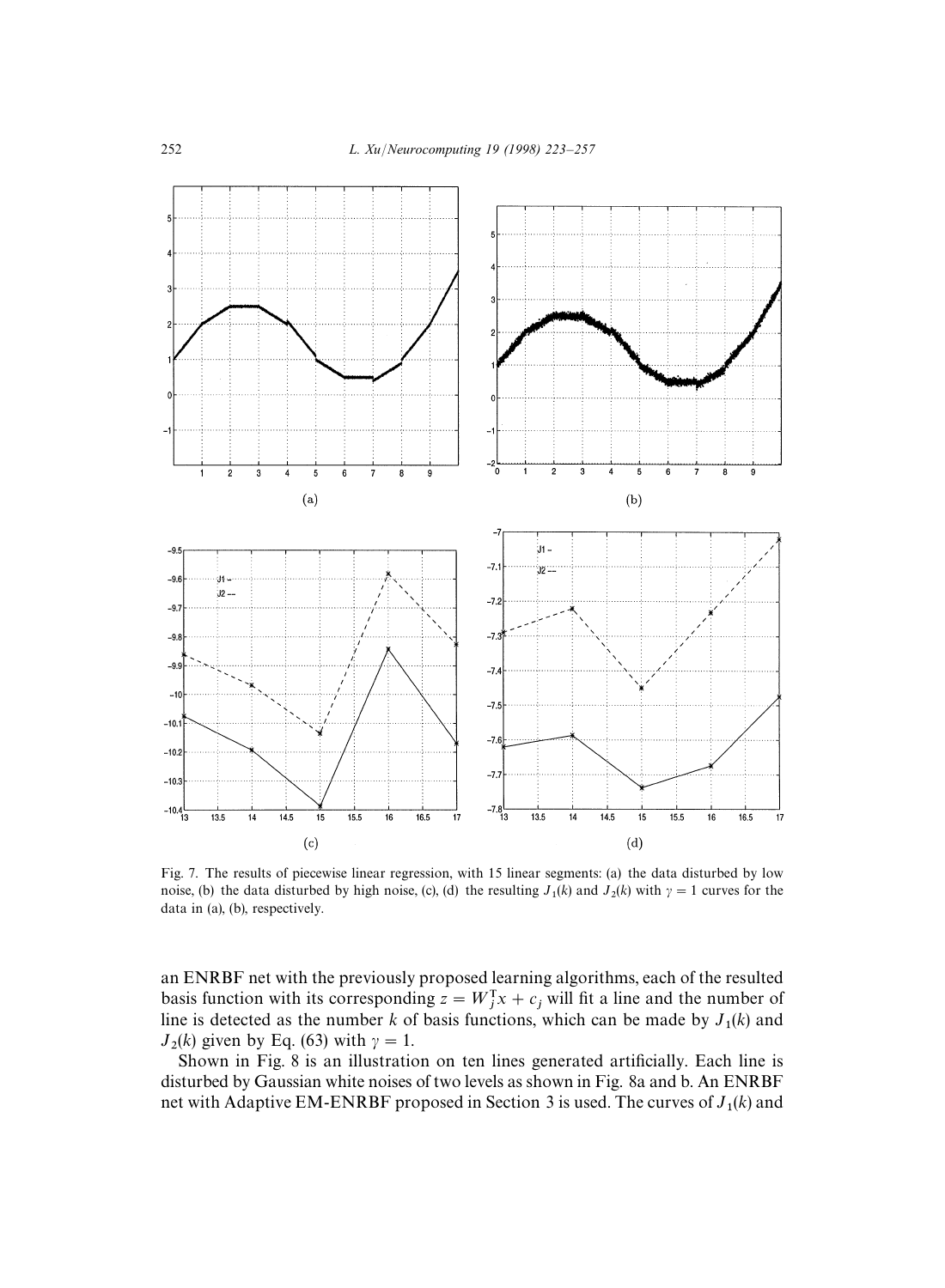

Fig. 8. The results of piecewise linear curve fitting, with ten linear segments: (a) the data disturbed by low noise, (b) the data disturbed by high noise, (c), (d) the resulting  $J_1(k)$  and  $J_2(k)$  with  $\gamma = 1$  curves for the data in (a),(b), respectively.

 $J_2(k)$  given by Eq. (63) with  $\gamma = 1$  are shown in Fig. 8c and d, corresponding to Fig. 8a and b, respectively. Interestingly, the correct number of lines  $k^* = 10$  is detected at the minimum of each curve again. Also, we found that each of the ten basis function fits each line with its corresponding  $z = W_j^*$ <sup>T</sup> $x + c_j^*$  well, which are omitted from Fig. 8 for the clarity of the figure.

More generally, for each basis function in an ENRBF net, by replacing  $W_j^{\mathsf{T}}x + c_j$ with a general curve  $z = f_j(x, W_j)$ , we can also similarly make general multiple curve fitting and detection. Even generally, we can use the alternative ME model proposed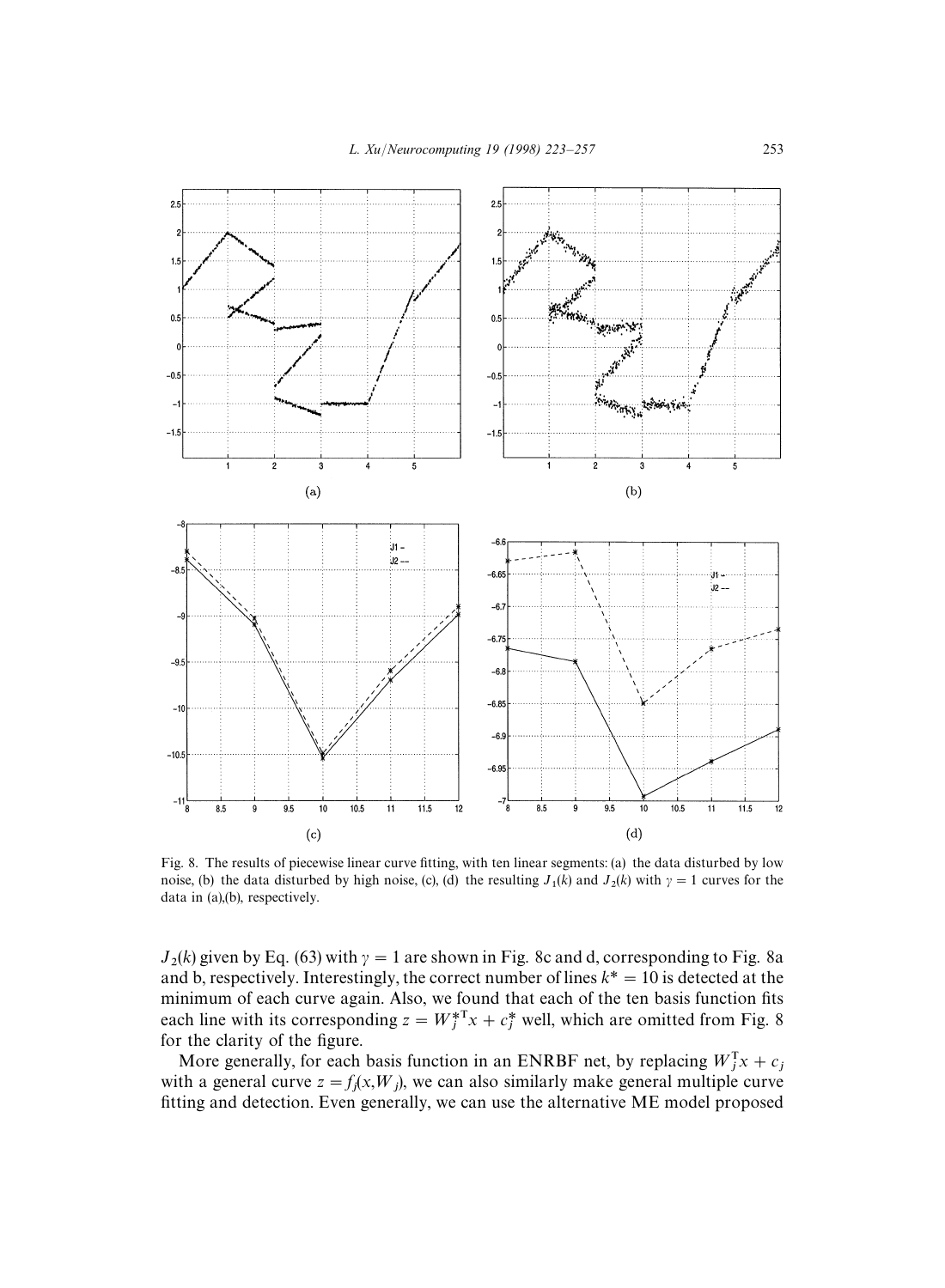in Section 2.1 for curve fitting and detection in such cases, with each expert  $f_j(x, W_j)$  for fitting a curve and Eq. (61) for detecting the number of curves.

# 6. Concluding remarks

NRBF nets and ENRBF nets are shown to be special cases of the Alternative ME model and thus can be trained by the EM algorithm for determining the parameters of the input layer and the parameters of the output layer globally. Moreover, CCL and adaptive techniques can be used to approximate the EM algorithm for considerably speeding up the learning of the original and alternative ME models as well as NRBF nets and ENRBF nets. Furthermore, three-layer perceptron, the original and alternative ME models as well as NRBF nets and ENRBF nets are all shown to be special cases of the BYY learning system and theory. With this theory, we not only arrived at a new criterion for selecting the number of hidden units in three-layer perceptron, but also found that the localized architecture of the ME models and RBF nets is more preferred than the multilayer architecture. In addition, the BYY learning theory also provides us model selection criteria for determining the number of experts and basis functions.

A number of experiments are made on prediction of foreign exchange rate, trading investment, piecewise nonlinear regressions, piecewise curve fitting and detection. From the experimental results, we get the following empirical conclusions:

- 1. For NRBF net, the EM algorithm improves the conventional two-stage algorithm considerably. For ENRBF net, the EM algorithm can still improve the conventional two-stage algorithm although not so considerably.
- 2. The EM algorithm with the CCL hardcut technique can significantly speed up convergence while still keep a very good performance.
- 3. By using the adaptive algorithm to track time series, we can get significant improvements on financial predication and trading investment.
- 4. For the conventional two-stage algorithm, ENRBF net is much better than NRBF net. However, it is not the case for the EM algorithm as well as its CCL hardcut and adaptive variants.
- 5. The obtained criteria can detect the number of radial basis functions correctly. ENRBF net with the proposed algorithms and the number selection criteria can perform line fitting and detection well.

## Acknowledgements

The author thanks Yiu-ming Cheung, Chu Ching and Tsang Sin Ma for the help in the experiments of prediction and trading investment with foreign exchange rate and stock price, Wing-kai Lam for the help in the experiments of piecewise nonlinear regression with the detection on the number of radial basis functions. The author would like also thank the reviewers' comments which are very helpful in improving the revision.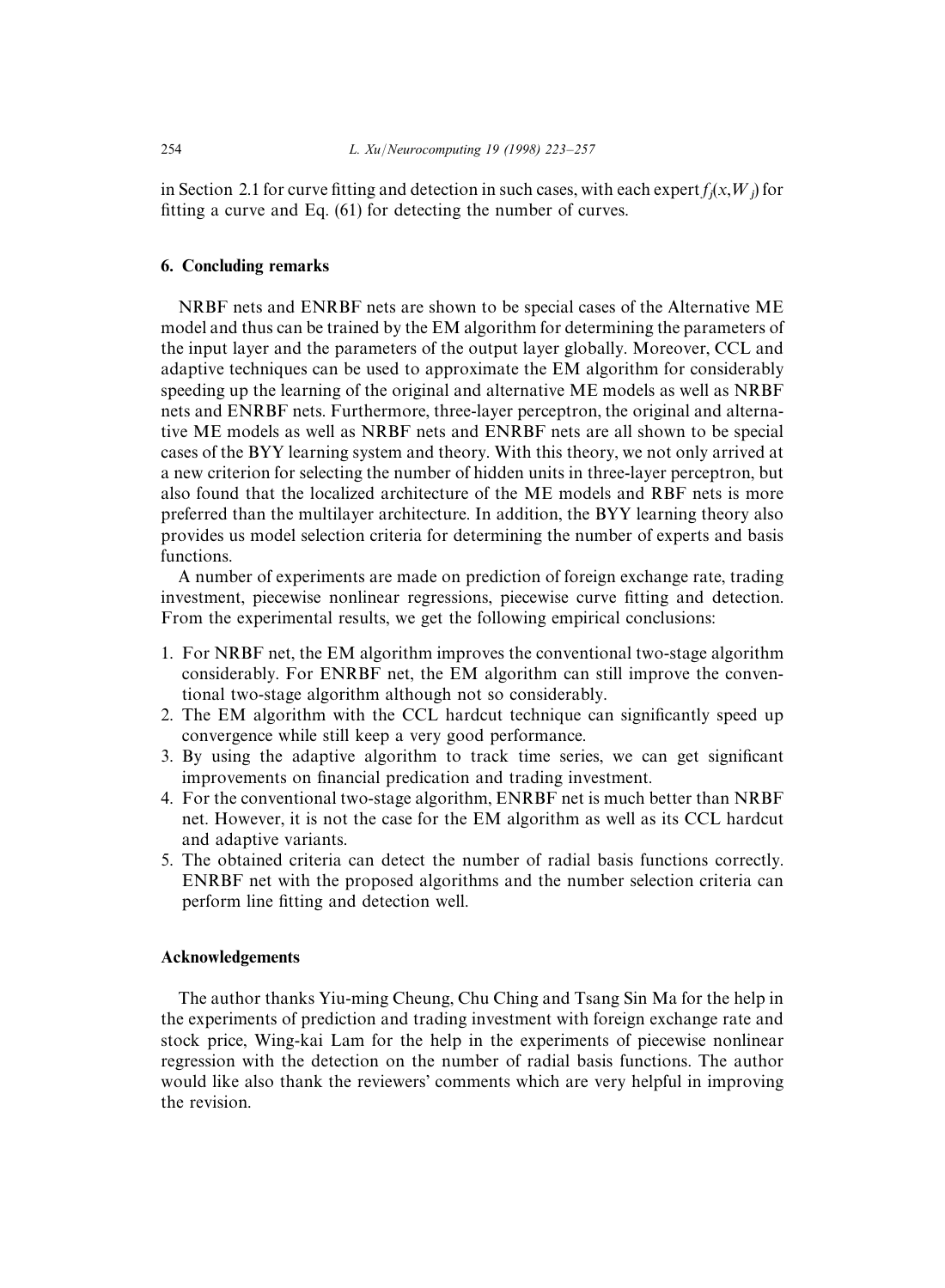#### References

- [1] S.M. Botros, C.G. Atkeson, Generalization properties of radial basis function, in: R.P. Lippmann et al. (Eds.), Advances in Neural Information Processing Systems 3, Morgan Kaufmann, Los Altos, CA, 1991, 707*—*713.
- [2] D.S. Broomhead, D. Lowe, Multivariable functional interpolation and adaptive networks, Complex Systems 2 (1988) 321*—*323.
- [3] S. Chen, C.F.N. Cowan, P.M. Grant, Orthogonal least squares learning algorithm for Radial basis function networks, IEEE Trans. Neural Networks 2 (1991) 302*—*309.
- [4] Y.M. Cheung, Helen Z.H. Lai, L. Xu, Adaptive rival penalized competitive learning and combined linear predictor with application to financial investment, Proc. 1996 IEEE/IAFE Conf. on Computational Intelligence for Financial Engineering, CIFEr, New York City, 1996, pp. 141*—*147.
- [5] P.A. Devijver, J. Kittler, Pattern Recognition: A Statistical Approach, Prentice-Hall, Englewood Cliffs, NJ, 1982.
- [6] L. Devroye, A Course in Density Estimation Birkhauser Publisher, Boston 1987.
- [7] R.O. Duda, P.E. Hart,Pattern classification and Scene analysis, Wiley, New York, 1973.
- [8] E.J. Hartman, J.D. Keeler, J.M. Kowalski, Layered neural networks with Gaussian hidden units and universal approximations, Neural Comput. 2 (1990) 210*—*215.
- [9] R.A. Jacobs, M.I. Jordan, S.J. Nowlan, G.E. Hinton, Adaptive mixtures of local experts, Neural Comput. 3 (1991) 79*—*87.
- [10] R.D. Jones et. al., Information theoretic derivation of network architecture and learning algorithms, Proc. IJCNN91, Seattle, vol. II, 1991, pp. 473*—*478.
- [11] M.I. Jordan, R.A. Jacobs, Hierarchical mixtures of experts and the EM algorithm, Neural Comput. 6 (1994) 181*—*214.
- [12] M.I. Jordan, L. Xu, Convergence results for the EM approach to mixtures of experts, Neural Networks 8 (9) (1995) 1409*—*1431.
- [13] H. Kälviäinen, P. Hirvonen, L. Xu, E. Oja, Probabilistic and non-probabilistic Hough transforms: overview and comparisons, Image and Vision Comput. 5 (4) (1995) 239*—*252.
- [14] V. Kardirkamanathan, M. Niranjan, F. Fallside, Sequential adaptation of radial basis function neural networks and its application to time-series prediction, in: R.P. Lippmann, J.E. Moo, D.S. Touretzky (Eds.), Advances in Neural Information Processing System 3, Morgan Kaufmann, San Mateo, 1991, pp. 721*—*727.
- [15] B.W. Mel, S.M. Omohundro, How receptive field parameters affect neural learning, in: R.P. Lippmann, J.E. Moo, D.S. Touretzky (Eds.), Advances in Neural Information Processing System 3, Morgan Kaufmann, San Mateo, 1991, pp. 757*—*763.
- [16] J. Moody, J. Darken, Fast learning in networks of locally-tuned processing units, Neural Comput. 1 (1989) 281*—*294.
- [17] S.J. Nowlan, Max likelihood competition in RBF networks, Tech. Rep. CRG-Tr-90-2, Dept. of Computer Sci., Univ. of Toronto, 1990.
- [18] J. Park, I.W. Sandberg, Universal approximation using radial-basis-function networks, Neural Comput. 5 (1993) 305*—*316.
- [19] T. Poggio, F. Girosi, Networks for approximation and learning, Proc. IEEE 78 (1990) 1481*—*1497.
- [20] M.J.D. Powell, Radial basis functions for multivariable interpolation: a review, Algorithms for Approximation, in: J.C. Mason, M.G. Cox (Eds.), Clarendon Press, Oxford, 1987.
- [21] A. Saha et. al., Oriented non-radial basisv functions for image coding and analysis, in: R.P. Lippmann et al. (Eds.), Advances in Neural Information Processing Systems 3, Morgan Kaufmann, Los Altos, CA, 1991, 728*—*734.
- [22] V.D. Sanchez, Robustization of a learning method for RBF networks, Neural Computing 9 (1) (1995) 85*—*95.
- [23] L. Xu, YING-YANG Machine: a Bayesian*—*Kullback scheme for unified learnings and new results on vector quantization, Keynote talk, Proc. Int. Conf. on Neural Information Processing (ICONIP95), 30 October*—*3 November, 1995, pp. 977*—*988.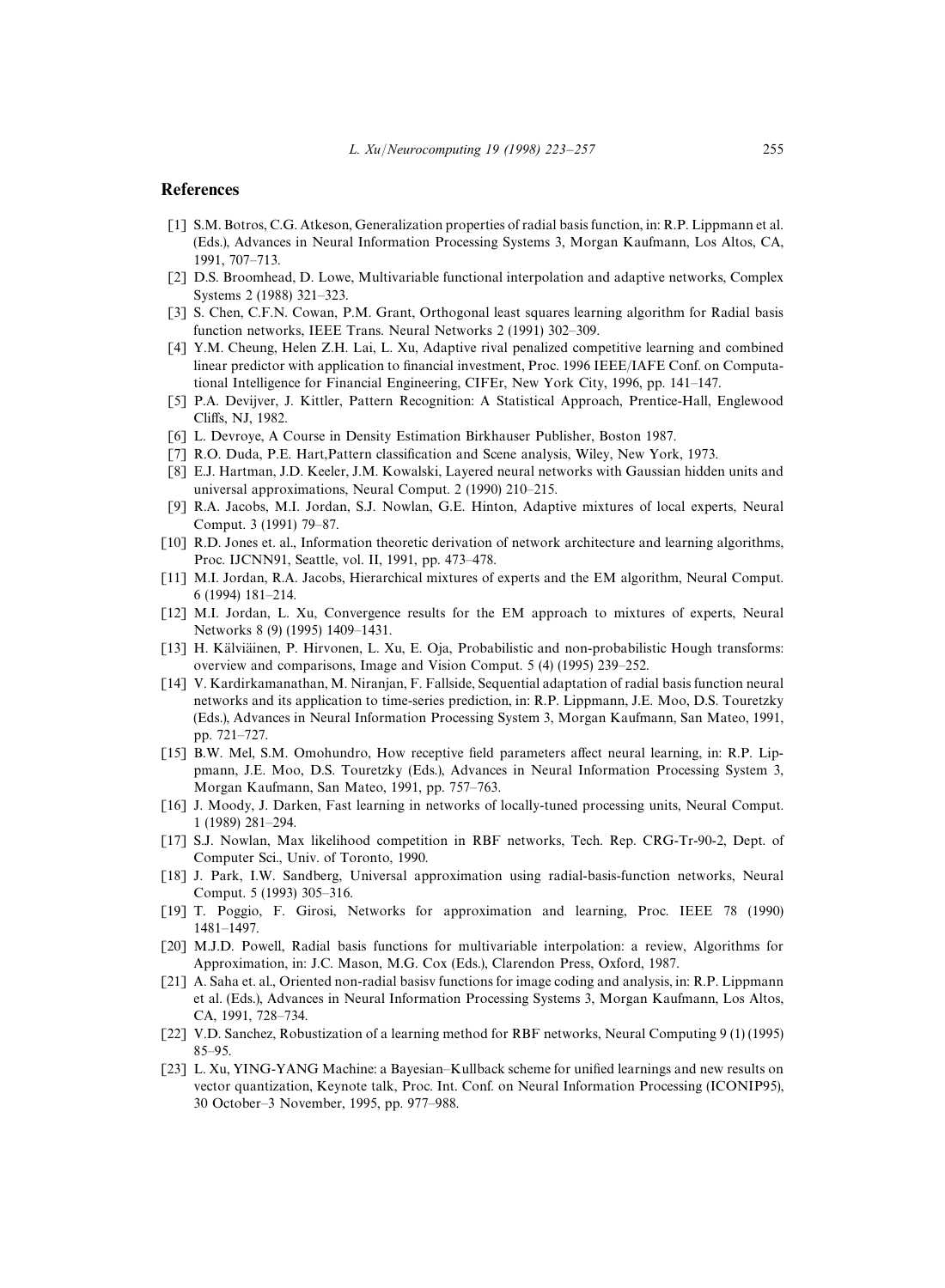- [24] L. Xu, Bayesian*—*Kullback YING-YANG learning scheme: reviews and new results, Proc. Intl Conf. on Neural Information Processing (ICONIP96), 24*—*27 September, Springer, Singapore, 1996, pp. 59*—*67.
- [25] L. Xu, Bayesian*—*Kullback YING-YANG Machines for supervised learning, Invited talk, Proc. 1996 World Congress On Neural Networks, 15*—*18, September, San Diego, CA, 1996, pp. 193*—*200.
- [26] L. Xu, Bayesian Ying-Yang system and theory as a unified statistical learning approach: (I) unsupervised and semi-unsupervised learning, in: S. Amari, N. Kassabov (Eds.), Brain-like Computing and Intelligent Information Systems, Springer, Singapore, 1997. (Invited paper), pp. 241*—*274.
- [27] L. Xu, Bayesian Ying-Yang system and theory as a unified statistical learning approach: (II) From Unsupervised Learning to Supervised Learning and Temporal Modeling and (III) Models and Algorithms for Dependence Reduction, Data Dimension Reduction, ICA and Supervised Learning, ¹*heoretical Aspects of Neural Computation*: *A Multidisciplinary Perspective* (TANC97), K.W. Wong, I. King and D.Y. Yeung eds, Springer, Singapore pp. 25*—*60, 1997.
- [28] L. Xu, New Advances on Bayesian Ying-Yang learning system with Kullback and non-Kullback separation functionals, Proc. IEEE Int. Conf. on Neural Networks (IEEE-INNS IJCNN97), 9*—*12 June, Houston, TX, USA, vol. III, 1997, pp. 1942*—*1947.
- [29] L. Xu, Bayesian Ying-Yang machine, clustering and number of clusters, Pattern Recognition Lett., to appear.
- [30] L. Xu, Y.M. Cheung, Adaptive supervised learning decision networks for traders and portfolios, Proc. IEEE/IAFE Conf. on Computational Intelligence for Financial Engineering, CIFEr, New York City, 1997, pp. 206*—*212.
- [31] L. Xu, M.I. Jordan, On convergence properties of the EM algorithm for Gaussian mixtures, Neural Comput. 8 (2) (1996) 129*—*151.
- [32] L. Xu, M.I. Jordan, G.E. Hinton, A modified gating network for the mixtures of experts architecture, Proc. WCNN'94, San Diego 2 (1994) 405*—*410.
- [33] L. Xu, M.I. Jordan, G.E. Hinton, in: J.D. Cowan, G. Tesauro, J. Alspector (Eds.), An Alternative Model for Mixtures of Experts, Advances in Neural Information Processing Systems 7, MIT Press, Cambridge, MA, 1996, pp. 633*—*640.
- [34] L. Xu, S. Klasa, A.L. Yuille, Recent advances on techniques static feedforward networks with supervised learning, Int. J. Neural Systems 3 (3) (1992) 253*—*290.
- [35] L. Xu, A. Krzyzak, E. Oja, Rival penalized competitive learning clustering analysis, RBF nets and curve detection, Proc. Int. Joint Conf. on Neural Networks, Beijing, P.R. China, 3*—*6 November, vol.2, 1992, 665*—*670.
- [36] L. Xu, A. Krzyzak, E. Oja, Rival penalized competitive learning for clustering analysis, RBF net and curve detection, IEEE Trans. Neural Networks 4 (4) (1993) 636*—*649.
- [37] L. Xu, A. Krzyzak, A.L. Yuille, On radial basis function nets and kernel regression: satistical consistency, convergence rates and receptive field size, Neural Networks 7 (4) (1994) 609*—*628.
- [38] L. Xu, E. Oja, Randomized Hough transform (RHT): Basic mechanisms, algorithms and complexities, Computer Vision, Graphics, and Image Processing: Image Understanding 57 (2) (1993) 131*—*154.
- [39] L. Xu, E. Oja, P. Kultanen, A new curve detection method: randomized Hough transform (RHT), Int. J. Pattern Recognition Lett. 11 (1990) 331*—*338.